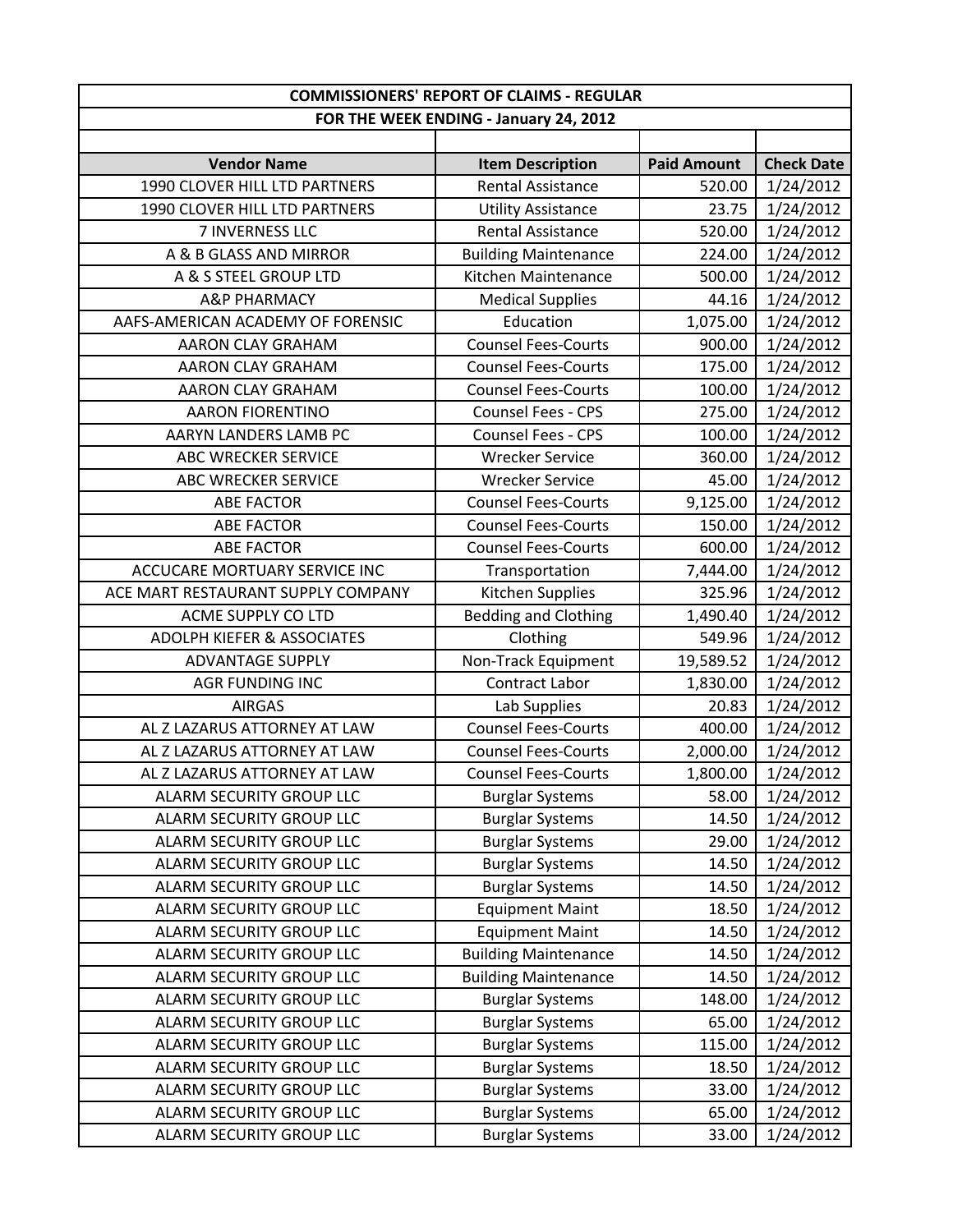| ALARM SECURITY GROUP LLC        | <b>Burglar Systems</b>      | 33.00     | 1/24/2012 |
|---------------------------------|-----------------------------|-----------|-----------|
| ALARM SECURITY GROUP LLC        | <b>Burglar Systems</b>      | 33.00     | 1/24/2012 |
| ALARM SECURITY GROUP LLC        | <b>Burglar Systems</b>      | 33.00     | 1/24/2012 |
| ALARM SECURITY GROUP LLC        | <b>Burglar Systems</b>      | 18.50     | 1/24/2012 |
| ALARM SECURITY GROUP LLC        | <b>Burglar Systems</b>      | 33.00     | 1/24/2012 |
| ALARM SECURITY GROUP LLC        | <b>Burglar Systems</b>      | 18.50     | 1/24/2012 |
| <b>ALARM SECURITY GROUP LLC</b> | <b>Building Maintenance</b> | 33.00     | 1/24/2012 |
| ALARM SECURITY GROUP LLC        | <b>Building Maintenance</b> | 14.50     | 1/24/2012 |
| ALARM SECURITY GROUP LLC        | <b>Burglar Systems</b>      | 33.00     | 1/24/2012 |
| ALARM SECURITY GROUP LLC        | <b>Building Maintenance</b> | 217.50    | 1/24/2012 |
| ALARM SECURITY GROUP LLC        | <b>Burglar Systems</b>      | 43.50     | 1/24/2012 |
| <b>ALDINGER CO</b>              | Lab Equip Mainten           | 401.68    | 1/24/2012 |
| <b>ALFONS KYLE KNAPP</b>        | <b>Counsel Fees-Courts</b>  | 175.00    | 1/24/2012 |
| ALI OLIVER HASSIBI              | <b>Counsel Fees-Courts</b>  | 1,850.00  | 1/24/2012 |
| ALI OLIVER HASSIBI              | <b>Counsel Fees-Courts</b>  | 500.00    | 1/24/2012 |
| ALL CITIES SERVICE              | Kitchen Maintenance         | 122.20    | 1/24/2012 |
| ALL STAR XRAY INC               | Lab Equip Mainten           | 140.50    | 1/24/2012 |
| <b>ALLEN &amp; WEAVER PC</b>    | <b>Counsel Fees - CPS</b>   | 1,716.50  | 1/24/2012 |
| <b>ALLIED COURT REPORTERS</b>   | <b>Professional Service</b> | 877.10    | 1/24/2012 |
| <b>ALLIED COURT REPORTERS</b>   | Reporter's Records          | 1,732.00  | 1/24/2012 |
| ALLIED WASTE SYSTEMS INC        | <b>Professional Service</b> | 442.30    | 1/24/2012 |
| <b>AMBER MEYERS</b>             | Transportation              | 264.40    | 1/24/2012 |
| AMERCARE PRODUCTS INC           | Sheriff Inventory           | 756.00    | 1/24/2012 |
| AMERCARE PRODUCTS INC           | <b>Shrff Commissary Inv</b> | 2,370.00  | 1/24/2012 |
| <b>AMERICAN BEARING</b>         | Parts and Supplies          | 48.16     | 1/24/2012 |
| <b>AMERICAN HYDRAULICS</b>      | Parts and Supplies          | 418.30    | 1/24/2012 |
| AMERICAN TRAINCO INC            | Education                   | 990.00    | 1/24/2012 |
| ANGELA MITCHELL                 | <b>Professional Service</b> | 140.00    | 1/24/2012 |
| ANGELA RATZLAFF                 | Clothing                    | 125.00    | 1/24/2012 |
| <b>ANGELICA TAYLOR</b>          | Reporter's Records          | 27.30     | 1/24/2012 |
| <b>ANN SCHMIDT</b>              | Cash For Kids               | 37.60     | 1/24/2012 |
| <b>ANNA WIGLEY</b>              | Cash For Kids               | 43.73     | 1/24/2012 |
| ANNETTE MOODY                   | <b>Rental Assistance</b>    | 900.00    | 1/24/2012 |
| <b>ANTHONY GREEN</b>            | Counsel Fees-Juv            | 100.00    | 1/24/2012 |
| <b>APAC TEXAS INC</b>           | Asphalt-Rock/Hot Mix        | 23,579.34 | 1/24/2012 |
| <b>APPA INSTITUTE</b>           | Tuition C/room Train        | 1,320.00  | 1/24/2012 |
| ARAMARK UNIFORM SERVICES INC    | <b>Graphics Inventory</b>   | 18.00     | 1/24/2012 |
| ARAMARK UNIFORM SERVICES INC    | <b>Custodian Services</b>   | 7.50      | 1/24/2012 |
| ARAMARK UNIFORM SERVICES INC    | <b>Custodian Services</b>   | 10.00     | 1/24/2012 |
| ARAMARK UNIFORM SERVICES INC    | <b>Custodian Services</b>   | 13.75     | 1/24/2012 |
| ARAMARK UNIFORM SERVICES INC    | <b>Custodian Services</b>   | 55.00     | 1/24/2012 |
| ARAMARK UNIFORM SERVICES INC    | <b>Custodian Services</b>   | 133.75    | 1/24/2012 |
| ARAMARK UNIFORM SERVICES INC    | <b>Custodian Services</b>   | 55.00     | 1/24/2012 |
| ARAMARK UNIFORM SERVICES INC    | <b>Custodian Services</b>   | 69.75     | 1/24/2012 |
| ARAMARK UNIFORM SERVICES INC    | <b>Custodian Services</b>   | 49.00     | 1/24/2012 |
| ARAMARK UNIFORM SERVICES INC    | <b>Custodian Services</b>   | 28.75     | 1/24/2012 |
| ARAMARK UNIFORM SERVICES INC    | <b>Custodian Services</b>   | 367.85    | 1/24/2012 |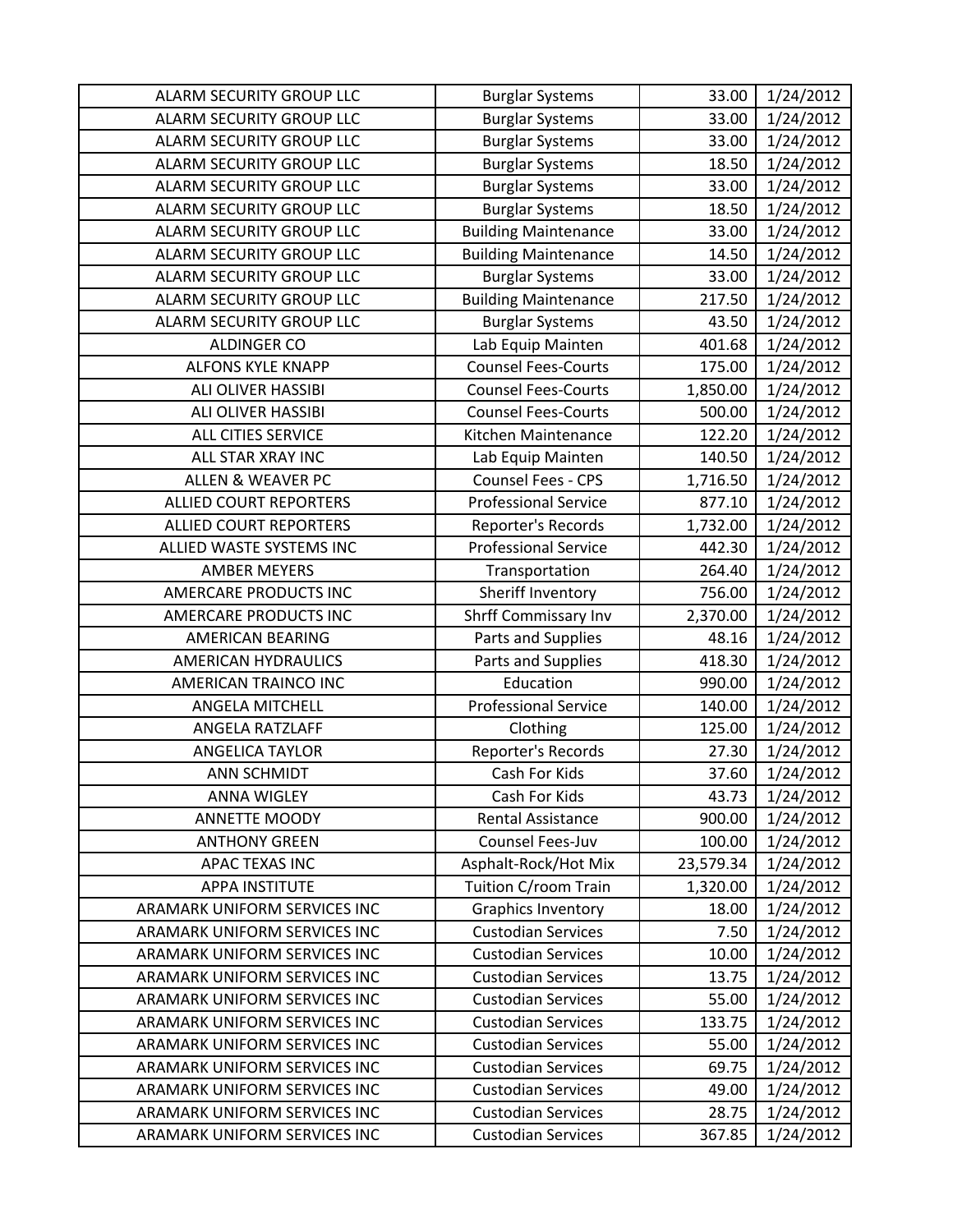| ARAMARK UNIFORM SERVICES INC     | <b>Custodian Services</b>   | 34.00    | 1/24/2012 |
|----------------------------------|-----------------------------|----------|-----------|
| ARAMARK UNIFORM SERVICES INC     | <b>Custodian Services</b>   | 35.00    | 1/24/2012 |
| ARAMARK UNIFORM SERVICES INC     | <b>Custodian Services</b>   | 67.50    | 1/24/2012 |
| ARAMARK UNIFORM SERVICES INC     | <b>Custodian Services</b>   | 4.50     | 1/24/2012 |
| ARAMARK UNIFORM SERVICES INC     | <b>Custodian Services</b>   | 66.75    | 1/24/2012 |
| ARAMARK UNIFORM SERVICES INC     | <b>Custodian Services</b>   | 13.29    | 1/24/2012 |
| ARAMARK UNIFORM SERVICES INC     | <b>Custodian Services</b>   | 55.00    | 1/24/2012 |
| ARAMARK UNIFORM SERVICES INC     | <b>Custodian Services</b>   | 5.50     | 1/24/2012 |
| ARAMARK UNIFORM SERVICES INC     | <b>Custodian Services</b>   | 33.30    | 1/24/2012 |
| ARAMARK UNIFORM SERVICES INC     | <b>Custodian Services</b>   | 16.00    | 1/24/2012 |
| ARAMARK UNIFORM SERVICES INC     | <b>Custodian Services</b>   | 21.00    | 1/24/2012 |
| ARAMARK UNIFORM SERVICES INC     | <b>Custodian Services</b>   | 13.50    | 1/24/2012 |
| ARAMARK UNIFORM SERVICES INC     | <b>Building Maintenance</b> | 22.75    | 1/24/2012 |
| ARAMARK UNIFORM SERVICES INC     | <b>Custodian Services</b>   | 8.25     | 1/24/2012 |
| ARC/ AUSTIN RIBBON & COMPUTER    | <b>Computer Supplies</b>    | 590.64   | 1/24/2012 |
| ARC/ AUSTIN RIBBON & COMPUTER    | Equipment                   | 302.49   | 1/24/2012 |
| <b>ARLINGTON CAMERA</b>          | Photo Processing Inv        | 1,400.00 | 1/24/2012 |
| ARLINGTON HEIGHTS MANOR LTD      | <b>Rental Assistance</b>    | 750.00   | 1/24/2012 |
| ARROW MAGNOLIA CO                | Parts and Supplies          | 599.95   | 1/24/2012 |
| ARTEX OVERHEAD DOOR COMPANY      | <b>Building Maintenance</b> | 850.00   | 1/24/2012 |
| <b>ASCENSION SERVICE</b>         | <b>County Burials</b>       | 1,292.00 | 1/24/2012 |
| ASH GROVE TEXAS LP               | <b>Base Stab Materials</b>  | 2,312.58 | 1/24/2012 |
| <b>ASHLEY NICKLAS</b>            | <b>Restitution Payable</b>  | 54.00    | 1/24/2012 |
| <b>ASSOCIATION OF EXECUTIVE</b>  | <b>Dues</b>                 | 35.00    | 1/24/2012 |
| <b>ATMOS ENERGY CORP</b>         | Gas                         | 24.83    | 1/24/2012 |
| <b>ATMOS ENERGY CORP</b>         | Gas                         | 25.84    | 1/24/2012 |
| <b>ATMOS ENERGY CORP</b>         | Gas                         | 1,187.49 | 1/24/2012 |
| <b>ATMOS ENERGY CORP</b>         | Gas                         | 411.38   | 1/24/2012 |
| <b>ATMOS ENERGY CORP</b>         | Gas                         | 1,246.17 | 1/24/2012 |
| <b>ATMOS ENERGY CORP</b>         | Gas                         | 72.97    | 1/24/2012 |
| <b>ATMOS ENERGY CORP</b>         | Gas                         | 476.93   | 1/24/2012 |
| <b>ATMOS ENERGY CORP</b>         | Gas                         | 1,586.33 | 1/24/2012 |
| <b>ATMOS ENERGY CORP</b>         | Gas                         | 1,830.90 | 1/24/2012 |
| <b>ATMOS ENERGY CORP</b>         | Gas                         | 7,682.27 | 1/24/2012 |
| <b>ATMOS ENERGY CORP</b>         | Gas                         | 1,798.28 | 1/24/2012 |
| <b>ATMOS ENERGY CORP</b>         | Gas                         | 1,758.28 | 1/24/2012 |
| <b>ATMOS ENERGY CORP</b>         | Gas                         | 323.15   | 1/24/2012 |
| <b>ATMOS ENERGY CORP</b>         | Gas                         | 1,619.53 | 1/24/2012 |
| <b>ATMOS ENERGY CORP</b>         | Gas                         | 20.55    | 1/24/2012 |
| <b>ATMOS ENERGY CORP</b>         | Gas                         | 228.62   | 1/24/2012 |
| <b>ATMOS ENERGY CORP</b>         | Gas                         | 1,587.37 | 1/24/2012 |
| <b>ATMOS ENERGY CORP</b>         | <b>Utility Assistance</b>   | 45.53    | 1/24/2012 |
| <b>AUTISTIC TREATMENT CENTER</b> | Clothing                    | 121.18   | 1/24/2012 |
| <b>AUTISTIC TREATMENT CENTER</b> | Cash For Kids               | 49.91    | 1/24/2012 |
| AUTO DAMAGE APPRAISERS OF TEXAS  | <b>Professional Service</b> | 95.00    | 1/24/2012 |
| AUTOMATIC SPRINKLER OF TEXAS INC | <b>Building Maintenance</b> | 225.00   | 1/24/2012 |
| <b>BAILEY &amp; GALYEN</b>       | <b>Counsel Fees-Courts</b>  | 450.00   | 1/24/2012 |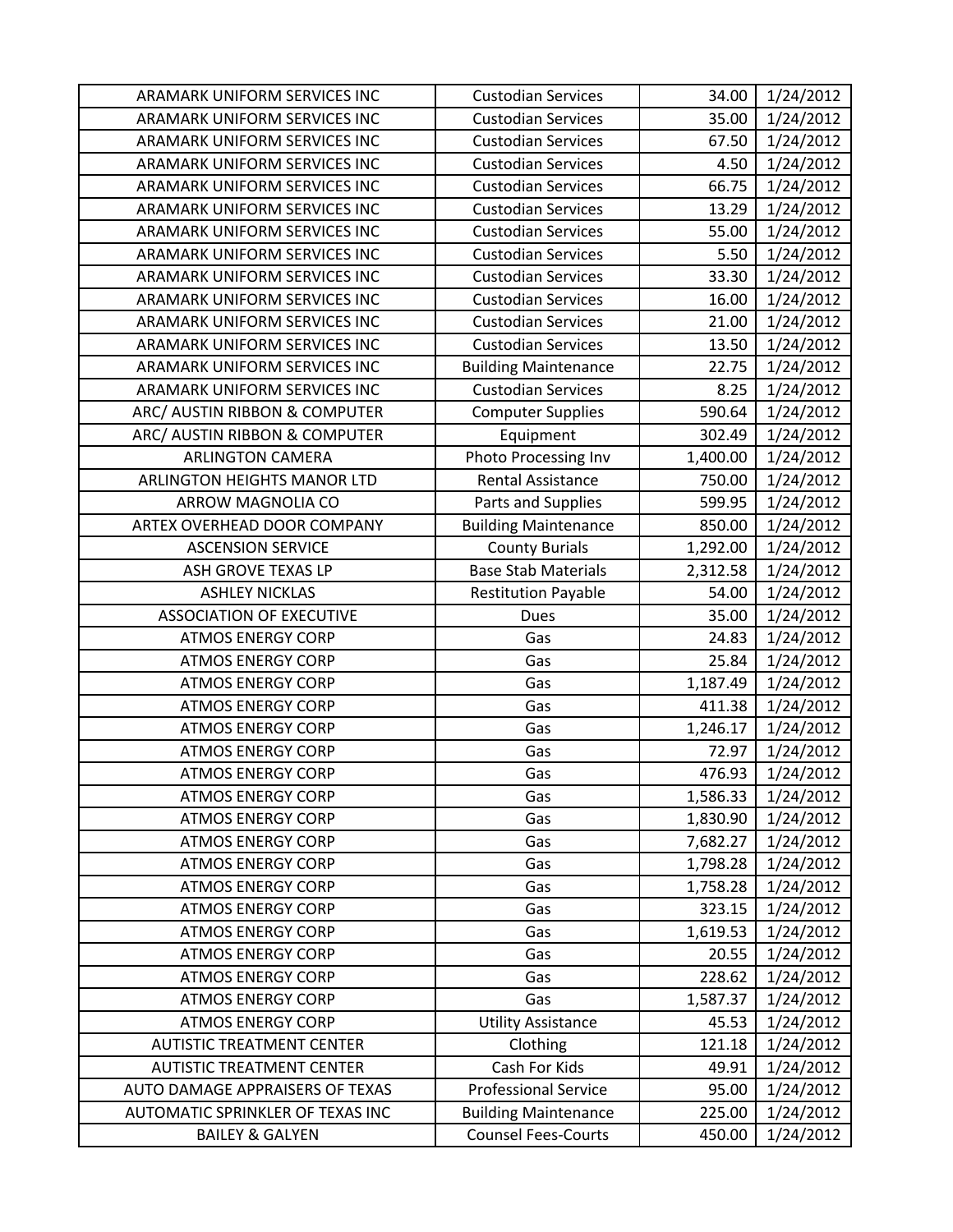| <b>BALANCE FORENSIC &amp; GENERAL</b>     | Psych Exam/Testimony        | 300.00    | 1/24/2012 |
|-------------------------------------------|-----------------------------|-----------|-----------|
| <b>BALANCE FORENSIC &amp; GENERAL</b>     | Psych Exam/Testimony        | 1,050.00  | 1/24/2012 |
| <b>BALL &amp; HASE PC</b>                 | <b>Counsel Fees-Courts</b>  | 400.00    | 1/24/2012 |
| <b>BALL &amp; HASE PC</b>                 | <b>Counsel Fees-Courts</b>  | 350.00    | 1/24/2012 |
| <b>BALL &amp; HASE PC</b>                 | <b>Counsel Fees-Courts</b>  | 300.00    | 1/24/2012 |
| <b>BANE MACHINERY INC</b>                 | Parts and Supplies          | 85.09     | 1/24/2012 |
| <b>BARBARA HATCHETT</b>                   | Clothing                    | 284.30    | 1/24/2012 |
| <b>BARBARA HATCHETT</b>                   | Cash For Kids               | 58.42     | 1/24/2012 |
| <b>BARNES &amp; NOBLE BOOKSELLERS INC</b> | <b>Educational Material</b> | 287.88    | 1/24/2012 |
| <b>BARNES PROX LAW PLLC</b>               | Counsel Fees - CPS          | 100.00    | 1/24/2012 |
| <b>BARNEY HOLLAND OIL COMPANY</b>         | Fuel                        | 276.19    | 1/24/2012 |
| BARNEY HOLLAND OIL COMPANY                | Fuel                        | 20.01     | 1/24/2012 |
| BARNEY HOLLAND OIL COMPANY                | Fuel                        | 1,441.87  | 1/24/2012 |
| <b>BARRY ALFORD</b>                       | <b>Counsel Fees-Courts</b>  | 800.00    | 1/24/2012 |
| <b>BARRY ALFORD</b>                       | <b>Counsel Fees-Courts</b>  | 375.00    | 1/24/2012 |
| <b>BARRY ALFORD</b>                       | <b>Counsel Fees-Courts</b>  | 300.00    | 1/24/2012 |
| <b>BARRY ALFORD</b>                       | <b>Counsel Fees-Courts</b>  | 150.00    | 1/24/2012 |
| <b>BASECOM INC</b>                        | <b>Building Maintenance</b> | 540.89    | 1/24/2012 |
| <b>BASECOM INC</b>                        | <b>Building Maintenance</b> | 314.44    | 1/24/2012 |
| <b>BASECOM INC</b>                        | <b>Building Maintenance</b> | 1,255.68  | 1/24/2012 |
| <b>BASECOM INC</b>                        | Kitchen Maintenance         | 446.88    | 1/24/2012 |
| <b>BASECOM INC</b>                        | <b>Building Maintenance</b> | 72.52     | 1/24/2012 |
| <b>BATTERIES PLUS</b>                     | <b>Building Maintenance</b> | 131.88    | 1/24/2012 |
| <b>BATTERIES PLUS</b>                     | <b>Building Maintenance</b> | 184.85    | 1/24/2012 |
| <b>BATTERIES PLUS</b>                     | Field Equip&Supplies        | 125.94    | 1/24/2012 |
| <b>BEN LEONARD PLLC</b>                   | <b>Counsel Fees-Courts</b>  | 250.00    | 1/24/2012 |
| <b>BEN LEONARD PLLC</b>                   | <b>Counsel Fees-Courts</b>  | 950.00    | 1/24/2012 |
| BENNETT BENNER PETTIT INC                 | <b>Professional Service</b> | 60.20     | 1/24/2012 |
| BENNETT BENNER PETTIT INC                 | <b>Professional Service</b> | 4,524.00  | 1/24/2012 |
| BENNETT BENNER PETTIT INC                 | <b>Professional Service</b> | 71,689.28 | 1/24/2012 |
| <b>BENNETT BENNER PETTIT INC</b>          | <b>Professional Service</b> | 52.60     | 1/24/2012 |
| BERRETT-KOEHLER PUBLISHERS INC            | <b>Educational Material</b> | 367.20    | 1/24/2012 |
| <b>BETH KELLER</b>                        | Cash For Kids               | 55.00     | 1/24/2012 |
| <b>BILL OHEREN</b>                        | <b>Restitution Payable</b>  | 15.00     | 1/24/2012 |
| <b>BIO RAD LABORATORIES INC</b>           | Lab Supplies                | 9,467.28  | 1/24/2012 |
| <b>BLAGG TIRE AND SERVICE</b>             | Central Garage Inv          | 510.50    | 1/24/2012 |
| <b>BLAGG TIRE AND SERVICE</b>             | Central Garage Inv          | (168.05)  | 1/24/2012 |
| <b>BLAKE BURNS</b>                        | <b>Counsel Fees-Courts</b>  | 640.00    | 1/24/2012 |
| <b>BLAKE BURNS</b>                        | <b>Counsel Fees-Courts</b>  | 200.00    | 1/24/2012 |
| <b>BLR</b>                                | Law Books                   | 588.34    | 1/24/2012 |
| BLUEBONNET RESOURCE CONSERVATION          | <b>Dues</b>                 | 100.00    | 1/24/2012 |
| <b>BOB BARKER</b>                         | Personal Hygiene            | 62.30     | 1/24/2012 |
| <b>BOB BARKER</b>                         | Personal Hygiene            | 612.60    | 1/24/2012 |
| <b>BOB LEONARD LAW GROUP PLLC</b>         | Counsel Fees - CPS          | 400.00    | 1/24/2012 |
| <b>BOUND TREE MEDICAL LLC</b>             | <b>Medical Supplies</b>     | 65.00     | 1/24/2012 |
| <b>BOUND TREE MEDICAL LLC</b>             | <b>Medical Supplies</b>     | 390.00    | 1/24/2012 |
| <b>BOUND TREE MEDICAL LLC</b>             | <b>Medical Supplies</b>     | 65.68     | 1/24/2012 |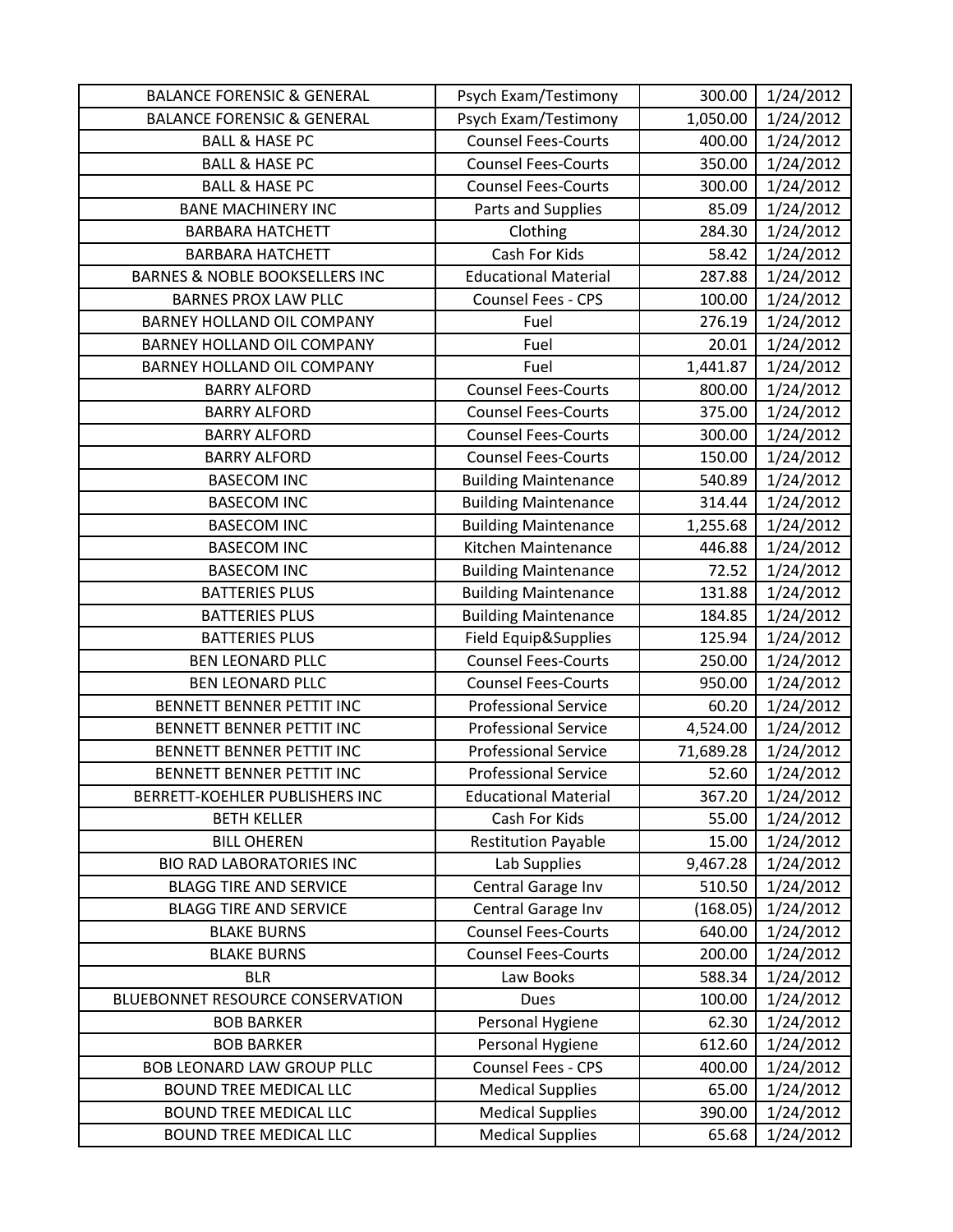| <b>BRADFORD SHAW</b>                | <b>Counsel Fees-Courts</b>  | 945.00   | 1/24/2012 |
|-------------------------------------|-----------------------------|----------|-----------|
| <b>BRADFORD SHAW</b>                | <b>Counsel Fees-Courts</b>  | 1,000.00 | 1/24/2012 |
| <b>BRADFORD SHAW</b>                | <b>Counsel Fees-Courts</b>  | 200.00   | 1/24/2012 |
| <b>BRADFORD SHAW</b>                | Counsel Fees-Juv            | 200.00   | 1/24/2012 |
| <b>BRADLEY RATLIFF</b>              | <b>Restitution Payable</b>  | 50.00    | 1/24/2012 |
| <b>BRANDON LEE MCGEE</b>            | <b>Counsel Fees-Courts</b>  | 700.00   | 1/24/2012 |
| BRECKENRIDGE APARTMENT INVESTORS LP | <b>Rental Assistance</b>    | 510.00   | 1/24/2012 |
| BRECKENRIDGE APARTMENT INVESTORS LP | <b>Utility Assistance</b>   | 29.30    | 1/24/2012 |
| <b>BRENDA HANSEN</b>                | <b>Counsel Fees-Courts</b>  | 2,860.00 | 1/24/2012 |
| <b>BRENDA HANSEN</b>                | <b>Counsel Fees-Courts</b>  | 550.00   | 1/24/2012 |
| <b>BRENDA HANSEN</b>                | Counsel Fees-Juv            | 200.00   | 1/24/2012 |
| <b>BRENDA HANSEN</b>                | Cnsl Fees-Fam Drg Ct        | 100.00   | 1/24/2012 |
| <b>BRETT BOONE</b>                  | <b>Counsel Fees-Courts</b>  | 2,399.00 | 1/24/2012 |
| <b>BRIAN C SIMPSON</b>              | <b>Counsel Fees - CPS</b>   | 100.00   | 1/24/2012 |
| <b>BRIAN J NEWMAN</b>               | <b>Counsel Fees-Courts</b>  | 330.00   | 1/24/2012 |
| <b>BRIAN J WILLETT</b>              | <b>Counsel Fees-Courts</b>  | 850.00   | 1/24/2012 |
| <b>BRIAN J WILLETT</b>              | <b>Counsel Fees-Courts</b>  | 275.00   | 1/24/2012 |
| <b>BRIAN K WALKER</b>               | <b>Counsel Fees-Courts</b>  | 1,400.00 | 1/24/2012 |
| <b>BRIAN M BOUFFARD</b>             | <b>Professional Service</b> | 131.25   | 1/24/2012 |
| <b>BRIAN SALVANT</b>                | <b>Counsel Fees-Courts</b>  | 275.00   | 1/24/2012 |
| <b>BRIAN SALVANT</b>                | <b>Counsel Fees-Courts</b>  | 200.00   | 1/24/2012 |
| <b>BRIAN SALVANT</b>                | <b>Counsel Fees-Courts</b>  | 175.00   | 1/24/2012 |
| <b>BROOKSHIRE FOOD STORE</b>        | Food/Hygiene Assist         | 20.70    | 1/24/2012 |
| <b>BUSH RUDNICKI SHELTON PC</b>     | <b>Counsel Fees-Courts</b>  | 780.00   | 1/24/2012 |
| <b>BUSH RUDNICKI SHELTON PC</b>     | <b>Counsel Fees-Courts</b>  | 1,240.00 | 1/24/2012 |
| <b>BVA SCIENTIFIC INC</b>           | Lab Supplies                | 11.28    | 1/24/2012 |
| C.D. HARTNETT CO                    | Food                        | 274.45   | 1/24/2012 |
| <b>C.R.'S AUTO REPAIR</b>           | Parts and Supplies          | 14.50    | 1/24/2012 |
| <b>CALEB I MOORE</b>                | Cnsl Fees-Fam Drg Ct        | 100.00   | 1/24/2012 |
| CAMP FIRE USA FIRST TEXAS COUNCIL   | <b>Subrecipient Service</b> | 249.12   | 1/24/2012 |
| <b>CANAS &amp; FLORES</b>           | <b>Counsel Fees-Courts</b>  | 200.00   | 1/24/2012 |
| <b>CANAS &amp; FLORES</b>           | <b>Counsel Fees-Courts</b>  | 100.00   | 1/24/2012 |
| <b>CANAS &amp; FLORES</b>           | <b>Counsel Fees-Courts</b>  | 400.00   | 1/24/2012 |
| <b>CANAS &amp; FLORES</b>           | <b>Counsel Fees-Courts</b>  | 100.00   | 1/24/2012 |
| <b>CANAS &amp; FLORES</b>           | Interpreter Fees            | 50.00    | 1/24/2012 |
| <b>CARLOS GUILLERMO GALLIANI</b>    | <b>Counsel Fees-Courts</b>  | 265.00   | 1/24/2012 |
| <b>CARLOS GUILLERMO GALLIANI</b>    | <b>Counsel Fees - CPS</b>   | 200.00   | 1/24/2012 |
| <b>CARLY STEWART</b>                | Clothing                    | 200.00   | 1/24/2012 |
| <b>CAROL A BIRDWELL</b>             | <b>Counsel Fees-Courts</b>  | 425.00   | 1/24/2012 |
| <b>CAROLE KERR</b>                  | <b>Counsel Fees-Courts</b>  | 600.00   | 1/24/2012 |
| <b>CARY M SCHROEDER</b>             | <b>Counsel Fees-Probate</b> | 2,200.00 | 1/24/2012 |
| <b>CASEY COLE</b>                   | <b>Counsel Fees-Courts</b>  | 100.00   | 1/24/2012 |
| <b>CASS ROBERT CALLAWAY</b>         | <b>Counsel Fees-Courts</b>  | 275.00   | 1/24/2012 |
| <b>CATHERINE COX</b>                | <b>Restitution Payable</b>  | 200.00   | 1/24/2012 |
| <b>CATHERINE DUNNAVANT</b>          | <b>Counsel Fees-Courts</b>  | 2,385.00 | 1/24/2012 |
| <b>CATHERINE DUNNAVANT</b>          | <b>Counsel Fees-Courts</b>  | 300.00   | 1/24/2012 |
| CATHERINE DUNNAVANT                 | <b>Counsel Fees-Courts</b>  | 200.00   | 1/24/2012 |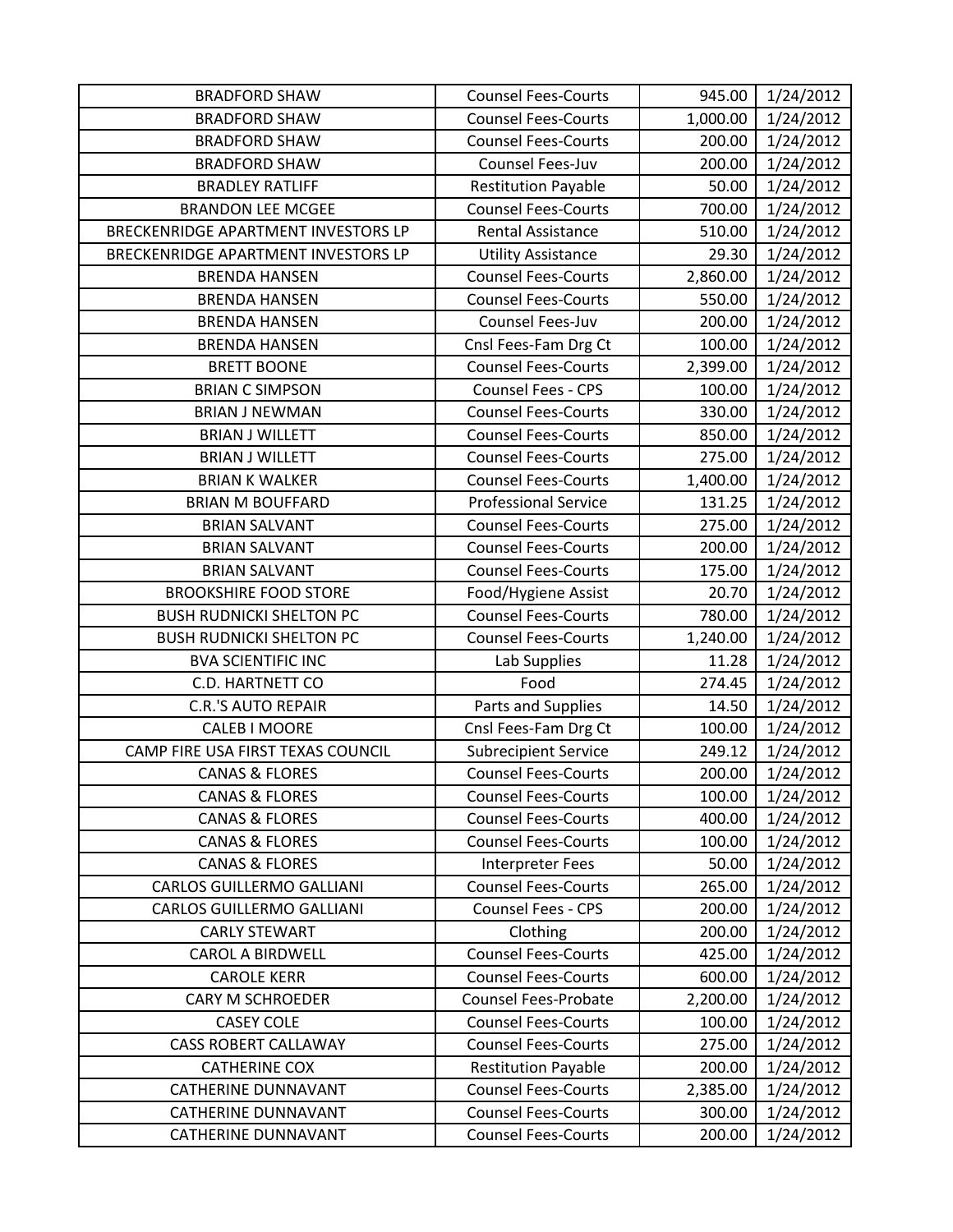| <b>CATHERINE DUNNAVANT</b>           | <b>Counsel Fees-Courts</b>  | 875.00     | 1/24/2012 |
|--------------------------------------|-----------------------------|------------|-----------|
| <b>CATHERINE DUNNAVANT</b>           | <b>Counsel Fees-Courts</b>  | 1,150.00   | 1/24/2012 |
| <b>CATHOLIC CHARITIES DIOCESE OF</b> | <b>Professional Service</b> | 385.00     | 1/24/2012 |
| <b>CATHOLIC CHARITIES DIOCESE OF</b> | <b>Professional Service</b> | 3,465.00   | 1/24/2012 |
| CATHOLIC CHARITIES DIOCESE OF FTW    | <b>Interpreter Fees</b>     | 260.00     | 1/24/2012 |
| <b>CAVARETT TUCKER</b>               | Cash For Kids               | 25.00      | 1/24/2012 |
| <b>CDW GOVERNMENT INC</b>            | Supplies                    | 29.50      | 1/24/2012 |
| <b>CDW GOVERNMENT INC</b>            | Supplies                    | 10.40      | 1/24/2012 |
| <b>CDW GOVERNMENT INC</b>            | <b>Computer Supplies</b>    | 126.30     | 1/24/2012 |
| <b>CDW GOVERNMENT INC</b>            | <b>Computer Supplies</b>    | 143.67     | 1/24/2012 |
| <b>CDW GOVERNMENT INC</b>            | <b>Computer Maintenance</b> | 334.44     | 1/24/2012 |
| <b>CECO INDUSTRIAL SALES CORP</b>    | Kitchen Supplies            | 24.70      | 1/24/2012 |
| CEDAR HILL MEMORIAL PARK             | <b>County Burials</b>       | 11,697.63  | 1/24/2012 |
| <b>CENTAURUS GF RIDGE LLC</b>        | <b>Rental Assistance</b>    | 704.00     | 1/24/2012 |
| <b>CENTAURUS GF RIDGE LLC</b>        | <b>Utility Assistance</b>   | 147.04     | 1/24/2012 |
| <b>CENTAURUS GF RIDGE LLC</b>        | <b>Rental Assistance</b>    | 1,492.00   | 1/24/2012 |
| <b>CENTAURUS GF TERRACE LLC</b>      | <b>Rental Assistance</b>    | 2,225.00   | 1/24/2012 |
| <b>CENTAURUS GF TERRACE LLC</b>      | <b>Utility Assistance</b>   | 223.06     | 1/24/2012 |
| <b>CENTERLINE SUPPLY</b>             | <b>Building Maintenance</b> | 584.30     | 1/24/2012 |
| <b>CENTERLINE SUPPLY</b>             | <b>Road Signs</b>           | 391.00     | 1/24/2012 |
| CEN-TEX UNIFORM SALES INC            | Clothing                    | 79.80      | 1/24/2012 |
| CEN-TEX UNIFORM SALES INC            | Clothing                    | 99.75      | 1/24/2012 |
| CEN-TEX UNIFORM SALES INC            | Clothing                    | 79.80      | 1/24/2012 |
| CEN-TEX UNIFORM SALES INC            | Clothing                    | 193.92     | 1/24/2012 |
| <b>CHAD LEE</b>                      | <b>Counsel Fees-Courts</b>  | 300.00     | 1/24/2012 |
| <b>CHAD LEE</b>                      | Counsel Fees-Juv            | 200.00     | 1/24/2012 |
| <b>CHADWELL GROUP LP</b>             | <b>Professional Service</b> | 3,032.50   | 1/24/2012 |
| <b>CHADWELL GROUP LP</b>             | <b>Professional Service</b> | 317.50     | 1/24/2012 |
| <b>CHARLES BURGESS</b>               | <b>Counsel Fees-Courts</b>  | 100.00     | 1/24/2012 |
| <b>CHARLES E WILLIAMS</b>            | <b>County Burials</b>       | 247.58     | 1/24/2012 |
| <b>CHARM SCIENCES</b>                | Lab Supplies                | 1,478.27   | 1/24/2012 |
| <b>CHARTER CAPITAL</b>               | <b>Interpreter Fees</b>     | 61.06      | 1/24/2012 |
| <b>CHARTER CAPITAL</b>               | <b>Professional Service</b> | 125.28     | 1/24/2012 |
| <b>CHESTER HOBGOOD</b>               | Clothing                    | 189.04     | 1/24/2012 |
| <b>CHRISTINE DEXTRAZE</b>            | <b>Professional Service</b> | 3,000.00   | 1/24/2012 |
| <b>Christine E Dooling</b>           | Travel                      | 38.00      | 1/24/2012 |
| <b>CINTAS FIRST AID &amp; SAFETY</b> | <b>Supplies</b>             | 128.44     | 1/24/2012 |
| <b>CITY OF ARLINGTON</b>             | Fuel                        | 3,866.41   | 1/24/2012 |
| <b>CITY OF BEDFORD</b>               | Water                       | 143.60     | 1/24/2012 |
| <b>CITY OF BEDFORD</b>               | Water                       | 269.26     | 1/24/2012 |
| <b>CITY OF FORT WORTH</b>            | <b>County Projects</b>      | 800,000.00 | 1/24/2012 |
| <b>CITY OF HURST</b>                 | <b>Restitution Payable</b>  | 100.00     | 1/24/2012 |
| <b>CITY OF NORTH RICHLAND HILLS</b>  | <b>Disposal Service</b>     | 581.06     | 1/24/2012 |
| CITY OF NORTH RICHLAND HILLS         | Field Equip&Supplies        | 48.00      | 1/24/2012 |
| <b>CITYVIEW CARWASH LTD</b>          | Vehicle Maintenance         | 11.99      | 1/24/2012 |
| <b>CLE INTERNATIONAL</b>             | Education                   | 445.00     | 1/24/2012 |
| <b>CLEAVER ELECTRIC INC</b>          | <b>Electrical Maint</b>     | 2,722.43   | 1/24/2012 |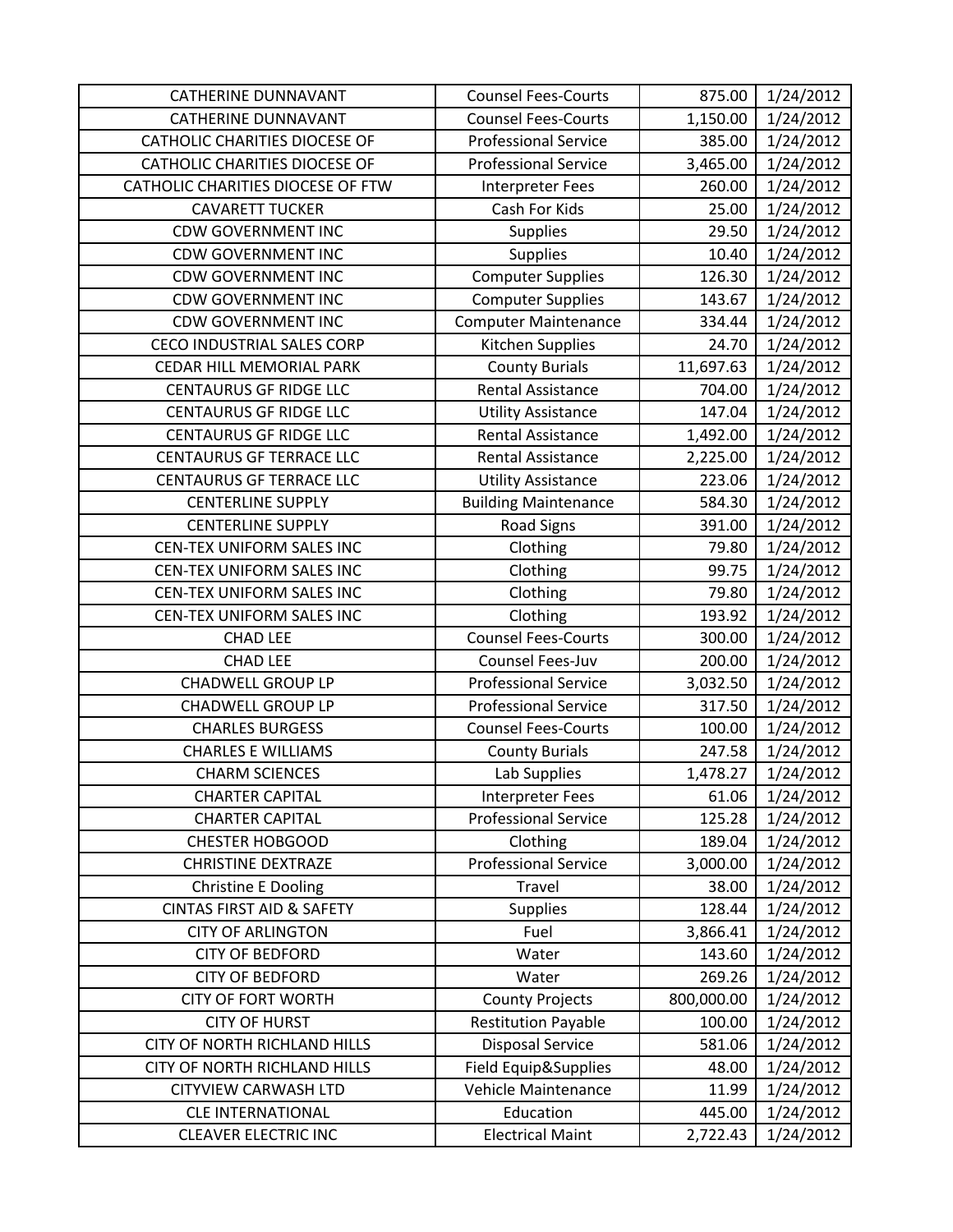| <b>CLEMENTE DE LA CRUZ</b>             | <b>Counsel Fees-Courts</b>  | 250.00    | 1/24/2012 |
|----------------------------------------|-----------------------------|-----------|-----------|
| <b>CLIFFORD GINN</b>                   | Investigative               | 252.90    | 1/24/2012 |
| <b>CODY L COFER</b>                    | Counsel Fees-Juv            | 100.00    | 1/24/2012 |
| <b>COLE JENNINGS BRYAN</b>             | <b>Counsel Fees-Courts</b>  | 400.00    | 1/24/2012 |
| <b>COLE JENNINGS BRYAN</b>             | <b>Counsel Fees-Courts</b>  | 518.75    | 1/24/2012 |
| <b>COMMERCIAL RECORDER</b>             | Advertis/Leg Notice         | 13.50     | 1/24/2012 |
| <b>COMMERCIAL RECORDER</b>             | Advertis/Leg Notice         | 15.50     | 1/24/2012 |
| <b>COMMERCIAL RECORDER</b>             | Advertis/Leg Notice         | 103.40    | 1/24/2012 |
| <b>COMMERCIAL RECORDER</b>             | <b>Estray Livestock</b>     | 82.50     | 1/24/2012 |
| <b>CONCHO SUPPLY INC</b>               | Central Garage Inv          | 238.82    | 1/24/2012 |
| <b>CONCHO SUPPLY INC</b>               | Central Garage Inv          | 1,299.72  | 1/24/2012 |
| CONFERENCE ON CRIMES AGAINST WOMEN     | Tuition C/room Train        | 1,200.00  | 1/24/2012 |
| CONFERENCE ON CRIMES AGAINST WOMEN     | Tuition C/room Train        | 300.00    | 1/24/2012 |
| CONFERENCE ON CRIMES AGAINST WOMEN     | Tuition C/room Train        | 600.00    | 1/24/2012 |
| CONFERENCE ON CRIMES AGAINST WOMEN     | Tuition C/room Train        | 600.00    | 1/24/2012 |
| COOK CHILDRENS MEDICAL CENTER          | <b>Professional Service</b> | 660.00    | 1/24/2012 |
| <b>CORNELL CORRECTIONS OF TEXAS</b>    | <b>Residential Servc</b>    | 1,797.25  | 1/24/2012 |
| <b>CORNERSTONE ASSISTANCE NETWORK</b>  | <b>Subrecipient Service</b> | 5,687.51  | 1/24/2012 |
| <b>COUNTY JUDGES AND COMMISSIONERS</b> | Misc Payable                | 12,363.19 | 1/24/2012 |
| <b>COURTNEY MILLER</b>                 | <b>Counsel Fees-Courts</b>  | 150.00    | 1/24/2012 |
| <b>COWLITZ COUNTY SHERIFF OFFICE</b>   | <b>Court Costs</b>          | 40.00     | 1/24/2012 |
| <b>CRASH DYNAMICS</b>                  | <b>Professional Service</b> | 1,700.00  | 1/24/2012 |
| <b>CUMMINS-ALLISON CORP</b>            | <b>Supplies</b>             | 43.04     | 1/24/2012 |
| <b>CURTIS FORTINBERRY</b>              | <b>Counsel Fees-Courts</b>  | 350.00    | 1/24/2012 |
| <b>CYNTHIA A FITCH</b>                 | Counsel Fees - CPS          | 150.00    | 1/24/2012 |
| Cynthia Hipolito                       | Travel                      | 154.65    | 1/24/2012 |
| Cynthia K Nickel                       | Travel                      | 110.00    | 1/24/2012 |
| <b>CYNTHIA MCKENZIE</b>                | Counsel Fees-Juv            | 100.00    | 1/24/2012 |
| <b>D ROBIN MCCARTY</b>                 | <b>Counsel Fees-Courts</b>  | 850.00    | 1/24/2012 |
| <b>D ROBIN MCCARTY</b>                 | <b>Counsel Fees-Courts</b>  | 500.00    | 1/24/2012 |
| <b>DALE HEISCH</b>                     | <b>Counsel Fees-Courts</b>  | 375.00    | 1/24/2012 |
| <b>DALE HEISCH</b>                     | <b>Counsel Fees-Courts</b>  | 137.50    | 1/24/2012 |
| <b>DANA A DUFFEY</b>                   | Counsel Fees-Juv            | 200.00    | 1/24/2012 |
| <b>DANA A DUFFEY</b>                   | <b>Counsel Fees - CPS</b>   | 450.00    | 1/24/2012 |
| <b>DANIEL HERNANDEZ</b>                | <b>Counsel Fees-Courts</b>  | 1,050.00  | 1/24/2012 |
| <b>DANIEL HERNANDEZ</b>                | <b>Counsel Fees-Courts</b>  | 237.50    | 1/24/2012 |
| DANIEL HERNANDEZ                       | <b>Counsel Fees-Courts</b>  | 600.00    | 1/24/2012 |
| DANIEL HERNANDEZ                       | <b>Counsel Fees-Courts</b>  | 200.00    | 1/24/2012 |
| <b>DANIEL HERNANDEZ</b>                | <b>Interpreter Fees</b>     | 125.00    | 1/24/2012 |
| DANIEL J FRALEY                        | Clothing                    | 100.00    | 1/24/2012 |
| DANIEL J FRALEY                        | Cash For Kids               | 25.00     | 1/24/2012 |
| <b>DANIEL YOUNG</b>                    | Cnsl Fees-Crim Appls        | 1,890.00  | 1/24/2012 |
| <b>DANIEL YOUNG</b>                    | Crim Appeal-OthrCost        | 33.50     | 1/24/2012 |
| <b>DANNELL WALKER</b>                  | Cash For Kids               | 105.60    | 1/24/2012 |
| <b>DANNY TISDALE</b>                   | Cash For Kids               | 30.00     | 1/24/2012 |
| <b>DARCY NILES DENO</b>                | Counsel Fees - CPS          | 550.00    | 1/24/2012 |
| DARCY NILES DENO                       | Counsel Fees - CPS          | 545.00    | 1/24/2012 |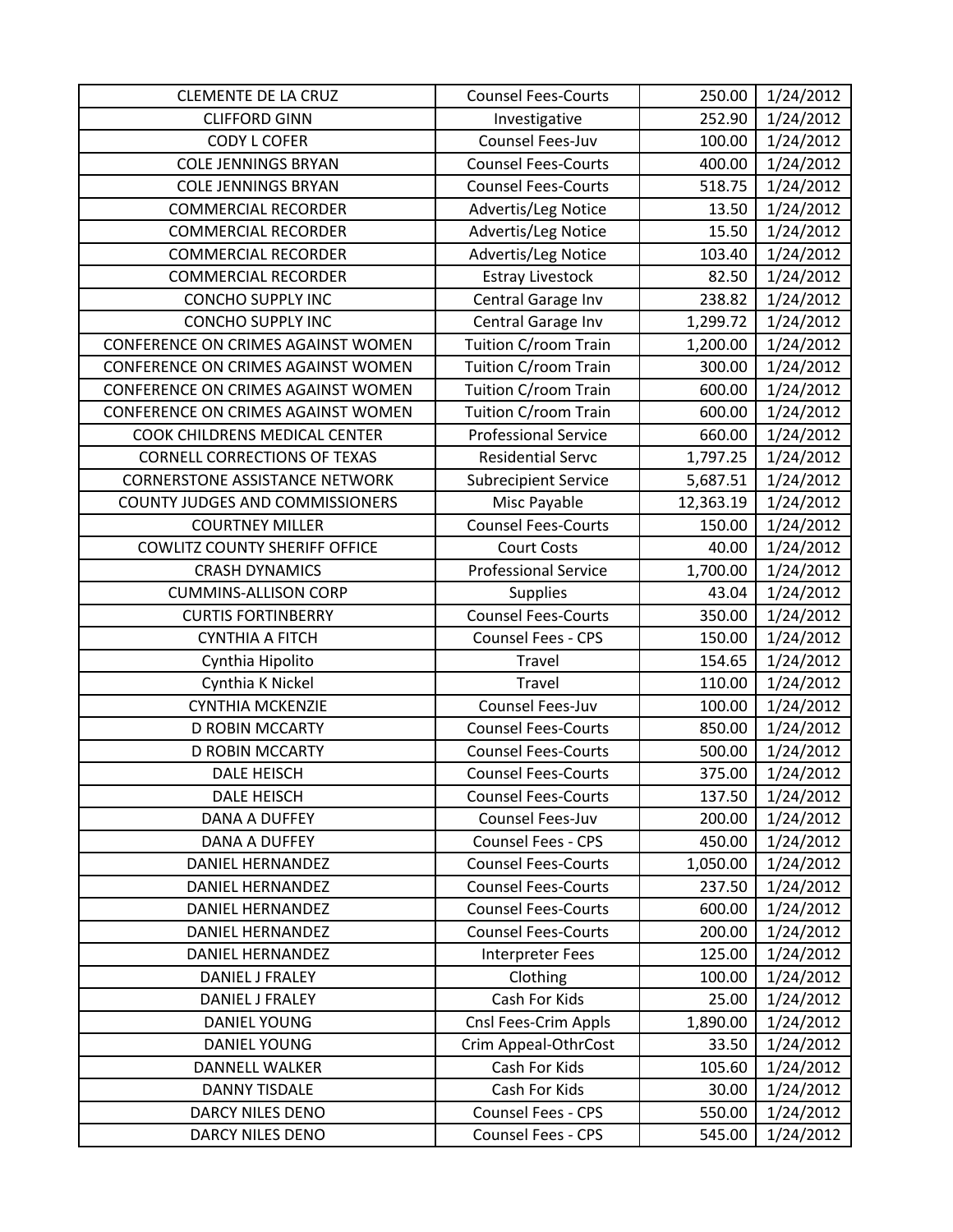| DAVID A FRISBY                   | <b>Counsel Fees-Courts</b>  | 400.00    | 1/24/2012 |
|----------------------------------|-----------------------------|-----------|-----------|
| <b>DAVID A FRISBY</b>            | <b>Counsel Fees-Courts</b>  | 250.00    | 1/24/2012 |
| <b>DAVID MARLOW</b>              | Investigative               | 525.00    | 1/24/2012 |
| <b>DAVID PALMER</b>              | <b>Counsel Fees-Courts</b>  | 100.00    | 1/24/2012 |
| <b>DAVID PALMER</b>              | <b>Counsel Fees-Courts</b>  | 1,050.00  | 1/24/2012 |
| DAVID PEARSON, IV                | <b>Counsel Fees-Courts</b>  | 370.00    | 1/24/2012 |
| DAVID PEARSON, IV                | <b>Counsel Fees-Courts</b>  | 155.00    | 1/24/2012 |
| <b>DAVID RICHARDS</b>            | <b>Counsel Fees-Courts</b>  | 600.00    | 1/24/2012 |
| <b>DAVID RICHARDS</b>            | Cnsl Fees-Crim Appls        | 1,200.00  | 1/24/2012 |
| DAWN O'HARA                      | Cash For Kids               | 60.00     | 1/24/2012 |
| DAY RESOURCE CENTER FOR THE      | <b>Subrecipient Service</b> | 9,555.00  | 1/24/2012 |
| <b>DEAN SWANDA</b>               | Counsel Fees-Juv            | 140.00    | 1/24/2012 |
| <b>DEANNA BROWN</b>              | Clothing                    | 200.00    | 1/24/2012 |
| <b>DEBBIE EDWARDS</b>            | Reporter's Records          | 1,536.00  | 1/24/2012 |
| <b>DEBORAH L ROBERTS</b>         | Clothing                    | 100.00    | 1/24/2012 |
| DEPT OF INFORMATION RESOURCES    | Telephone-Basic             | 617.20    | 1/24/2012 |
| DEPT OF INFORMATION RESOURCES    | Data Transmiss Line         | 342.56    | 1/24/2012 |
| DEPT OF INFORMATION RESOURCES    | Data Transmiss Line         | 3,521.72  | 1/24/2012 |
| DEPT OF INFORMATION RESOURCES    | Data Transmiss Line         | 7,555.52  | 1/24/2012 |
| DEPT OF INFORMATION RESOURCES    | Data Transmiss Line         | 1,226.90  | 1/24/2012 |
| DEPT OF INFORMATION RESOURCES    | Telephone-Texan             | 2,567.60  | 1/24/2012 |
| DEPT OF INFORMATION RESOURCES    | Data Transmiss Line         | 617.20    | 1/24/2012 |
| <b>DESIRAE DELICH</b>            | Cash For Kids               | 25.00     | 1/24/2012 |
| DFW COMMUNICATIONS INC           | Non-Track Equipment         | 4,845.00  | 1/24/2012 |
| DFW RIVERBEND ASSOCIATES LLC     | <b>Rental Assistance</b>    | 1,338.00  | 1/24/2012 |
| DFW RIVERBEND ASSOCIATES LLC     | <b>Utility Assistance</b>   | 85.97     | 1/24/2012 |
| DIAGNOSTIC HYBRIDS, INC.         | Lab Supplies                | 211.42    | 1/24/2012 |
| <b>DIRECT ENERGY LP</b>          | <b>Utility Assistance</b>   | 79.15     | 1/24/2012 |
| DIVERSIFIED POWER SYSTEMS INC    | <b>Building Maintenance</b> | 950.00    | 1/24/2012 |
| DIVERSIFIED POWER SYSTEMS INC    | <b>Building Maintenance</b> | 331.50    | 1/24/2012 |
| DIVERSIFIED POWER SYSTEMS INC    | <b>Building Maintenance</b> | 315.00    | 1/24/2012 |
| DIVERSIFIED POWER SYSTEMS INC    | <b>Building Maintenance</b> | 1,500.00  | 1/24/2012 |
| DOLORES STEWART & ASSOCIATES INC | <b>Professional Service</b> | 1,578.78  | 1/24/2012 |
| DOLORES STEWART & ASSOCIATES INC | <b>Professional Service</b> | 175.42    | 1/24/2012 |
| DOMINIC A BAUMAN                 | <b>Counsel Fees-Courts</b>  | 156.25    | 1/24/2012 |
| <b>DON LACY</b>                  | <b>Relative Assistance</b>  | 300.00    | 1/24/2012 |
| <b>DON M DAWES</b>               | <b>Counsel Fees-Courts</b>  | 500.00    | 1/24/2012 |
| <b>DONALD N TURNER</b>           | <b>Counsel Fees-Courts</b>  | 100.00    | 1/24/2012 |
| DOUBLE D CONTRACTING LLC         | Rehab/Preserve Act          | 1,750.00  | 1/24/2012 |
| DOUBLE D CONTRACTING LLC         | Rehab/Preserve Act          | 25,530.00 | 1/24/2012 |
| DOUBLE EAGLE MECHANICAL SERVICE  | A/C Maint Contract          | 2,794.75  | 1/24/2012 |
| DOUBLE EAGLE MECHANICAL SERVICE  | <b>Building Maintenance</b> | 3,911.29  | 1/24/2012 |
| DRAKE COMMUNICATIONS INC         | <b>Equipment Maint</b>      | 4,900.00  | 1/24/2012 |
| DRAKE COMMUNICATIONS INC         | <b>Equipment Maint</b>      | 187.50    | 1/24/2012 |
| DRAKE DUNNAVENT PC               | <b>Counsel Fees-Courts</b>  | 100.00    | 1/24/2012 |
| <b>DSCI INC and</b>              | Rehab/Preserve Act          | 14,870.00 | 1/24/2012 |
| DURKIN LAW OFFICES PC            | Counsel Fees-Juv            | 170.00    | 1/24/2012 |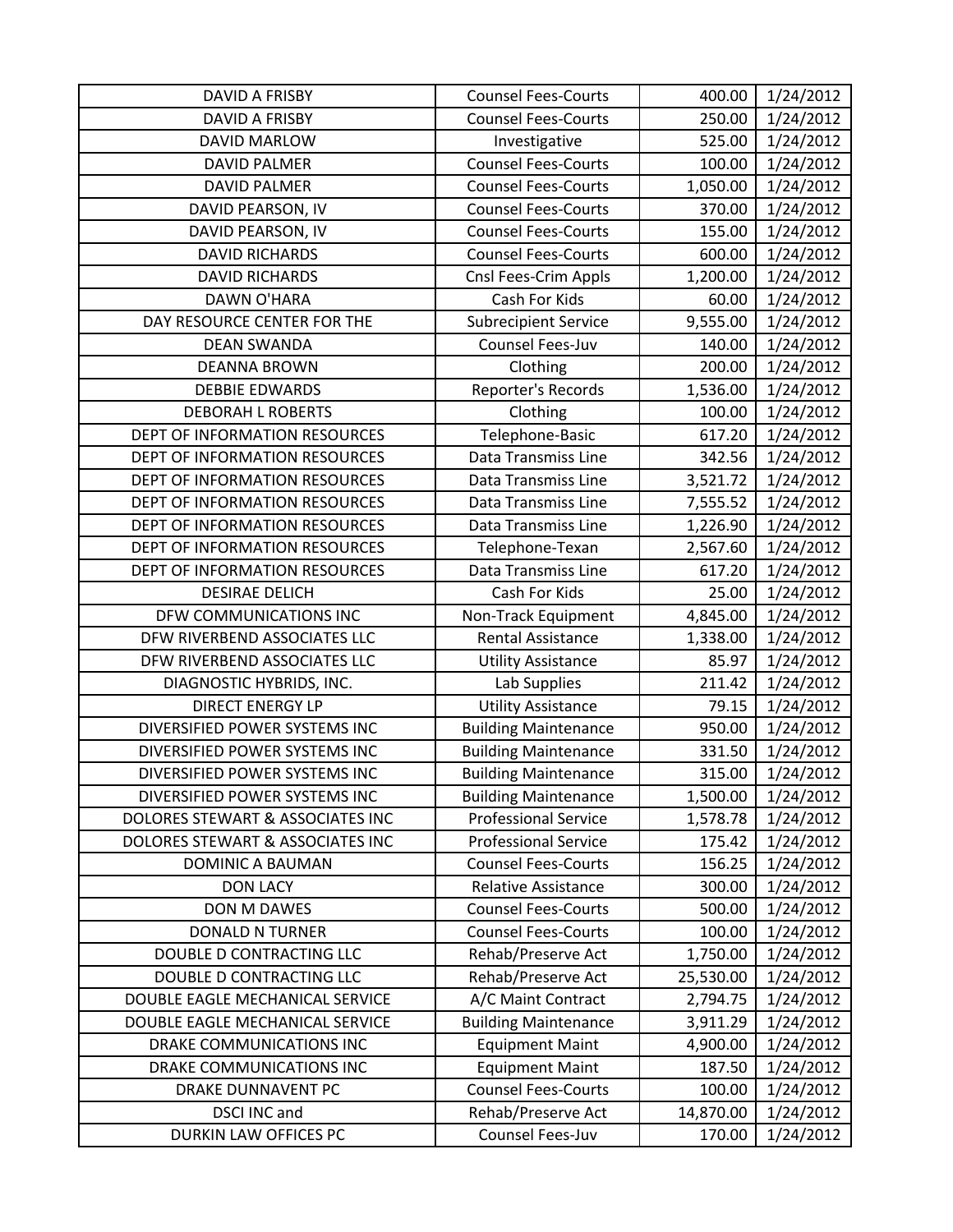| DYNA TEN CORPORATION                | A/C Maint Contract          | 122.50   | 1/24/2012 |
|-------------------------------------|-----------------------------|----------|-----------|
| EAN HOLDINGS LLC                    | Vehicle Lease               | 4,118.56 | 1/24/2012 |
| <b>EAST TEXAS OPEN DOOR</b>         | Cash For Kids               | 100.00   | 1/24/2012 |
| <b>EDWARD DON &amp; COMPANY</b>     | Sheriff Inventory           | 318.60   | 1/24/2012 |
| <b>EDWIN YOUNGBLOOD</b>             | <b>Counsel Fees-Courts</b>  | 263.75   | 1/24/2012 |
| <b>EDWIN YOUNGBLOOD</b>             | Counsel Fees-Juv            | 100.00   | 1/24/2012 |
| <b>ELIZABETH CORTRIGHT</b>          | <b>Professional Service</b> | 412.50   | 1/24/2012 |
| <b>ELOY SEPULVEDA</b>               | <b>Counsel Fees-Courts</b>  | 450.00   | 1/24/2012 |
| <b>ELOY SEPULVEDA</b>               | <b>Counsel Fees-Courts</b>  | 400.00   | 1/24/2012 |
| <b>ELOY SEPULVEDA</b>               | <b>Counsel Fees-Courts</b>  | 400.00   | 1/24/2012 |
| <b>EMC INTEGRATED SYSTEMS GROUP</b> | <b>Equipment Maint</b>      | 3,540.25 | 1/24/2012 |
| <b>EMMANUELL BIRDOW</b>             | Clothing                    | 168.67   | 1/24/2012 |
| <b>EMPIRE PAPER</b>                 | <b>Supplies</b>             | 139.70   | 1/24/2012 |
| <b>ENTERPRISE RENT-A-CAR</b>        | Vehicle Maintenance         | 1,066.20 | 1/24/2012 |
| <b>ENVIROMATIC SERVICES</b>         | A/C Maint Contract          | 427.50   | 1/24/2012 |
| <b>ENVIRONMENTAL TRAINERS INC</b>   | Education                   | 99.00    | 1/24/2012 |
| <b>ERIC CUMMINGS</b>                | <b>Counsel Fees-Courts</b>  | 660.00   | 1/24/2012 |
| <b>ERIC CUMMINGS</b>                | <b>Counsel Fees-Courts</b>  | 1,300.00 | 1/24/2012 |
| <b>ERIC CUMMINGS</b>                | <b>Counsel Fees-Courts</b>  | 770.00   | 1/24/2012 |
| <b>ERMA ALLEN</b>                   | Cash For Kids               | 47.98    | 1/24/2012 |
| <b>ERNESTINE STEVENSON</b>          | Clothing                    | 125.00   | 1/24/2012 |
| <b>EVCO PARTNERS LP</b>             | Sheriff Inventory           | 114.00   | 1/24/2012 |
| <b>EVCO PARTNERS LP</b>             | <b>Supplies</b>             | 9.54     | 1/24/2012 |
| <b>EVCO PARTNERS LP</b>             | Supplies                    | 3.80     | 1/24/2012 |
| <b>EVCO PARTNERS LP</b>             | Parts and Supplies          | 367.67   | 1/24/2012 |
| <b>EVCO PARTNERS LP</b>             | <b>Building Maintenance</b> | 108.63   | 1/24/2012 |
| <b>EVCO PARTNERS LP</b>             | <b>Building Maintenance</b> | 169.08   | 1/24/2012 |
| <b>EVCO PARTNERS LP</b>             | <b>Building Maintenance</b> | 289.80   | 1/24/2012 |
| <b>EVCO PARTNERS LP</b>             | Supplies                    | 16.10    | 1/24/2012 |
| <b>EVCO PARTNERS LP</b>             | Supplies                    | 9.32     | 1/24/2012 |
| <b>EVCO PARTNERS LP</b>             | Parts and Supplies          | 225.41   | 1/24/2012 |
| <b>EVCO PARTNERS LP</b>             | <b>Custodian Supplies</b>   | 291.20   | 1/24/2012 |
| <b>EVCO PARTNERS LP</b>             | <b>Building Maintenance</b> | 33.10    | 1/24/2012 |
| <b>EVRIDGE TRACTOR INC</b>          | Parts and Supplies          | 611.00   | 1/24/2012 |
| EZ ELECTRICAL CONTRACTORS LLC       | <b>Building Maintenance</b> | 1,021.50 | 1/24/2012 |
| EZ ELECTRICAL CONTRACTORS LLC       | <b>Building Maintenance</b> | 689.16   | 1/24/2012 |
| EZ ELECTRICAL CONTRACTORS LLC       | <b>Building Maintenance</b> | 205.23   | 1/24/2012 |
| EZ ELECTRICAL CONTRACTORS LLC       | Kitchen Maintenance         | 374.07   | 1/24/2012 |
| EZ ELECTRICAL CONTRACTORS LLC       | <b>Building Maintenance</b> | 135.37   | 1/24/2012 |
| F STEVEN MCCLURE AND ASSOCIATES PLL | <b>Counsel Fees-Courts</b>  | 550.00   | 1/24/2012 |
| FAMILY DOLLAR #6359                 | Food/Hygiene Assist         | 16.51    | 1/24/2012 |
| FAMILY DOLLAR #4847                 | <b>Other Payable</b>        | 94.00    | 1/24/2012 |
| FAMILY DOLLAR #4847                 | Food/Hygiene Assist         | 209.72   | 1/24/2012 |
| FAMILY DOLLAR #4937                 | <b>Other Payable</b>        | 66.98    | 1/24/2012 |
| FAMILY DOLLAR #4937                 | Food/Hygiene Assist         | 43.27    | 1/24/2012 |
| FAMILY DOLLAR #7232                 | Food/Hygiene Assist         | 30.00    | 1/24/2012 |
| FARMER & ASSOCIATES, INC.           | <b>Professional Service</b> | 240.00   | 1/24/2012 |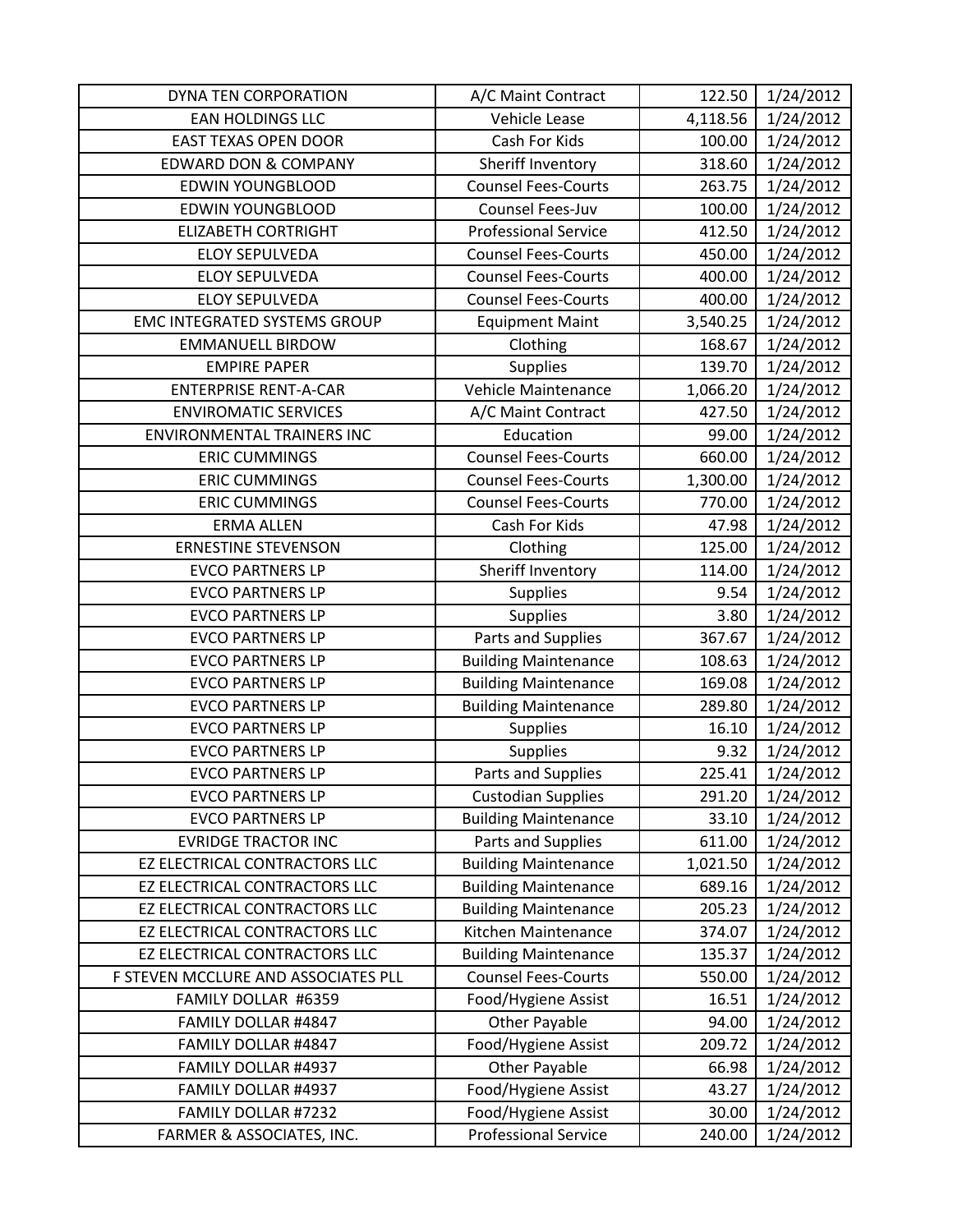| <b>FARMERS MARKET</b>               | Food                        | 242.29    | 1/24/2012 |
|-------------------------------------|-----------------------------|-----------|-----------|
| FELIPE O CALZADA                    | <b>Counsel Fees-Courts</b>  | 250.00    | 1/24/2012 |
| <b>FELIPE O CALZADA</b>             | Counsel Fees-Juv            | 200.00    | 1/24/2012 |
| FELIPE O CALZADA                    | Cnsl Fees-Juv Det&Tr        | 1,400.00  | 1/24/2012 |
| FILTER SYSTEMS INC                  | A/C Maint Contract          | 149.42    | 1/24/2012 |
| FISHER COUNTY SHERIFF'S OFFICE      | <b>Court Costs</b>          | 125.00    | 1/24/2012 |
| <b>FISHER SCIENTIFIC</b>            | <b>Medical Supplies</b>     | 504.00    | 1/24/2012 |
| <b>FISHER SCIENTIFIC</b>            | Lab Supplies                | 250.00    | 1/24/2012 |
| <b>FISHER SCIENTIFIC</b>            | Lab Supplies                | 315.00    | 1/24/2012 |
| <b>FISHER SCIENTIFIC</b>            | Lab Supplies                | 155.00    | 1/24/2012 |
| <b>FISHER SCIENTIFIC</b>            | Lab Supplies                | 540.00    | 1/24/2012 |
| FITNESS SERVICE OF NORTH TEXAS      | <b>Equipment Maint</b>      | 83.75     | 1/24/2012 |
| FIVE STAR CORRECTIONAL SERVICES INC | <b>Food Contr/Prisoners</b> | 74,929.25 | 1/24/2012 |
| FIVE STAR CORRECTIONAL SERVICES INC | Food Contr/Employees        | 2,719.69  | 1/24/2012 |
| FLW POND LTD                        | <b>Rental Assistance</b>    | 640.00    | 1/24/2012 |
| FLYNN, FRANCIS & CLARK LLP          | <b>Counsel Fees-Courts</b>  | 725.00    | 1/24/2012 |
| FORT WORTH AUTO GLASS CENTER LTD    | Central Garage Inv          | 319.99    | 1/24/2012 |
| FORT WORTH BUSINESS PRESS           | Subscriptions               | 95.00     | 1/24/2012 |
| FORT WORTH WATER DEPARTMENT         | Water                       | 118.37    | 1/24/2012 |
| FORT WORTH WATER DEPARTMENT         | Water                       | 48.90     | 1/24/2012 |
| FORT WORTH WATER DEPARTMENT         | Water                       | 177.82    | 1/24/2012 |
| FORT WORTH WATER DEPARTMENT         | Water                       | 231.18    | 1/24/2012 |
| FORT WORTH WATER DEPARTMENT         | Water                       | 1,126.98  | 1/24/2012 |
| FORT WORTH WATER DEPARTMENT         | Water                       | 221.51    | 1/24/2012 |
| FORT WORTH WATER DEPARTMENT         | Water                       | 2,093.33  | 1/24/2012 |
| FORT WORTH WATER DEPARTMENT         | Water                       | 1,277.75  | 1/24/2012 |
| FORT WORTH WATER DEPARTMENT         | Water                       | 142.50    | 1/24/2012 |
| FORT WORTH WATER DEPARTMENT         | Water                       | 209.00    | 1/24/2012 |
| FORT WORTH WATER DEPARTMENT         | Water                       | 104.50    | 1/24/2012 |
| FORT WORTH WATER DEPARTMENT         | Water                       | 285.00    | 1/24/2012 |
| FORT WORTH WATER DEPARTMENT         | Water                       | 71.25     | 1/24/2012 |
| FORT WORTH WATER DEPARTMENT         | Water                       | 2,802.50  | 1/24/2012 |
| FORT WORTH WATER DEPARTMENT         | Water                       | 384.75    | 1/24/2012 |
| FORT WORTH WATER DEPARTMENT         | Water                       | 247.00    | 1/24/2012 |
| FORT WORTH WATER DEPARTMENT         | Water                       | 95.00     | 1/24/2012 |
| FORT WORTH WATER DEPARTMENT         | Water                       | 513.00    | 1/24/2012 |
| FORT WORTH WATER DEPARTMENT         | Water                       | 58.81     | 1/24/2012 |
| FORT WORTH WATER DEPARTMENT         | Water                       | 111.43    | 1/24/2012 |
| FORT WORTH WATER DEPARTMENT         | <b>Utility Assistance</b>   | 103.24    | 1/24/2012 |
| FQFW LIMITED PARTNERSHIP            | Rental Assistance           | 465.00    | 1/24/2012 |
| <b>FRANCISCO HERNANDEZ JR</b>       | <b>Counsel Fees-Courts</b>  | 1,350.00  | 1/24/2012 |
| <b>FRANCISCO HERNANDEZ JR</b>       | <b>Counsel Fees-Courts</b>  | 475.00    | 1/24/2012 |
| FRANCISCO HERNANDEZ JR              | <b>Counsel Fees-Courts</b>  | 200.00    | 1/24/2012 |
| FRANCISCO HERNANDEZ JR              | <b>Counsel Fees-Courts</b>  | 100.00    | 1/24/2012 |
| <b>FRANK ADLER</b>                  | <b>Counsel Fees - CPS</b>   | 1,940.00  | 1/24/2012 |
| <b>FRANK ADLER</b>                  | Cnsl Fees-Fam Drg Ct        | 100.00    | 1/24/2012 |
| <b>FRANK ADLER</b>                  | Cnsl Fees-Crim Appls        | 2,400.00  | 1/24/2012 |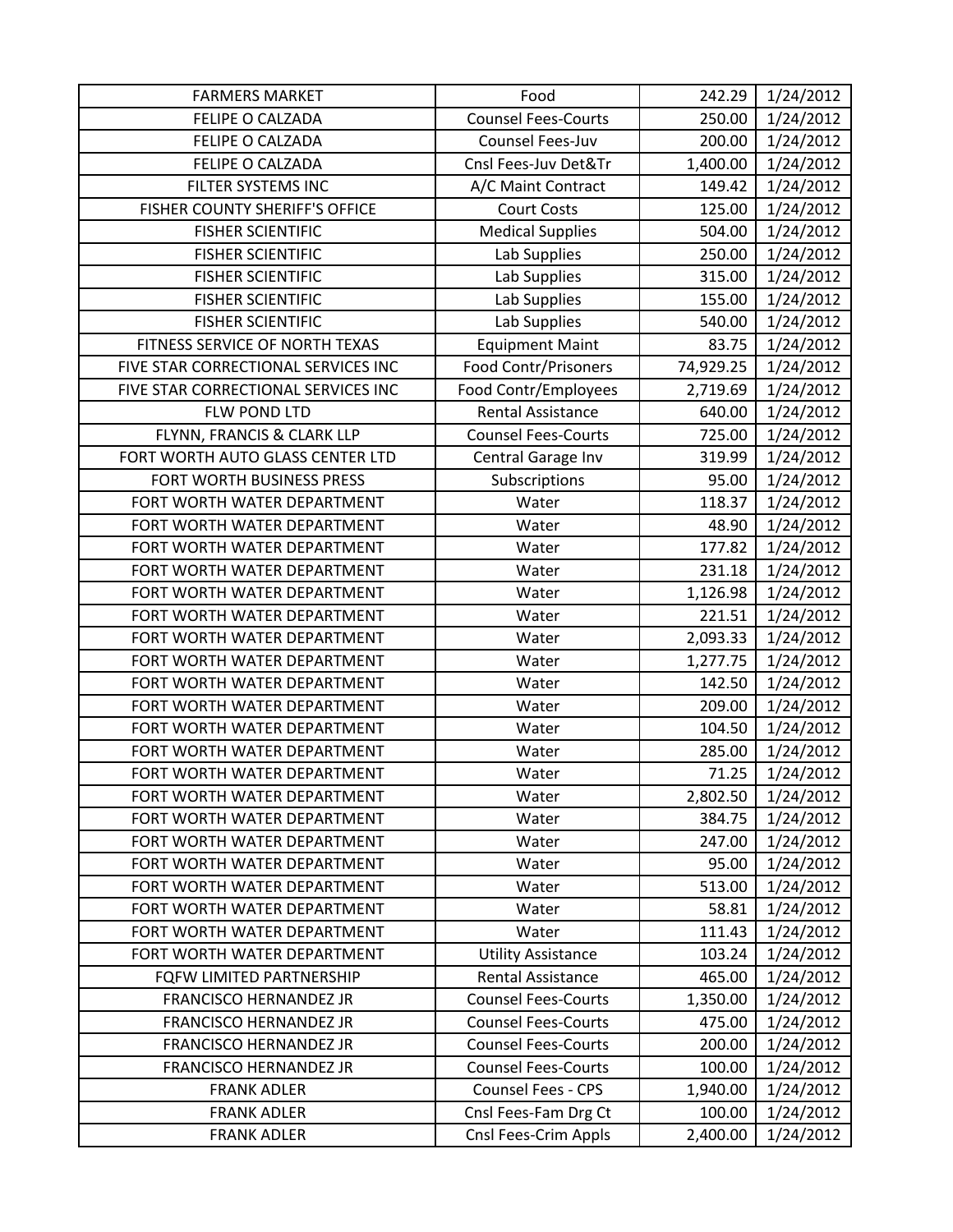| FRANK W NEAL & ASSOC INC                | <b>Building Maintenance</b> | 2,560.00 | 1/24/2012 |
|-----------------------------------------|-----------------------------|----------|-----------|
| FRED ANTHONY UFOLLA                     | <b>Restitution Payable</b>  | 50.00    | 1/24/2012 |
| <b>FRED CUMMINGS</b>                    | <b>Counsel Fees-Courts</b>  | 550.00   | 1/24/2012 |
| FRED DAVID HOWEY                        | <b>Counsel Fees-Courts</b>  | 300.00   | 1/24/2012 |
| FT WORTH LAUNDRY & DRY CLEAN            | Clothing                    | 141.50   | 1/24/2012 |
| FULGHAM LAW FIRM PC                     | <b>Counsel Fees-Courts</b>  | 350.00   | 1/24/2012 |
| FULGHAM LAW FIRM PC                     | <b>Counsel Fees-Courts</b>  | 100.00   | 1/24/2012 |
| FULGHAM LAW FIRM PC                     | <b>Counsel Fees-Courts</b>  | 100.00   | 1/24/2012 |
| FULGHAM LAW FIRM PC                     | <b>Counsel Fees-Courts</b>  | 100.00   | 1/24/2012 |
| FW EASTLAND HOUSING PARTNERS LTD        | Rental Assistance           | 745.00   | 1/24/2012 |
| FW EASTLAND HOUSING PARTNERS LTD        | <b>Utility Assistance</b>   | 40.51    | 1/24/2012 |
| <b>G ALAN STEELE</b>                    | <b>Counsel Fees-Courts</b>  | 175.00   | 1/24/2012 |
| <b>G ANDREW PLATT</b>                   | <b>Counsel Fees-Courts</b>  | 3,825.00 | 1/24/2012 |
| <b>G4S JUSTICE SERVICES INC</b>         | Electronic Monitor'g        | 4,285.88 | 1/24/2012 |
| <b>GALE DAVIS</b>                       | Transportation              | 54.50    | 1/24/2012 |
| GALLS, AN ARAMARK COMPANY               | Safety/Tact Supplies        | 3.48     | 1/24/2012 |
| <b>GEORGE R TRIMBER LAW OFFICE</b>      | <b>Counsel Fees-Courts</b>  | 2,350.00 | 1/24/2012 |
| <b>GEORGE R TRIMBER LAW OFFICE</b>      | <b>Counsel Fees-Courts</b>  | 100.00   | 1/24/2012 |
| <b>GEORGE R TRIMBER LAW OFFICE</b>      | <b>Counsel Fees-Courts</b>  | 237.50   | 1/24/2012 |
| <b>GEORGE R TRIMBER LAW OFFICE</b>      | <b>Counsel Fees-Courts</b>  | 500.00   | 1/24/2012 |
| <b>GES</b>                              | <b>Building Maintenance</b> | 670.50   | 1/24/2012 |
| <b>GES</b>                              | <b>Building Maintenance</b> | 305.23   | 1/24/2012 |
| <b>GES</b>                              | <b>Building Maintenance</b> | 871.82   | 1/24/2012 |
| <b>GES</b>                              | <b>Building Maintenance</b> | 3,692.75 | 1/24/2012 |
| <b>GES</b>                              | <b>Building Maintenance</b> | 186.00   | 1/24/2012 |
| <b>GES</b>                              | <b>Building Maintenance</b> | 265.70   | 1/24/2012 |
| <b>GES</b>                              | A/C Maint Contract          | 248.00   | 1/24/2012 |
| <b>GES</b>                              | Kitchen Maintenance         | 1,060.18 | 1/24/2012 |
| <b>GES</b>                              | Kitchen Maintenance         | 588.87   | 1/24/2012 |
| <b>GES</b>                              | <b>Building Maintenance</b> | 273.84   | 1/24/2012 |
| <b>GES</b>                              | A/C Maint Contract          | 590.60   | 1/24/2012 |
| <b>GFOA-GOVERNMENT FINANCE OFFICERS</b> | Subscriptions               | 215.00   | 1/24/2012 |
| <b>GIGAVAC LLC</b>                      | <b>Supplies</b>             | 183.01   | 1/24/2012 |
| <b>GILBERT RUSSELL ROWE</b>             | <b>Counsel Fees-Courts</b>  | 100.00   | 1/24/2012 |
| <b>GLAXO SMITH KLINE (GSK)</b>          | <b>Medical Supplies</b>     | 6,044.14 | 1/24/2012 |
| <b>GLAXO SMITH KLINE (GSK)</b>          | <b>Medical Supplies</b>     | 655.60   | 1/24/2012 |
| <b>GLYNIS MCGINTY</b>                   | <b>Counsel Fees-Courts</b>  | 1,600.00 | 1/24/2012 |
| <b>GREEN MOUNTAIN ENERGY COMPANY</b>    | <b>Utility Assistance</b>   | 252.13   | 1/24/2012 |
| <b>GREEN MOUNTAIN ENERGY COMPANY</b>    | <b>Utility Assistance</b>   | 219.22   | 1/24/2012 |
| <b>GREG GRAY</b>                        | <b>Counsel Fees-Courts</b>  | 550.00   | 1/24/2012 |
| <b>GREG GRAY</b>                        | <b>Counsel Fees-Courts</b>  | 1,100.00 | 1/24/2012 |
| <b>GREGORY SPENCER FUNERAL</b>          | <b>County Burials</b>       | 3,830.00 | 1/24/2012 |
| <b>GREYHOUND LINES INC</b>              | Transportation              | 187.00   | 1/24/2012 |
| <b>GREYHOUND PACKAGE EXPRESS</b>        | Transportation              | 76.80    | 1/24/2012 |
| <b>GSBS BATENHORST INC</b>              | <b>Professional Service</b> | 1,500.00 | 1/24/2012 |
| <b>GST PUBLIC SAFETY SUPPLY</b>         | Clothing                    | 2,718.55 | 1/24/2012 |
| <b>GST PUBLIC SAFETY SUPPLY</b>         | Clothing                    | 6,874.92 | 1/24/2012 |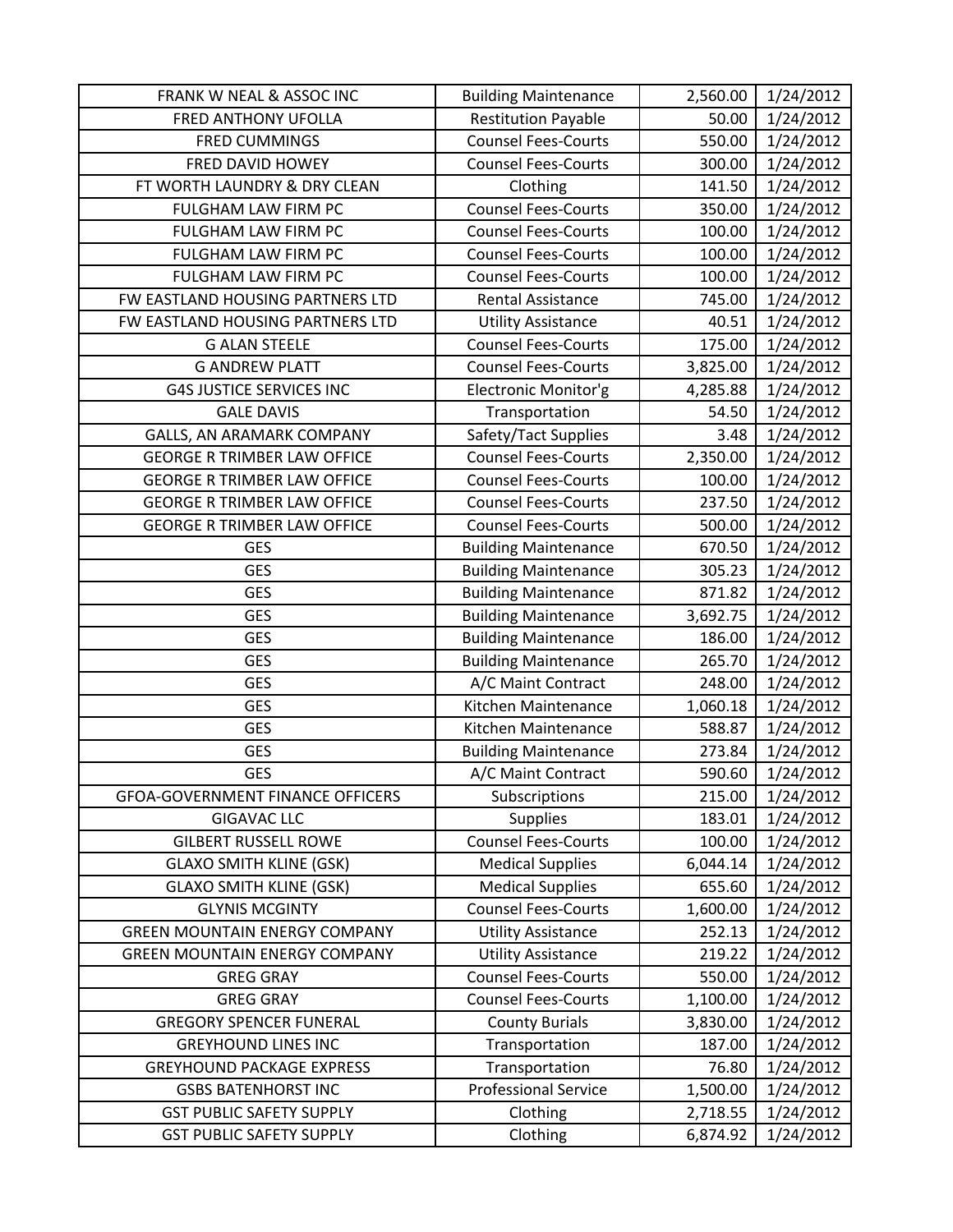| <b>GST PUBLIC SAFETY SUPPLY</b>     | Clothing                    | 4,877.24  | 1/24/2012 |
|-------------------------------------|-----------------------------|-----------|-----------|
| <b>GST PUBLIC SAFETY SUPPLY</b>     | Clothing                    | 6,824.42  | 1/24/2012 |
| <b>GST PUBLIC SAFETY SUPPLY</b>     | Clothing                    | 5,429.86  | 1/24/2012 |
| <b>GST PUBLIC SAFETY SUPPLY</b>     | Clothing                    | (246.63)  | 1/24/2012 |
| <b>GST PUBLIC SAFETY SUPPLY</b>     | Clothing                    | 294.00    | 1/24/2012 |
| <b>GUARDIAN FAMILY SERVICES INC</b> | Cash For Kids               | 133.15    | 1/24/2012 |
| <b>GW OUTFITTERS LP</b>             | Supplies                    | 148.50    | 1/24/2012 |
| <b>GW OUTFITTERS LP</b>             | Supplies                    | 49.50     | 1/24/2012 |
| H D SMITH WHOLESALE CO              | <b>Medical Supplies</b>     | 4,309.98  | 1/24/2012 |
| HALO BRANDED SOLUTIONS INC          | Clothing                    | 92.30     | 1/24/2012 |
| HALO BRANDED SOLUTIONS INC          | Clothing                    | 52.95     | 1/24/2012 |
| HALO BRANDED SOLUTIONS INC          | Clothing                    | 252.80    | 1/24/2012 |
| HALO BRANDED SOLUTIONS INC          | Clothing                    | 61.05     | 1/24/2012 |
| HALO BRANDED SOLUTIONS INC          | <b>Bedding and Clothing</b> | 764.70    | 1/24/2012 |
| HAMIDA A ABDAL-KHALLAQ INC          | <b>Counsel Fees-Courts</b>  | 450.00    | 1/24/2012 |
| HAMIDA A ABDAL-KHALLAQ INC          | Counsel Fees - CPS          | 437.50    | 1/24/2012 |
| HANES APPRAISAL COMPANY             | State Right of Way          | 2,550.00  | 1/24/2012 |
| HANSON AGGREGATES CENTRAL INC       | <b>Rock and Gravel</b>      | 553.55    | 1/24/2012 |
| <b>HAROLD V JOHNSON</b>             | <b>Counsel Fees-Courts</b>  | 650.00    | 1/24/2012 |
| <b>HAROLD V JOHNSON</b>             | <b>Counsel Fees-Courts</b>  | 1,125.00  | 1/24/2012 |
| <b>HARRIET WILSON</b>               | Clothing                    | 104.99    | 1/24/2012 |
| HARRY HARRIS, III                   | <b>Counsel Fees-Courts</b>  | 300.00    | 1/24/2012 |
| HARRY HARRIS, III                   | <b>Counsel Fees-Courts</b>  | 500.00    | 1/24/2012 |
| <b>HAYNEEDLE INC</b>                | <b>Supplies</b>             | 299.88    | 1/24/2012 |
| HD SUPPLY CONSTRUCTION SUPPLY LTD   | Field Equip&Supplies        | 114.00    | 1/24/2012 |
| <b>HEARTLAND SERVICES INC</b>       | Radio Serv-Non Contr        | 470.63    | 1/24/2012 |
| <b>HEATHER YVONNE OGIER</b>         | Cnsl Fees-Fam Drg Ct        | 150.00    | 1/24/2012 |
| <b>HELBING'S MOBIL SERVICE</b>      | Central Garage Inv          | 119.25    | 1/24/2012 |
| HELPING OPEN PEOPLES EYES, INC.     | O/P Group Counseling        | 1,334.00  | 1/24/2012 |
| <b>HENRY SCHEIN</b>                 | <b>Medical Supplies</b>     | 38.08     | 1/24/2012 |
| <b>HENRY SCHEIN</b>                 | <b>Medical Supplies</b>     | 178.70    | 1/24/2012 |
| HILL COUNTRY PRACTICE MANAGEMENT    | <b>Computer Supplies</b>    | 170.00    | 1/24/2012 |
| HILTON GARDEN INN AUSTIN DOWNTOWN   | Travel                      | 160.82    | 1/24/2012 |
| HOLT COMPANY OF TEXAS               | Parts and Supplies          | 28.40     | 1/24/2012 |
| HOSHIZAKI SOUTH CENTRAL DC          | Capital Outlay Low V        | 4,491.00  | 1/24/2012 |
| HOSHIZAKI SOUTH CENTRAL DC          | Health Promo Pgrm           | 525.00    | 1/24/2012 |
| HOUSEHOLD DRIVERS REPORT            | Subscriptions               | 2.00      | 1/24/2012 |
| HUB INTERNATIONAL RIGG              | Casualty Insurance          | 22,328.00 | 1/24/2012 |
| HURST EULESS BEDFORD CHAMBER        | <b>Meeting Expenses</b>     | 25.00     | 1/24/2012 |
| <b>IBM CORPORATION</b>              | Software Maintenance        | 38,546.00 | 1/24/2012 |
| <b>IDENTIX INC</b>                  | <b>Equipment Maint</b>      | 3,359.00  | 1/24/2012 |
| <b>IMMUNALYSIS CORPORATION</b>      | Lab Supplies                | 926.00    | 1/24/2012 |
| INDEPENDENT ENVIRONMENTAL SERV      | <b>Building Maintenance</b> | 75.49     | 1/24/2012 |
| INDEPENDENT ENVIRONMENTAL SERV      | <b>Building Maintenance</b> | 88.60     | 1/24/2012 |
| INDEPENDENT ENVIRONMENTAL SERV      | <b>Disposal Service</b>     | 30.00     | 1/24/2012 |
| INDEPENDENT ENVIRONMENTAL SERV      | <b>Disposal Service</b>     | 50.00     | 1/24/2012 |
| INDEPENDENT ENVIRONMENTAL SERV      | <b>Disposal Service</b>     | 50.00     | 1/24/2012 |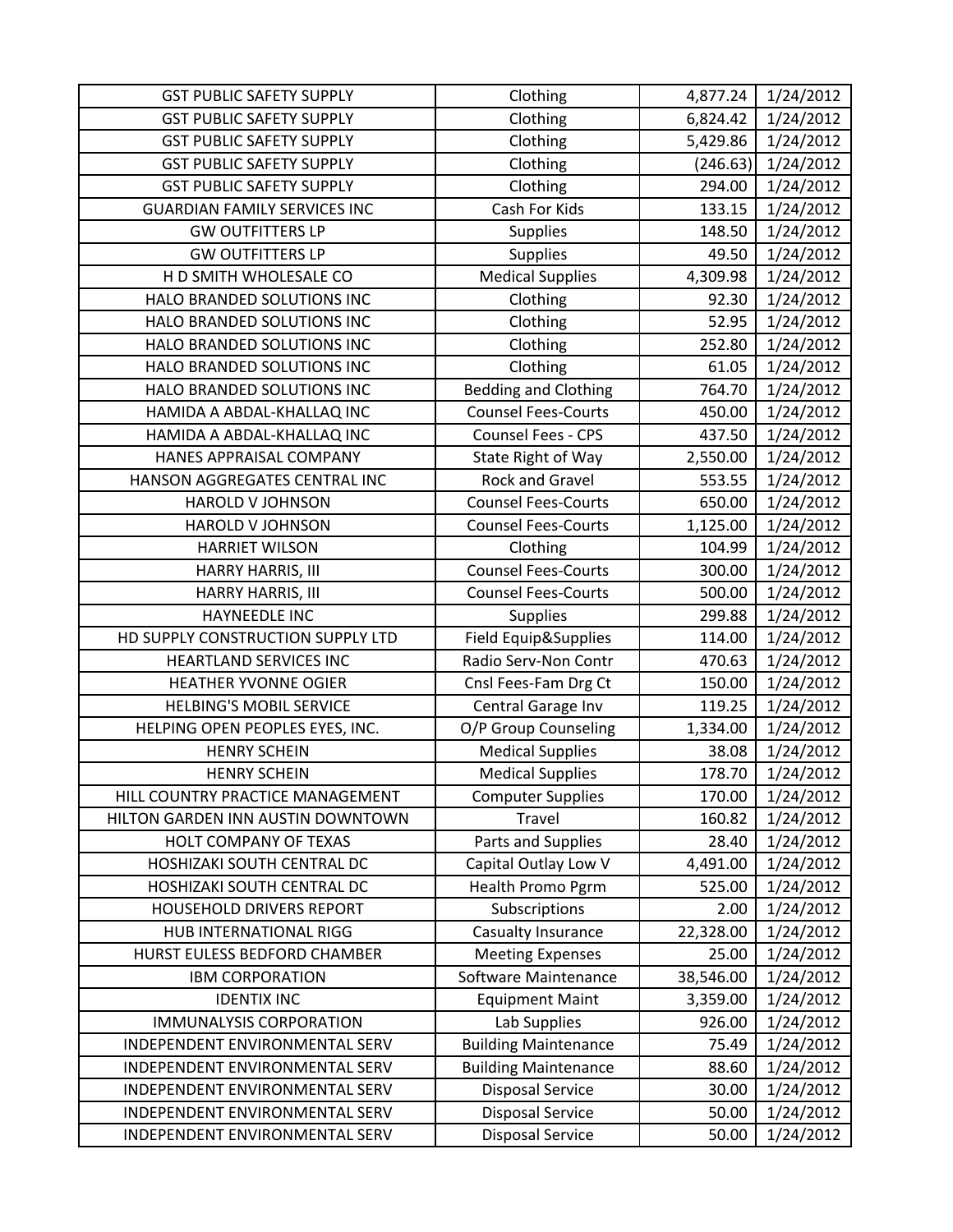| INDEPENDENT ENVIRONMENTAL SERV     | <b>Disposal Service</b>     | 50.00    | 1/24/2012 |
|------------------------------------|-----------------------------|----------|-----------|
| INDEPENDENT ENVIRONMENTAL SERV     | <b>Disposal Service</b>     | 146.00   | 1/24/2012 |
| INDEPENDENT ENVIRONMENTAL SERV     | <b>Disposal Service</b>     | 520.00   | 1/24/2012 |
| INDEPENDENT ENVIRONMENTAL SERV     | <b>Disposal Service</b>     | 264.00   | 1/24/2012 |
| INDEPENDENT ENVIRONMENTAL SERV     | <b>Disposal Service</b>     | 50.00    | 1/24/2012 |
| INDEPENDENT ENVIRONMENTAL SERV     | <b>Disposal Service</b>     | 73.92    | 1/24/2012 |
| INDEPENDENT ENVIRONMENTAL SERV     | <b>Disposal Service</b>     | 135.00   | 1/24/2012 |
| INDEPENDENT ENVIRONMENTAL SERV     | <b>Disposal Service</b>     | 135.00   | 1/24/2012 |
| INDEPENDENT ENVIRONMENTAL SERV     | <b>Disposal Service</b>     | 30.00    | 1/24/2012 |
| INDEPENDENT ENVIRONMENTAL SERV     | <b>Disposal Service</b>     | 50.00    | 1/24/2012 |
| INDEPENDENT ENVIRONMENTAL SERV     | <b>Disposal Service</b>     | 149.28   | 1/24/2012 |
| INDEPENDENT ENVIRONMENTAL SERV     | <b>Disposal Service</b>     | 759.76   | 1/24/2012 |
| INDUSTRIAL POWER ISUZU TRUCK       | Parts and Supplies          | 141.18   | 1/24/2012 |
| <b>INSTALLER SALES AND SERVICE</b> | Central Garage Inv          | 227.44   | 1/24/2012 |
| INTERBORO PACKAGING CORP           | Sheriff Inventory           | 3,178.16 | 1/24/2012 |
| INTERSTATE BATTERY OF FT WORTH     | Parts and Supplies          | 470.32   | 1/24/2012 |
| <b>INX INC</b>                     | Non-Track Equipment         | 1,272.00 | 1/24/2012 |
| <b>IRON MOUNTAIN</b>               | Rent                        | 1,553.15 | 1/24/2012 |
| <b>IRVING HOLDINGS INC</b>         | Transportation              | 986.75   | 1/24/2012 |
| <b>IRVING HOLDINGS INC</b>         | Transportation              | 81.90    | 1/24/2012 |
| J & B PAVELKA INC                  | Parts and Supplies          | 130.50   | 1/24/2012 |
| J A SEXAUER                        | <b>Building Maintenance</b> | 2,513.80 | 1/24/2012 |
| J A SEXAUER                        | <b>Building Maintenance</b> | 3,204.20 | 1/24/2012 |
| J E FUNERAL HOMES OF TEXAS INC     | <b>County Burials</b>       | 495.00   | 1/24/2012 |
| J H LADD                           | Investigative               | 290.22   | 1/24/2012 |
| <b>J STEVEN BUSH</b>               | <b>Counsel Fees-Courts</b>  | 300.00   | 1/24/2012 |
| <b>J STEVEN BUSH</b>               | <b>Counsel Fees-Courts</b>  | 200.00   | 1/24/2012 |
| JACK G DUFFY, JR.                  | <b>Counsel Fees-Courts</b>  | 500.00   | 1/24/2012 |
| <b>JACQUELINE MILLER</b>           | Clothing                    | 225.00   | 1/24/2012 |
| <b>JAMES D RENFORTH II</b>         | <b>Counsel Fees-Courts</b>  | 1,450.00 | 1/24/2012 |
| <b>JAMES D RENFORTH II</b>         | <b>Counsel Fees-Courts</b>  | 100.00   | 1/24/2012 |
| <b>JAMES D RENFORTH II</b>         | <b>Counsel Fees-Courts</b>  | 950.00   | 1/24/2012 |
| <b>JAMES D RENFORTH II</b>         | <b>Counsel Fees-Courts</b>  | 200.00   | 1/24/2012 |
| <b>JAMES MASEK</b>                 | <b>Counsel Fees - CPS</b>   | 100.00   | 1/24/2012 |
| <b>JAMES PUBLISHING CO</b>         | Law Books                   | 97.94    | 1/24/2012 |
| <b>JAMES R WILSON</b>              | <b>Counsel Fees-Courts</b>  | 122.50   | 1/24/2012 |
| <b>JAMES R WILSON</b>              | <b>Counsel Fees-Courts</b>  | 250.00   | 1/24/2012 |
| <b>JAMES R WILSON</b>              | <b>Counsel Fees-Courts</b>  | 125.00   | 1/24/2012 |
| <b>JAMYE JONES</b>                 | Clothing                    | 82.22    | 1/24/2012 |
| <b>JANPAK</b>                      | Sheriff Inventory           | 493.44   | 1/24/2012 |
| <b>JANPAK</b>                      | Sheriff Inventory           | 319.06   | 1/24/2012 |
| <b>JANPAK</b>                      | Sheriff Inventory           | 774.84   | 1/24/2012 |
| <b>JANPAK</b>                      | Sheriff Inventory           | 737.64   | 1/24/2012 |
| <b>JANPAK</b>                      | <b>Custodian Supplies</b>   | 205.60   | 1/24/2012 |
| JASTER-QUINTANILLA DALLAS LLP      | Non-Track Equipment         | 1,000.00 | 1/24/2012 |
| <b>JAY HAMDAN</b>                  | <b>Interpreter Fees</b>     | 600.00   | 1/24/2012 |
| JBS TRADING INTERNATIONAL INC      | Food                        | 81.06    | 1/24/2012 |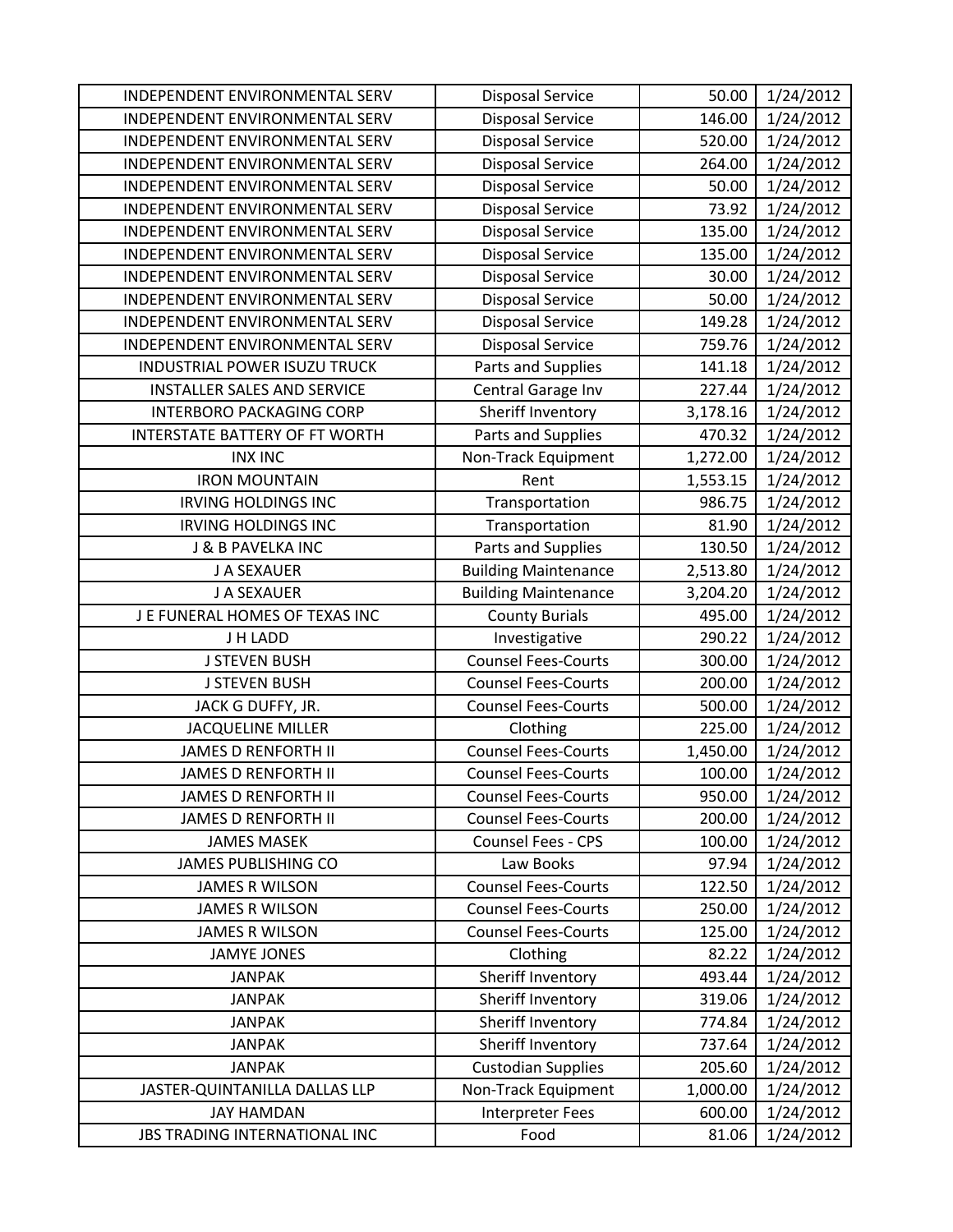| <b>JEANIE LEE REED</b>          | <b>Restitution Payable</b>  | 12.50     | 1/24/2012 |
|---------------------------------|-----------------------------|-----------|-----------|
| <b>JEANIE MORRIS</b>            | <b>Professional Service</b> | 350.84    | 1/24/2012 |
| <b>JEANIE MORRIS</b>            | <b>Professional Service</b> | 1,052.52  | 1/24/2012 |
| <b>JEANNE ROSE</b>              | Education                   | 200.00    | 1/24/2012 |
| JEFF EUBANK ROOFING CO INC      | <b>Building Maintenance</b> | 250.00    | 1/24/2012 |
| JEFF EUBANK ROOFING CO INC      | <b>Building Maintenance</b> | 2,600.00  | 1/24/2012 |
| JEFFERY DAVID BONCEK            | <b>Counsel Fees-Courts</b>  | 650.00    | 1/24/2012 |
| JEFFERY DAVID BONCEK            | <b>Counsel Fees-Courts</b>  | 300.00    | 1/24/2012 |
| JEFFREY S STEWART PC            | <b>Counsel Fees-Courts</b>  | 300.00    | 1/24/2012 |
| JEFFREY S STEWART PC            | <b>Counsel Fees-Courts</b>  | 300.00    | 1/24/2012 |
| <b>JENNIE R DUKE</b>            | Counsel Fees - CPS          | 100.00    | 1/24/2012 |
| JENNIFER M CALDWELL             | <b>Counsel Fees-Courts</b>  | 1,000.00  | 1/24/2012 |
| <b>JERRY LESTER</b>             | Clothing                    | 100.00    | 1/24/2012 |
| <b>JERRY WOOD</b>               | <b>Counsel Fees-Courts</b>  | 900.00    | 1/24/2012 |
| <b>JERRY WOOD</b>               | <b>Counsel Fees-Courts</b>  | 1,475.00  | 1/24/2012 |
| <b>JERRY WOOD</b>               | <b>Counsel Fees-Courts</b>  | 200.00    | 1/24/2012 |
| <b>JESUS NEVAREZ</b>            | Counsel Fees - CPS          | 100.00    | 1/24/2012 |
| <b>JESUS NEVAREZ</b>            | Counsel Fees - CPS          | 200.00    | 1/24/2012 |
| JIM BEARDEN AND ASSOCIATES PLLC | Cnsl Fees-Fam Drg Ct        | 100.00    | 1/24/2012 |
| <b>JIM CULBERTSON</b>           | Counsel Fees - CPS          | 150.00    | 1/24/2012 |
| <b>JIM LANE</b>                 | <b>Counsel Fees-Courts</b>  | 725.00    | 1/24/2012 |
| <b>JMP INTEREST LTD</b>         | Law Books                   | 137.00    | 1/24/2012 |
| <b>JMP INTEREST LTD</b>         | Law Books                   | 407.00    | 1/24/2012 |
| <b>JOE K MATTHEWS</b>           | <b>Bonds</b>                | 284.00    | 1/24/2012 |
| <b>JOETTA KEENE</b>             | <b>Counsel Fees-Courts</b>  | 650.00    | 1/24/2012 |
| <b>JOETTA KEENE</b>             | <b>Counsel Fees-Courts</b>  | 200.00    | 1/24/2012 |
| <b>JOHN AVERY</b>               | <b>Counsel Fees-Courts</b>  | 600.00    | 1/24/2012 |
| <b>JOHN CARL BEATTY</b>         | <b>Counsel Fees-Courts</b>  | 500.00    | 1/24/2012 |
| <b>JOHN CARL BEATTY</b>         | <b>Counsel Fees-Courts</b>  | 500.00    | 1/24/2012 |
| <b>JOHN CARL BEATTY</b>         | <b>Counsel Fees-Courts</b>  | 150.00    | 1/24/2012 |
| <b>JOHN CARL BEATTY</b>         | Counsel Fees-Juv            | 200.00    | 1/24/2012 |
| <b>JOHN ECK</b>                 | Counsel Fees - CPS          | 100.00    | 1/24/2012 |
| <b>JOHN HARDING</b>             | <b>Counsel Fees-Courts</b>  | 930.00    | 1/24/2012 |
| <b>JOHN HARDING</b>             | <b>Counsel Fees-Courts</b>  | 450.00    | 1/24/2012 |
| <b>JOHN HARDING</b>             | <b>Counsel Fees-Courts</b>  | 125.00    | 1/24/2012 |
| <b>JOHN LINEBARGER</b>          | <b>Counsel Fees-Courts</b>  | 300.00    | 1/24/2012 |
| <b>JOHN W STICKELS</b>          | <b>Counsel Fees-Courts</b>  | 1,000.00  | 1/24/2012 |
| <b>JOHN W STICKELS</b>          | Cnsl Fees-Cap Murder        | 16,500.00 | 1/24/2012 |
| <b>JOHNSON &amp; JOHNSON</b>    | <b>Counsel Fees-Courts</b>  | 550.00    | 1/24/2012 |
| JOHNSON CONTROLS INC            | A/C Maint Contract          | 260.00    | 1/24/2012 |
| JONES MCCLURE PUBLISHING        | Subscriptions               | 89.00     | 1/24/2012 |
| JOSE FELIPE VELA JR             | Investigative               | 443.14    | 1/24/2012 |
| JOYCE E STEVENS P.C.            | Counsel Fees-Juv            | 100.00    | 1/24/2012 |
| JPCA OF TEXAS, INC              | Dues                        | 35.00     | 1/24/2012 |
| JPCA OF TEXAS, INC              | Dues                        | 35.00     | 1/24/2012 |
| JPCA OF TEXAS, INC              | Dues                        | 35.00     | 1/24/2012 |
| JPCA OF TEXAS, INC              | Dues                        | 35.00     | 1/24/2012 |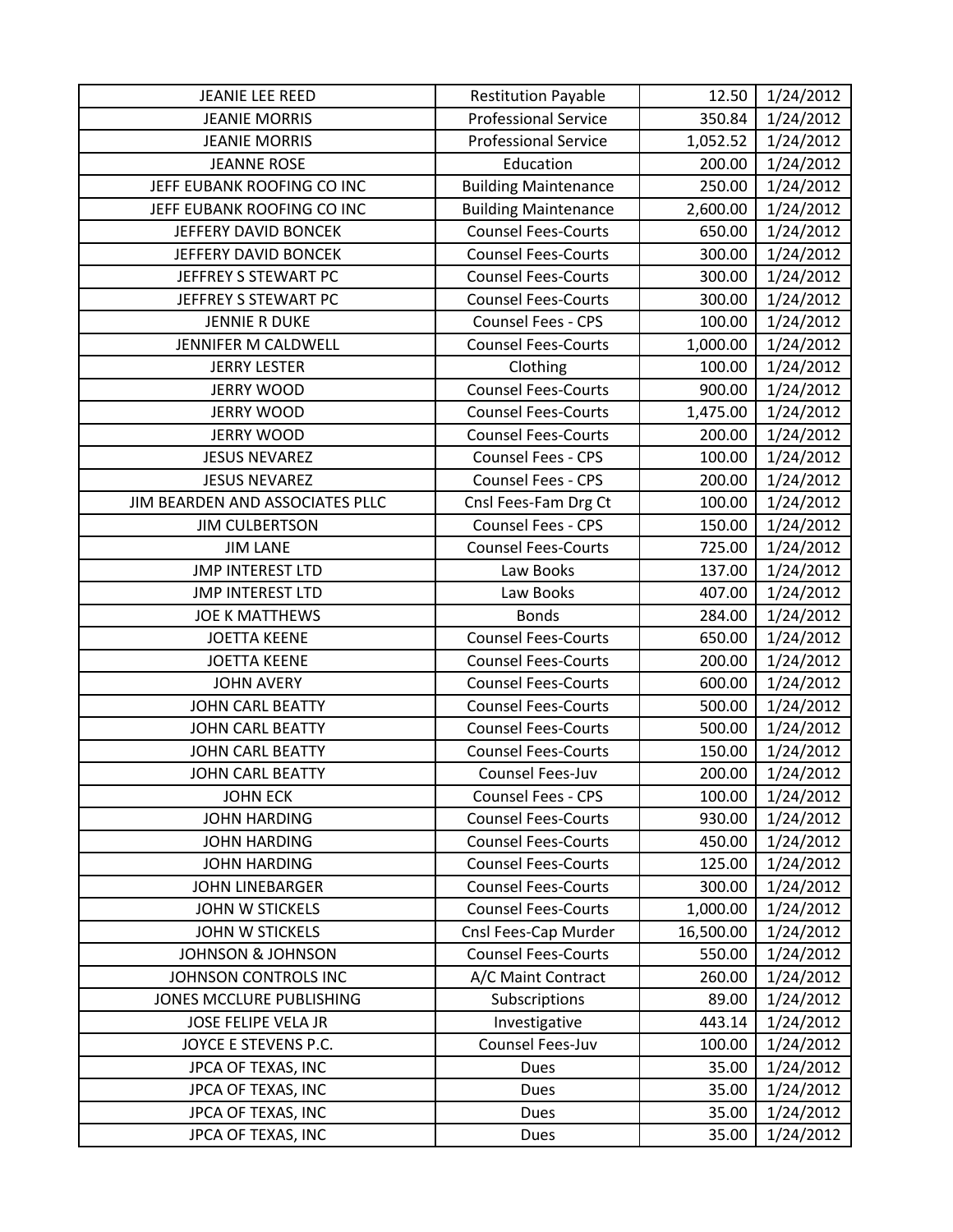| JPCA OF TEXAS, INC            | Dues                        | 35.00    | 1/24/2012 |
|-------------------------------|-----------------------------|----------|-----------|
| JPCA OF TEXAS, INC            | <b>Dues</b>                 | 35.00    | 1/24/2012 |
| JPCA OF TEXAS, INC            | <b>Dues</b>                 | 35.00    | 1/24/2012 |
| JPCA OF TEXAS, INC            | Dues                        | 35.00    | 1/24/2012 |
| JPCA OF TEXAS, INC            | Dues                        | 35.00    | 1/24/2012 |
| JPCA OF TEXAS, INC            | Dues                        | 35.00    | 1/24/2012 |
| JPCA OF TEXAS, INC            | Dues                        | 35.00    | 1/24/2012 |
| JPCA OF TEXAS, INC            | <b>Dues</b>                 | 35.00    | 1/24/2012 |
| JPCA OF TEXAS, INC            | Dues                        | 35.00    | 1/24/2012 |
| JPCA OF TEXAS, INC            | Dues                        | 35.00    | 1/24/2012 |
| JPCA OF TEXAS, INC            | Dues                        | 35.00    | 1/24/2012 |
| JPCA OF TEXAS, INC            | <b>Dues</b>                 | 60.00    | 1/24/2012 |
| JPMORGAN CHASE BANK NA        | <b>Supplies</b>             | 69.99    | 1/24/2012 |
| <b>JPMORGAN CHASE BANK NA</b> | <b>Medical Supplies</b>     | 20.67    | 1/24/2012 |
| JPMORGAN CHASE BANK NA        | <b>Empl Donation-Comm</b>   | 300.22   | 1/24/2012 |
| JPMORGAN CHASE BANK NA        | <b>Dues</b>                 | 175.00   | 1/24/2012 |
| JPMORGAN CHASE BANK NA        | Transportation              | 929.12   | 1/24/2012 |
| <b>JPMORGAN CHASE BANK NA</b> | Fuel                        | 36.93    | 1/24/2012 |
| JPMORGAN CHASE BANK NA        | Fuel                        | 37.56    | 1/24/2012 |
| JPMORGAN CHASE BANK NA        | <b>Meeting Expenses</b>     | 50.00    | 1/24/2012 |
| JPMORGAN CHASE BANK NA        | <b>Estray Livestock</b>     | 375.00   | 1/24/2012 |
| JPMORGAN CHASE BANK NA        | <b>County Projects</b>      | 63.83    | 1/24/2012 |
| JPMORGAN CHASE BANK NA        | <b>Court Costs</b>          | 28.64    | 1/24/2012 |
| JPMORGAN CHASE BANK NA        | Travel                      | 284.38   | 1/24/2012 |
| JPMORGAN CHASE BANK NA        | Travel                      | 3,267.38 | 1/24/2012 |
| JPMORGAN CHASE BANK NA        | Travel                      | (17.29)  | 1/24/2012 |
| JPMORGAN CHASE BANK NA        | Travel                      | 117.72   | 1/24/2012 |
| JPMORGAN CHASE BANK NA        | Travel                      | 495.04   | 1/24/2012 |
| JPMORGAN CHASE BANK NA        | Clothing                    | 4,199.71 | 1/24/2012 |
| JPMORGAN CHASE BANK NA        | Parts and Supplies          | 549.45   | 1/24/2012 |
| JPMORGAN CHASE BANK NA        | Parts and Supplies          | 465.49   | 1/24/2012 |
| JPMORGAN CHASE BANK NA        | Field Equip&Supplies        | 182.77   | 1/24/2012 |
| JPMORGAN CHASE BANK NA        | <b>Building Maintenance</b> | 7.97     | 1/24/2012 |
| JPMORGAN CHASE BANK NA        | <b>Building Maintenance</b> | 34.68    | 1/24/2012 |
| JPMORGAN CHASE BANK NA        | Fuel                        | 31.73    | 1/24/2012 |
| JPMORGAN CHASE BANK NA        | <b>Supplies</b>             | 30.89    | 1/24/2012 |
| JUDITH VAN HOOF               | Counsel Fees - CPS          | 100.00   | 1/24/2012 |
| <b>JUDY KAY YACIO</b>         | <b>Restitution Payable</b>  | 50.00    | 1/24/2012 |
| <b>JULIE R BOOTH</b>          | <b>Professional Service</b> | 510.84   | 1/24/2012 |
| <b>JULIE R BOOTH</b>          | <b>Professional Service</b> | 350.84   | 1/24/2012 |
| JUST ENERGY TEXAS I CORP      | <b>Utility Assistance</b>   | 156.55   | 1/24/2012 |
| <b>JVEON MALIK DORSEY</b>     | <b>Restitution Payable</b>  | 20.00    | 1/24/2012 |
| KAPPA MAP GROUP LLC           | <b>Supplies</b>             | 273.24   | 1/24/2012 |
| <b>KARA CARRERAS</b>          | <b>Counsel Fees-Courts</b>  | 500.00   | 1/24/2012 |
| <b>KARA CARRERAS</b>          | <b>Counsel Fees-Courts</b>  | 950.00   | 1/24/2012 |
| <b>KARA CARRERAS</b>          | <b>Counsel Fees-Courts</b>  | 650.00   | 1/24/2012 |
| <b>KARA CARRERAS</b>          | <b>Counsel Fees-Courts</b>  | 400.00   | 1/24/2012 |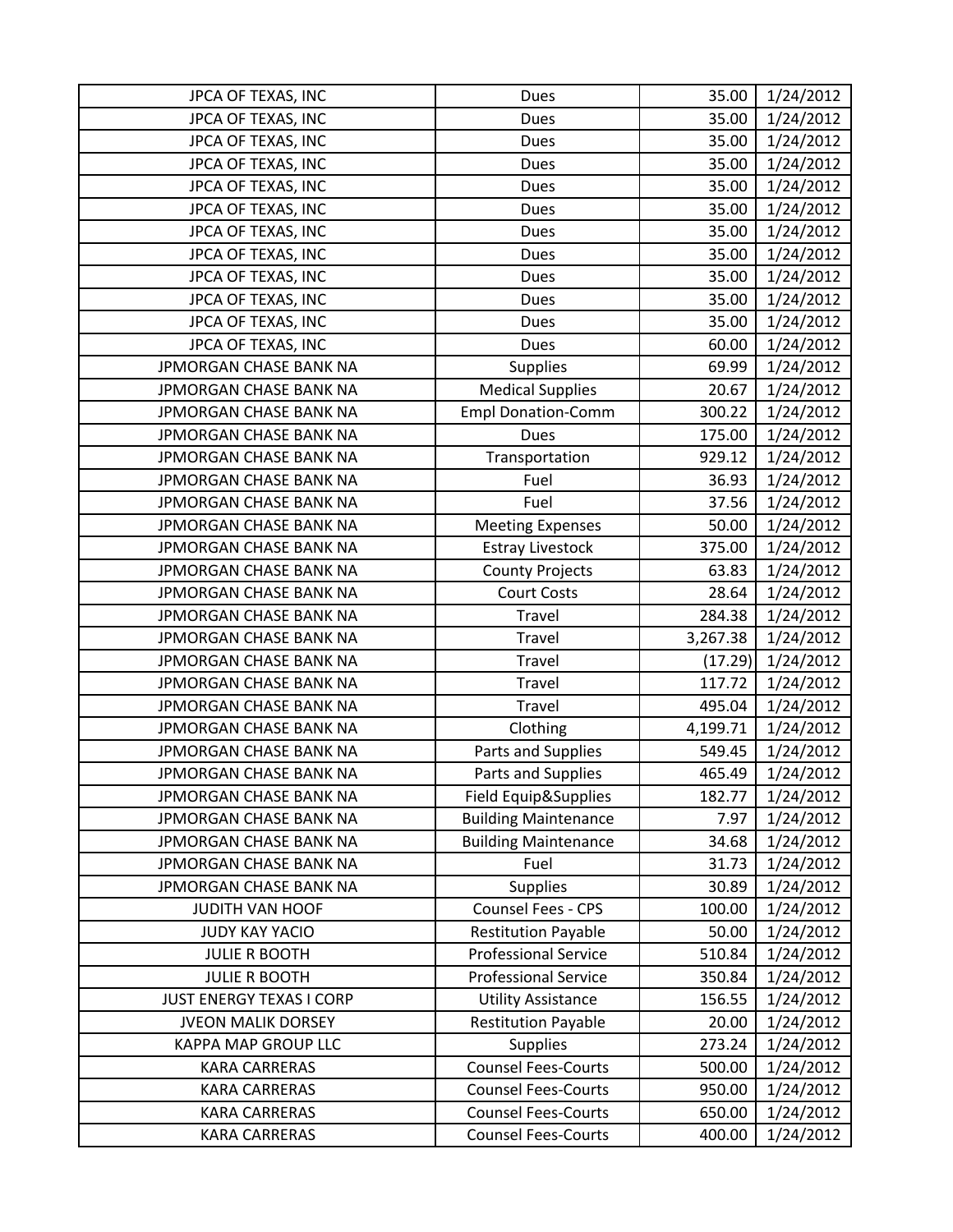| <b>KARIN DENISE MAYER</b>         | Counsel Fees - CPS          | 200.00   | 1/24/2012 |
|-----------------------------------|-----------------------------|----------|-----------|
| <b>KARMEN JOHNSON</b>             | Counsel Fees - CPS          | 430.60   | 1/24/2012 |
| <b>KARMEN JOHNSON</b>             | <b>Counsel Fees - CPS</b>   | 100.00   | 1/24/2012 |
| <b>KARMEN JOHNSON</b>             | Cnsl Fees-Fam Drg Ct        | 150.00   | 1/24/2012 |
| <b>KATHERYN HAYWOOD</b>           | <b>Counsel Fees-Courts</b>  | 900.00   | 1/24/2012 |
| <b>KATHRYN ANTHONY</b>            | Clothing                    | 100.00   | 1/24/2012 |
| <b>KATHRYN ANTHONY</b>            | Cash For Kids               | 25.00    | 1/24/2012 |
| <b>KATHRYN CRAVEN</b>             | Cnsl Fees-Fam Drg Ct        | 150.00   | 1/24/2012 |
| <b>KATHY A LOWTHORP</b>           | <b>Counsel Fees-Courts</b>  | 300.00   | 1/24/2012 |
| <b>KATHY A LOWTHORP</b>           | <b>Counsel Fees-Courts</b>  | 400.00   | 1/24/2012 |
| <b>KEITH MCKAY</b>                | <b>Counsel Fees-Courts</b>  | 450.00   | 1/24/2012 |
| <b>KELLER PD LAB</b>              | <b>Restitution Payable</b>  | 25.01    | 1/24/2012 |
| <b>KELLY R GOODNESS PHD</b>       | Psych Exam/Testimony        | 450.00   | 1/24/2012 |
| <b>KELLY R GOODNESS PHD</b>       | <b>Interpreter Fees</b>     | 450.00   | 1/24/2012 |
| <b>KELLY R GOODNESS PHD</b>       | Psych Exam/Testimony        | 800.00   | 1/24/2012 |
| <b>KENNETH R GORDON PC</b>        | <b>Counsel Fees-Courts</b>  | 200.00   | 1/24/2012 |
| <b>KERRY OWENS</b>                | Counsel Fees - CPS          | 1,525.00 | 1/24/2012 |
| <b>KERRY OWENS</b>                | Counsel Fees - CPS          | 704.94   | 1/24/2012 |
| KILPATRICK INSURANCE AGNCY        | <b>Bonds</b>                | 71.00    | 1/24/2012 |
| <b>KIMBERLEY CAMPBELL</b>         | <b>Counsel Fees-Courts</b>  | 600.00   | 1/24/2012 |
| <b>KIMBERLEY CAMPBELL</b>         | <b>Counsel Fees-Courts</b>  | 450.00   | 1/24/2012 |
| KIMBERLEY CAMPBELL                | Cnsl Fees-Crim Appls        | 1,593.75 | 1/24/2012 |
| <b>KIMBERLEY CAMPBELL</b>         | Cnsl Fees-Crim Appls        | 950.00   | 1/24/2012 |
| <b>KIMBERLEY CAMPBELL</b>         | Crim Appeal-OthrCost        | 9.07     | 1/24/2012 |
| KNOWLEDGE KEY ASSOCIATES INC      | Education                   | 5,990.00 | 1/24/2012 |
| <b>KOBBY T WARREN</b>             | <b>Counsel Fees-Courts</b>  | 200.00   | 1/24/2012 |
| <b>KOBBY T WARREN</b>             | <b>Counsel Fees-Courts</b>  | 200.00   | 1/24/2012 |
| KONICA MINOLTA BUSINESS SOLUTIONS | <b>Equipment Maint</b>      | 749.70   | 1/24/2012 |
| KONICA MINOLTA BUSINESS SOLUTIONS | <b>Equipment Maint</b>      | 1,487.50 | 1/24/2012 |
| KONICA MINOLTA BUSINESS SOLUTIONS | <b>Equipment Maint</b>      | 1,071.00 | 1/24/2012 |
| KONICA MINOLTA BUSINESS SOLUTIONS | <b>Equipment Maint</b>      | 386.75   | 1/24/2012 |
| KONICA MINOLTA BUSINESS SOLUTIONS | <b>Equipment Maint</b>      | 60.30    | 1/24/2012 |
| KONICA MINOLTA BUSINESS SOLUTIONS | <b>Equipment Maint</b>      | 319.80   | 1/24/2012 |
| KONICA MINOLTA BUSINESS SOLUTIONS | Capital Outlay Low V        | 3,585.00 | 1/24/2012 |
| <b>KRISTI SMITH</b>               | <b>Witness Travel</b>       | 556.50   | 1/24/2012 |
| <b>KROGER COMPANY</b>             | Food/Hygiene Assist         | 143.49   | 1/24/2012 |
| <b>KSM EXCHANGE LLC</b>           | Parts and Supplies          | 90.36    | 1/24/2012 |
| LABARBARA REED                    | Cash For Kids               | 20.08    | 1/24/2012 |
| <b>LACY BRITTEN</b>               | Counsel Fees - CPS          | 200.00   | 1/24/2012 |
| LANDMARK AT RIDGEWOOD PRESERVE    | <b>Rental Assistance</b>    | 515.00   | 1/24/2012 |
| LANDMARK AT RIDGEWOOD PRESERVE    | <b>Utility Assistance</b>   | 51.22    | 1/24/2012 |
| <b>LANDTEC ENGINEERS LLC</b>      | <b>Professional Service</b> | 685.00   | 1/24/2012 |
| <b>LANTIS G ROBERTS</b>           | Counsel Fees - CPS          | 100.00   | 1/24/2012 |
| <b>LARRY E REED</b>               | <b>Counsel Fees-Courts</b>  | 1,000.00 | 1/24/2012 |
| LASERLINK INTERNATIONAL INC       | <b>Supplies</b>             | 220.00   | 1/24/2012 |
| LATEPH ADENIJI                    | <b>Counsel Fees-Courts</b>  | 400.00   | 1/24/2012 |
| LATEPH ADENIJI                    | <b>Counsel Fees-Courts</b>  | 500.00   | 1/24/2012 |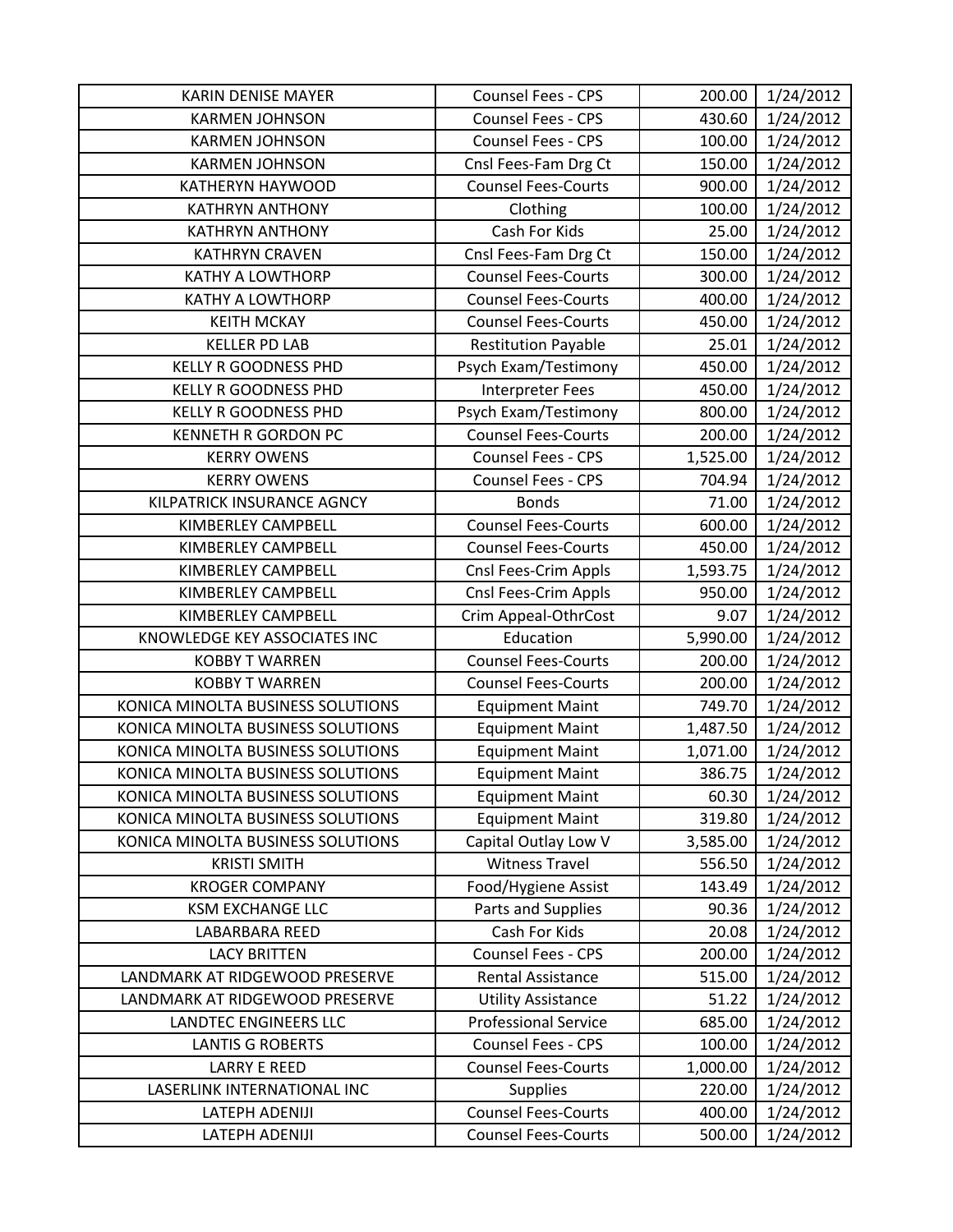| <b>LAURA DENISE TUNNE</b>           | <b>Restitution Payable</b>  | 46.83     | 1/24/2012 |
|-------------------------------------|-----------------------------|-----------|-----------|
| LAW OFC OF PATTON E MAYNARD PC      | <b>Counsel Fees-Courts</b>  | 440.00    | 1/24/2012 |
| LAW OFC OF PATTON E MAYNARD PC      | <b>Counsel Fees-Courts</b>  | 800.00    | 1/24/2012 |
| LAW OFFICE EDWARD E CASTILLO PLLC   | <b>Counsel Fees-Courts</b>  | 375.00    | 1/24/2012 |
| LAW OFFICE OF BRADLEY L CLARK PC    | <b>Counsel Fees-Courts</b>  | 600.00    | 1/24/2012 |
| LAW OFFICE OF BRADLEY L CLARK PC    | <b>Counsel Fees-Courts</b>  | 125.00    | 1/24/2012 |
| LAW OFFICE OF BRADLEY L CLARK PC    | <b>Counsel Fees-Courts</b>  | 400.00    | 1/24/2012 |
| LAW OFFICE OF BRADLEY L CLARK PC    | Cnsl Fees-Fam Drg Ct        | 100.00    | 1/24/2012 |
| LAW OFFICE OF GANOZA & RODRIGUEZ    | Counsel Fees - CPS          | 100.00    | 1/24/2012 |
| LAW OFFICE OF GANOZA & RODRIGUEZ    | <b>Counsel Fees - CPS</b>   | 100.00    | 1/24/2012 |
| LAW OFFICE OF HARMONY M SCHUERMAN P | <b>Counsel Fees-Courts</b>  | 100.00    | 1/24/2012 |
| LAW OFFICE OF HARMONY M SCHUERMAN P | <b>Counsel Fees-Courts</b>  | 200.00    | 1/24/2012 |
| LAW OFFICE OF JO AN G ASHLEY        | Cnsl Fees-Fam Drg Ct        | 100.00    | 1/24/2012 |
| LAW OFFICE OF KEE A ABLES PC        | Cnsl Fees-Fam Drg Ct        | 100.00    | 1/24/2012 |
| LAW OFFICE OF LISA HAINES           | <b>Counsel Fees-Courts</b>  | 550.00    | 1/24/2012 |
| LAW OFFICE OF LISA HAINES           | <b>Counsel Fees-Courts</b>  | 200.00    | 1/24/2012 |
| LAW OFFICE OF PETROVICH & GIRAUD    | Counsel Fees - CPS          | 784.83    | 1/24/2012 |
| LAW OFFICE OF RACHEL L PONDER PLLC  | <b>Counsel Fees - CPS</b>   | 100.00    | 1/24/2012 |
| LAW OFFICE OF THOMAS W MCKENZIE     | <b>Counsel Fees-Courts</b>  | 70.00     | 1/24/2012 |
| Leighton G Iles                     | Travel                      | 477.83    | 1/24/2012 |
| LENA POPE HOME INC                  | <b>Counseling Services</b>  | 11,507.94 | 1/24/2012 |
| LENA POPE HOME INC                  | Psych Exam/Testimony        | 1,300.00  | 1/24/2012 |
| LENA POPE HOME INC                  | <b>Professional Service</b> | 4,240.79  | 1/24/2012 |
| LENA POPE HOME INC                  | <b>Subrecipient Service</b> | 2,875.00  | 1/24/2012 |
| LEON REED JR                        | <b>Counsel Fees-Courts</b>  | 400.00    | 1/24/2012 |
| <b>LESLIE JOHNS</b>                 | <b>Counsel Fees-Courts</b>  | 100.00    | 1/24/2012 |
| LEXISNEXIS                          | <b>On-Line Service</b>      | 452.00    | 1/24/2012 |
| LEXISNEXIS                          | <b>On-Line Service</b>      | 1,170.47  | 1/24/2012 |
| LEXISNEXIS                          | <b>On-Line Service</b>      | 27.00     | 1/24/2012 |
| LINDEN & ASSOCIATES, P.C.           | Counsel Fees - CPS          | 1,550.00  | 1/24/2012 |
| <b>LISA HOOBLER</b>                 | <b>Counsel Fees-Courts</b>  | 100.00    | 1/24/2012 |
| <b>LISA MULLEN</b>                  | <b>Counsel Fees-Courts</b>  | 400.00    | 1/24/2012 |
| LITHO SUPPLY AND SERVICE CO INC     | <b>Equipment Maint</b>      | 412.08    | 1/24/2012 |
| LOCK TIGHT SECURITY INC             | <b>Professional Service</b> | 89.75     | 1/24/2012 |
| LOI & ASSOCIATES PLLC               | <b>Counsel Fees-Courts</b>  | 300.00    | 1/24/2012 |
| LOI & ASSOCIATES PLLC               | <b>Counsel Fees-Courts</b>  | 300.00    | 1/24/2012 |
| <b>LOREN C GREEN PC</b>             | <b>Counsel Fees-Courts</b>  | 750.00    | 1/24/2012 |
| <b>LOREN C GREEN PC</b>             | <b>Counsel Fees-Courts</b>  | 600.00    | 1/24/2012 |
| <b>LORIE GRAHAM</b>                 | Reporter's Records          | 2,452.00  | 1/24/2012 |
| <b>LORMAN EDUCATION SERVICES</b>    | Education                   | 339.00    | 1/24/2012 |
| LOWE'S                              | <b>Supplies</b>             | 45.44     | 1/24/2012 |
| LUTHERAN SOCIAL SERV OF THE SOUTH I | <b>Residential Servc</b>    | 21,152.25 | 1/24/2012 |
| <b>LYNDA S TARWATER</b>             | <b>Counsel Fees-Courts</b>  | 2,525.00  | 1/24/2012 |
| M F PENDERGRAF                      | Investigative               | 457.00    | 1/24/2012 |
| M SUZANNE FROSSARD PC               | Counsel Fees-Juv            | 100.00    | 1/24/2012 |
| M TRENT LOFTIN                      | <b>Counsel Fees-Courts</b>  | 450.00    | 1/24/2012 |
| MAJOR COUNTY SHERIFF'S ASSOCIATION  | Dues                        | 1,500.00  | 1/24/2012 |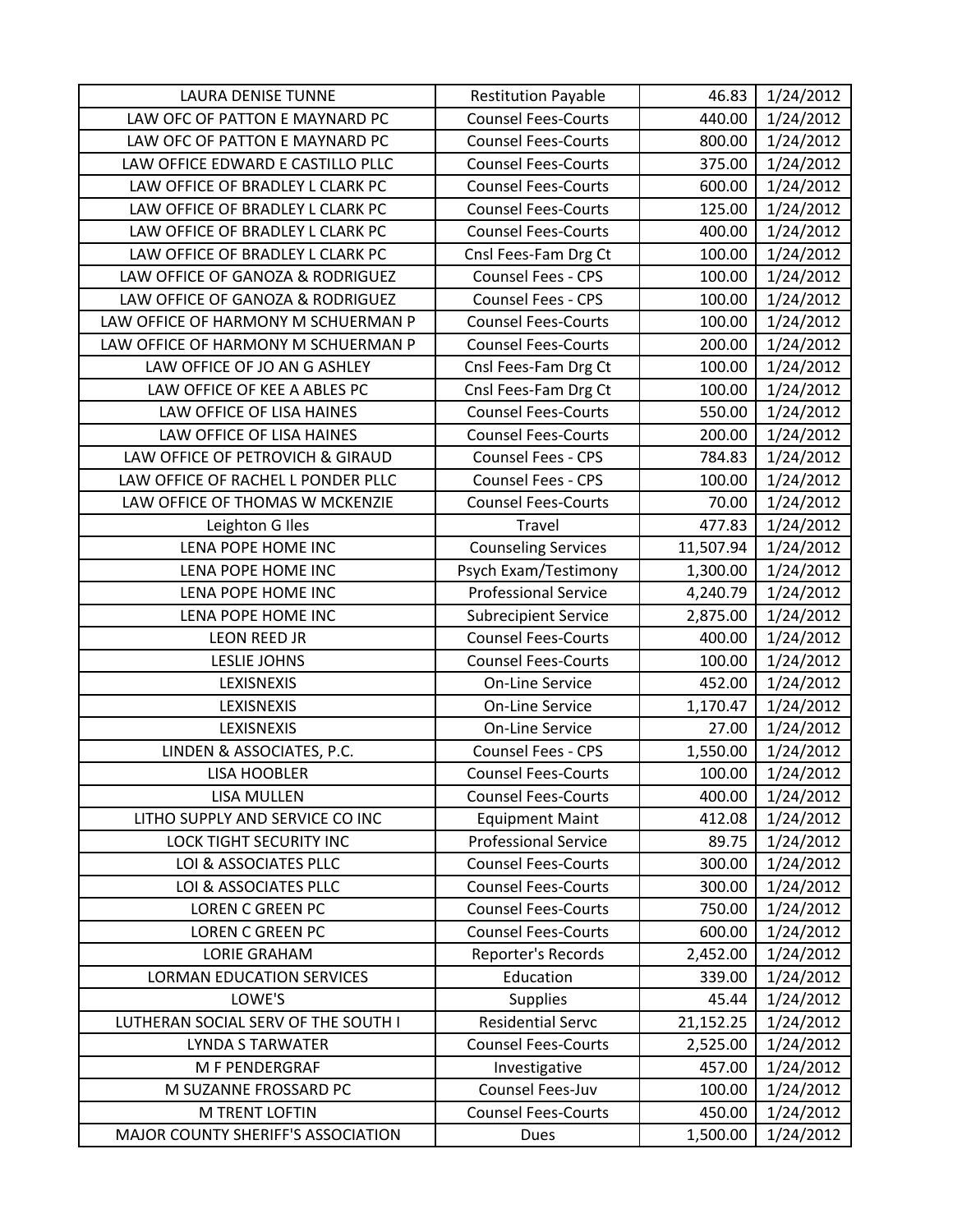| <b>MANTEK</b>                           | Parts and Supplies          | 114.88    | 1/24/2012 |
|-----------------------------------------|-----------------------------|-----------|-----------|
| MARCELLA WILSON-CROPPER                 | <b>Professional Service</b> | 195.00    | 1/24/2012 |
| MARCELLA WILSON-CROPPER                 | <b>Professional Service</b> | 130.00    | 1/24/2012 |
| MARCELLA WILSON-CROPPER                 | <b>Professional Service</b> | 325.00    | 1/24/2012 |
| MARCELLA WILSON-CROPPER                 | <b>Professional Service</b> | 455.00    | 1/24/2012 |
| <b>MARGAREET RUSSELL</b>                | Cash For Kids               | 25.00     | 1/24/2012 |
| Maria E Reyna                           | Education                   | 413.61    | 1/24/2012 |
| <b>MARILYN SLACK</b>                    | <b>Counsel Fees-Courts</b>  | 200.00    | 1/24/2012 |
| <b>MARK D KETCHUM</b>                   | <b>Promotional Expenses</b> | 117.60    | 1/24/2012 |
| MARK D SCOTT & ASSOCIATES PLLC          | <b>Counsel Fees-Courts</b>  | 500.00    | 1/24/2012 |
| <b>MARK L SIMMONS</b>                   | Cash For Kids               | 100.00    | 1/24/2012 |
| <b>MARK ROSTEET</b>                     | <b>Counsel Fees-Courts</b>  | 750.00    | 1/24/2012 |
| <b>MARK'S PLUMBING PARTS</b>            | <b>Building Maintenance</b> | 129.00    | 1/24/2012 |
| <b>MARTHA BROWN</b>                     | Clothing                    | 550.00    | 1/24/2012 |
| <b>MARTHA BROWN</b>                     | Cash For Kids               | 200.00    | 1/24/2012 |
| MARTIN EAGLE OIL COMPANY INC            | Gasoline Inventory          | 23,243.30 | 1/24/2012 |
| MARTIN EAGLE OIL COMPANY INC            | Gasoline Inventory          | 28,397.46 | 1/24/2012 |
| <b>MARY A CONNELL</b>                   | Psych Exam/Testimony        | 2,250.00  | 1/24/2012 |
| <b>MARY B THORNTON</b>                  | <b>Counsel Fees-Courts</b>  | 200.00    | 1/24/2012 |
| <b>MARY MARSHALL</b>                    | Cash For Kids               | 110.00    | 1/24/2012 |
| <b>MARY R THOMSEN</b>                   | Counsel Fees - CPS          | 1,455.00  | 1/24/2012 |
| <b>MARY R THOMSEN</b>                   | Cnsl Fees-Fam Drg Ct        | 100.00    | 1/24/2012 |
| MATTHEW BENDER & COMPANY INC            | Law Books                   | 1,189.36  | 1/24/2012 |
| <b>MATTHEW BENDER &amp; COMPANY INC</b> | Law Books                   | 217.90    | 1/24/2012 |
| MATTHEW BENDER & COMPANY INC            | Supplies                    | 116.06    | 1/24/2012 |
| MATTHEW BENDER & COMPANY INC            | Law Books                   | 2,568.68  | 1/24/2012 |
| MATTHEW BENDER & COMPANY INC            | Law Books                   | 6,702.00  | 1/24/2012 |
| MAXIM HEALTHCARE SERVICES INC           | <b>Professional Service</b> | 2,889.00  | 1/24/2012 |
| MCQUAY INTERNATIONAL                    | A/C Maint Contract          | 1,852.23  | 1/24/2012 |
| MCQUAY INTERNATIONAL                    | A/C Maint Contract          | 1,100.65  | 1/24/2012 |
| MCQUAY INTERNATIONAL                    | A/C Maint Contract          | 747.90    | 1/24/2012 |
| MCQUAY INTERNATIONAL                    | A/C Maint Contract          | 211.56    | 1/24/2012 |
| MEADOWCREEK ELEMENTARY                  | <b>Restitution Payable</b>  | 225.00    | 1/24/2012 |
| MEDICAL ECONOMICS                       | Law Books                   | 59.95     | 1/24/2012 |
| <b>MEDINA &amp; MEDINA INC</b>          | Central Garage Inv          | 128.00    | 1/24/2012 |
| <b>MEDINA &amp; MEDINA INC</b>          | Parts and Supplies          | 37.50     | 1/24/2012 |
| <b>MELISSA L HAMRICK</b>                | <b>Counsel Fees-Courts</b>  | 200.00    | 1/24/2012 |
| <b>MELODY A TADLOCK</b>                 | <b>Counsel Fees-Courts</b>  | 912.00    | 1/24/2012 |
| MERCEDES MEDICAL INC                    | <b>Medical Supplies</b>     | 221.10    | 1/24/2012 |
| METROPLEX BATTERY INC                   | Parts and Supplies          | 61.31     | 1/24/2012 |
| METROPLEX SERVICE WELDING               | Lab Equip Mainten           | 332.01    | 1/24/2012 |
| METROPLEX SERVICE WELDING               | Parts and Supplies          | 52.70     | 1/24/2012 |
| METROPLEX SERVICE WELDING               | Parts and Supplies          | 565.00    | 1/24/2012 |
| METROPLEX SERVICE WELDING               | Parts and Supplies          | 57.97     | 1/24/2012 |
| METROPLEX SERVICE WELDING               | Fuel                        | 155.89    | 1/24/2012 |
| METROPLEX SERVICE WELDING               | <b>Building Maintenance</b> | 26.97     | 1/24/2012 |
| METROPLEX SERVICE WELDING               | <b>Professional Service</b> | 29.70     | 1/24/2012 |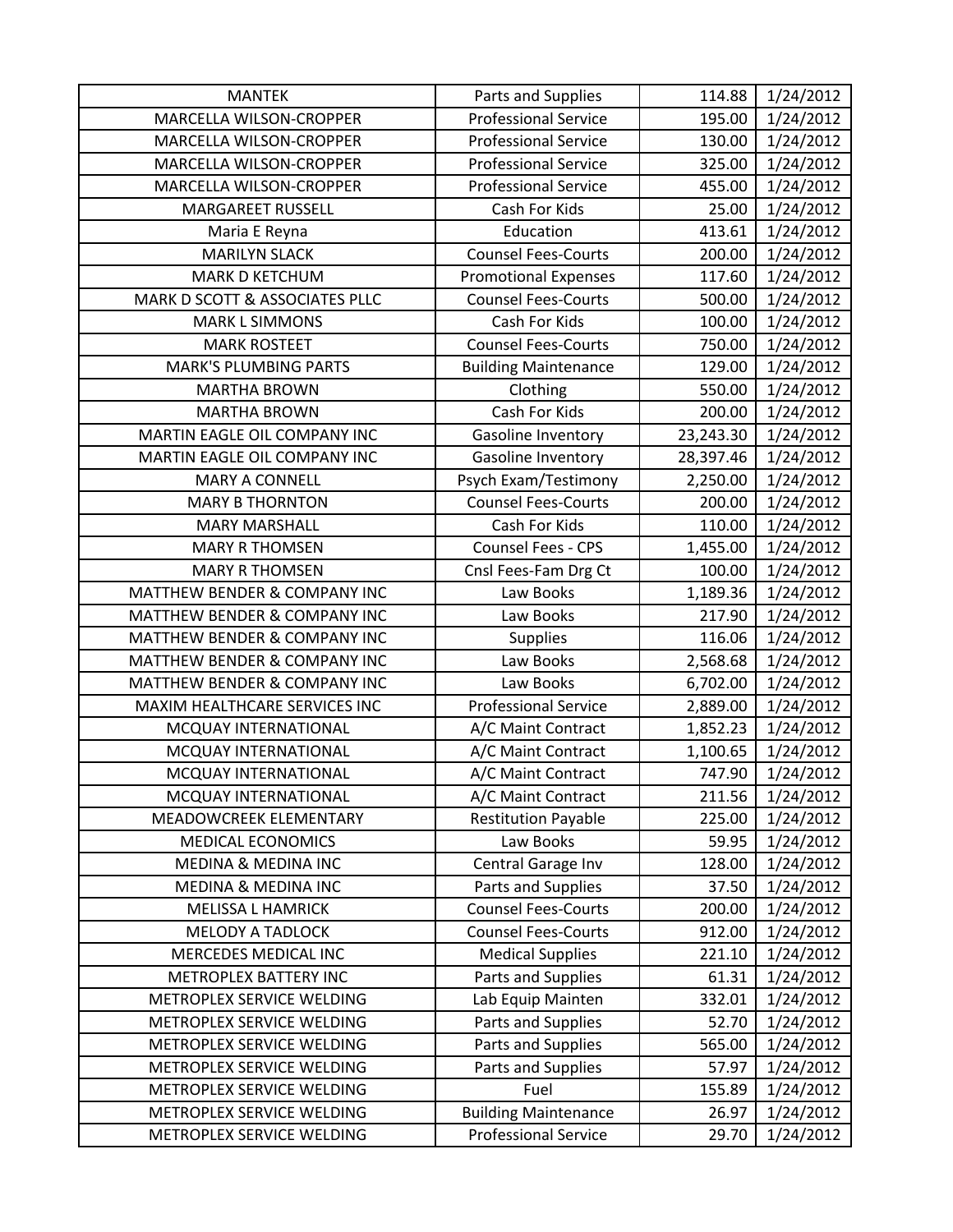| MHMR OF TARRANT COUNTY                     | <b>Subrecipient Service</b> | 8,267.49  | 1/24/2012 |
|--------------------------------------------|-----------------------------|-----------|-----------|
| MHMR OF TARRANT COUNTY                     | <b>Subrecipient Service</b> | 2,040.00  | 1/24/2012 |
| MHMR OF TARRANT COUNTY                     | <b>Professional Service</b> | 2,560.00  | 1/24/2012 |
| MICHAEL ANDREW MUNOZ                       | <b>Counsel Fees-Courts</b>  | 200.00    | 1/24/2012 |
| <b>MICHAEL BERGER</b>                      | <b>Counsel Fees - CPS</b>   | 100.00    | 1/24/2012 |
| MICHAEL KEVIN DAVIS                        | <b>Tires and Tubes</b>      | 8.00      | 1/24/2012 |
| MICHAEL SHAWN MATLOCK                      | <b>Counsel Fees-Courts</b>  | 2,550.00  | 1/24/2012 |
| MICHAEL SHAWN MATLOCK                      | Counsel Fees-Juv            | 200.00    | 1/24/2012 |
| MICHELLE ARANDA                            | Hith Dept Immu Fees         | 5.00      | 1/24/2012 |
| MIDWEST MEDICAL SUPPLY CO, LLC             | <b>Medical Supplies</b>     | 62.40     | 1/24/2012 |
| MIDWEST MEDICAL SUPPLY CO, LLC             | <b>Medical Supplies</b>     | 516.96    | 1/24/2012 |
| MIDWEST MEDICAL SUPPLY CO, LLC             | <b>Medical Supplies</b>     | 93.60     | 1/24/2012 |
| MINICK LAW PC                              | <b>Counsel Fees-Courts</b>  | 625.00    | 1/24/2012 |
| MINICK LAW PC                              | <b>Counsel Fees-Courts</b>  | 800.00    | 1/24/2012 |
| <b>MITCHELL H DUNN</b>                     | Psych Exam/Testimony        | 1,900.00  | 1/24/2012 |
| <b>MONICA BROWN</b>                        | <b>Court Visitor</b>        | 289.31    | 1/24/2012 |
| MOORE MEDICAL LLC                          | <b>Medical Supplies</b>     | 693.80    | 1/24/2012 |
| MORITZ CHEVROLET CHRYSLER                  | Central Garage Inv          | 30.78     | 1/24/2012 |
| Mr Joe Shannon                             | Education                   | 379.40    | 1/24/2012 |
| Mr Juan Deleon                             | Travel                      | 88.00     | 1/24/2012 |
| MRS BAIRD'S BAKERIES INC                   | Food                        | 135.16    | 1/24/2012 |
| Ms Elizabeth Trowbridge                    | Education                   | 257.73    | 1/24/2012 |
| Ms Helena Faulkner                         | Travel                      | 250.70    | 1/24/2012 |
| Ms Jennifer M Montgomery                   | Education                   | 518.04    | 1/24/2012 |
| Ms Susan E Black                           | Education                   | 273.40    | 1/24/2012 |
| NATIONAL ASSOC OF GOVT ARCHIVES &          | <b>Dues</b>                 | 300.00    | 1/24/2012 |
| NATIONAL SAFETY COUNCIL                    | Education                   | 55.00     | 1/24/2012 |
| <b>NAVID ALBAND</b>                        | <b>Counsel Fees-Courts</b>  | 100.00    | 1/24/2012 |
| NCTCOG - NORTH CENTRAL TEXAS               | <b>Emergency Management</b> | 12,500.00 | 1/24/2012 |
| NEOS CONSULTING GROUP LLC                  | <b>Professional Service</b> | 2,179.71  | 1/24/2012 |
| NEVILL BUSINESS MACHINES INC               | <b>Equipment Maint</b>      | 112.00    | 1/24/2012 |
| <b>NEVILL BUSINESS MACHINES INC</b>        | <b>Equipment Maint</b>      | 160.00    | 1/24/2012 |
| <b>NEW HORIZONS RANCH &amp; CENTER INC</b> | <b>Residential Servc</b>    | 11,336.50 | 1/24/2012 |
| NICHOLAS GREGORY DAVIS                     | <b>Counsel Fees-Courts</b>  | 100.00    | 1/24/2012 |
| <b>NICK C MONNIER</b>                      | <b>Hith Dept Immu Fees</b>  | 11.00     | 1/24/2012 |
| NIKKI L CHRIESMAN                          | Cnsl Fees-Fam Drg Ct        | 100.00    | 1/24/2012 |
| <b>NIOA</b>                                | <b>Dues</b>                 | 80.00     | 1/24/2012 |
| NORTH CENTRAL TX COUNCIL OF                | <b>Professional Service</b> | 33,433.00 | 1/24/2012 |
| NORTH TEXAS ADDICTION COUNSELING           | <b>Professional Service</b> | 522.00    | 1/24/2012 |
| NORTH TEXAS FUNERAL HOMES LLC              | <b>County Burials</b>       | 1,030.00  | 1/24/2012 |
| NORTH TEXAS FUNERAL HOMES LLC              | <b>County Burials</b>       | 700.00    | 1/24/2012 |
| NORTH TX ADDICTION COUNSELING INC          | O/P Group Counseling        | 2,536.88  | 1/24/2012 |
| NOVARAD CORP                               | <b>Equipment Maint</b>      | 862.67    | 1/24/2012 |
| <b>NOVARAD CORP</b>                        | <b>Equipment Maint</b>      | 1,725.33  | 1/24/2012 |
| NOVARTIS VACCINES & DIAGNASTICS INC        | <b>Medical Supplies</b>     | 3,905.01  | 1/24/2012 |
| <b>OAK FARMS DAIRY</b>                     | Food                        | 572.79    | 1/24/2012 |
| <b>OCE-USA INC</b>                         | <b>Equipment Maint</b>      | 4,970.26  | 1/24/2012 |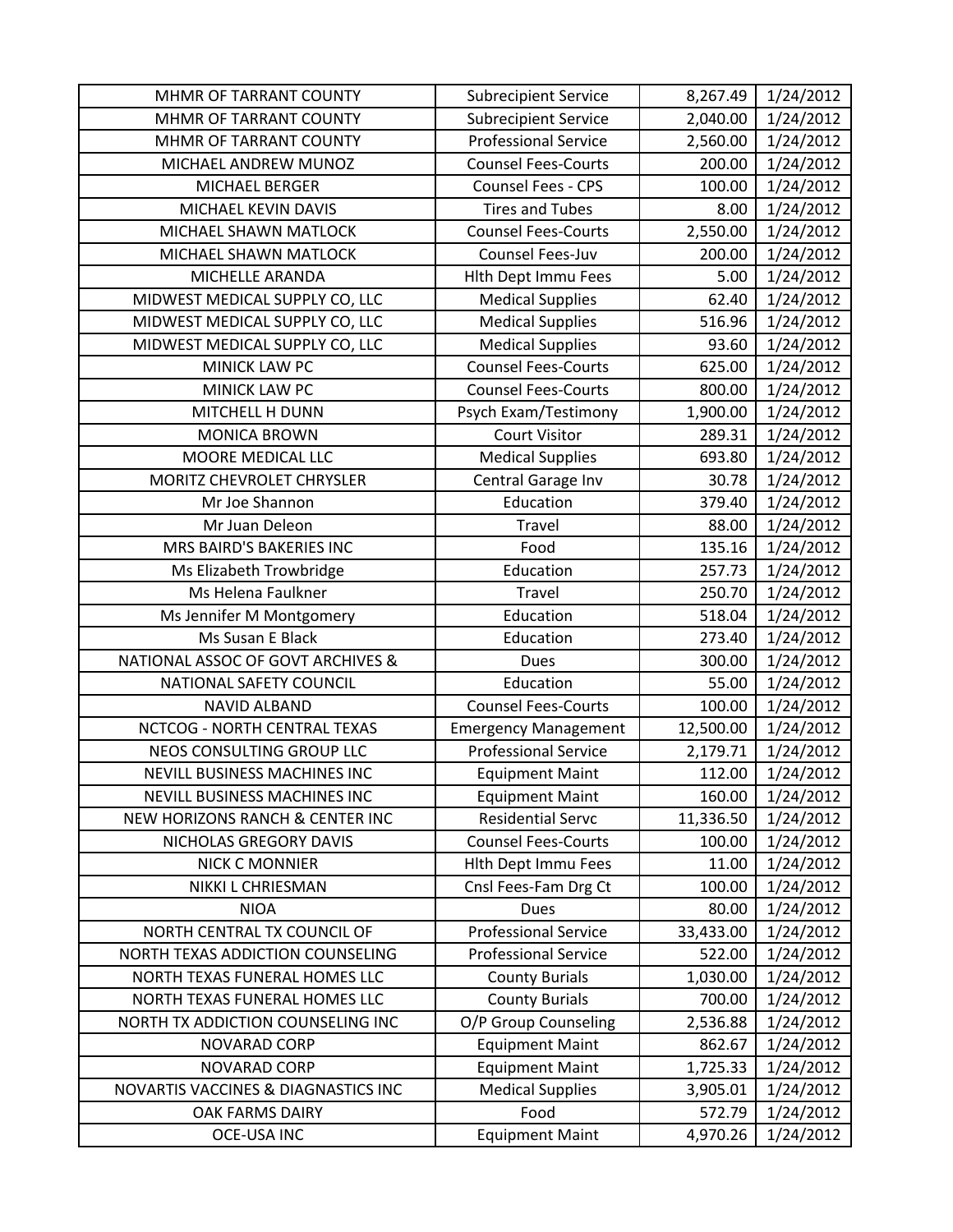| OGBURNS TRUCK PARTS OF FT WORTH     | Parts and Supplies          | 176.96           | 1/24/2012 |
|-------------------------------------|-----------------------------|------------------|-----------|
| <b>OKEY AKPOM</b>                   | <b>Counsel Fees-Courts</b>  | 125.00           | 1/24/2012 |
| <b>OKEY AKPOM</b>                   | <b>Counsel Fees-Courts</b>  | 275.00           | 1/24/2012 |
| OKLATX LIMITED PARTNERSHIP          | Rental Assistance           | 775.00           | 1/24/2012 |
| <b>OLAMETER CORPORATION</b>         | <b>Building Maintenance</b> | 296.75           | 1/24/2012 |
| OMNI SAN ANTONIO HOTEL              | Education                   | 198.48           | 1/24/2012 |
| OMNIBASE SERVICES OF TEXAS LP       | <b>TDPS OmniBase</b>        | 1,487.00         | 1/24/2012 |
| O'REILLY AUTO PARTS                 | Central Garage Inv          | 354.16           | 1/24/2012 |
| O'REILLY AUTO PARTS                 | Parts and Supplies          | 5.00             | 1/24/2012 |
| <b>OSCAR G SETTLE</b>               | <b>Counsel Fees-Courts</b>  | 500.00           | 1/24/2012 |
| <b>OWENS &amp; OWENS</b>            | Counsel Fees - CPS          | 2,240.00         | 1/24/2012 |
| <b>OZARKA DRINKING WATER</b>        | Food                        | 311.13           | 1/24/2012 |
| <b>OZARKA DRINKING WATER</b>        | Health Promo Pgrm           | 56.73            | 1/24/2012 |
| P MICHAEL SCHNEIDER LAW FIRM PC     | <b>Counsel Fees-Courts</b>  | 200.00           | 1/24/2012 |
| P MICHAEL SCHNEIDER LAW FIRM PC     | Counsel Fees-Juv            | 200.00           | 1/24/2012 |
| PAMELA S FERNANDEZ                  | <b>Counsel Fees-Courts</b>  | 137.50           | 1/24/2012 |
| <b>PARKER ELECTRIC</b>              | <b>Building Maintenance</b> | 729.38           | 1/24/2012 |
| PARKER ELECTRIC                     | <b>Building Maintenance</b> | 1,203.60         | 1/24/2012 |
| <b>PARKER ELECTRIC</b>              | <b>Building Maintenance</b> | 1,450.00         | 1/24/2012 |
| <b>PARKER ELECTRIC</b>              | <b>Building Maintenance</b> | 235.00           | 1/24/2012 |
| PARKER ELECTRIC                     | <b>Building Maintenance</b> | 49.71            | 1/24/2012 |
| <b>PARKER ELECTRIC</b>              | Kitchen Maintenance         | 174.00           | 1/24/2012 |
| <b>PAT ROGERS</b>                   | Clothing                    | 200.00           | 1/24/2012 |
| <b>PAT ROGERS</b>                   | Cash For Kids               | 70.00            | 1/24/2012 |
| PATHMARK TRAFFIC PRODUCTS INC       | ROW/Rd Maint Materls        | 6,480.00         | 1/24/2012 |
| PATHMARK TRAFFIC PRODUCTS INC       | ROW/Rd Maint Materls        | 440.00           | 1/24/2012 |
| PATRICIA L SUMMERS                  | <b>Counsel Fees-Courts</b>  | 1,050.00         | 1/24/2012 |
| PATRICIA L SUMMERS                  | Counsel Fees - CPS          | 1,200.00         | 1/24/2012 |
| PATRICK CURRAN                      | <b>Counsel Fees-Courts</b>  | 240.00           | 1/24/2012 |
| PATRICK CURRAN                      | <b>Counsel Fees-Courts</b>  | 1,120.00         | 1/24/2012 |
| <b>PATRICK CURRAN</b>               | <b>Counsel Fees-Courts</b>  | 125.00           | 1/24/2012 |
| <b>PATRICK CURRAN</b>               | <b>Counsel Fees-Courts</b>  | 230.00           | 1/24/2012 |
| PATRICK R MCCARTY                   | <b>Counsel Fees-Courts</b>  | 200.00           | 1/24/2012 |
| PATRICK S DOHONEY & ASSOCIATES PLLC | <b>Counsel Fees-Courts</b>  | 100.00           | 1/24/2012 |
| PATRICK S DOHONEY & ASSOCIATES PLLC | <b>Counsel Fees-Courts</b>  | 150.00           | 1/24/2012 |
| PATRICK S DOHONEY & ASSOCIATES PLLC | <b>Counsel Fees-Courts</b>  | 800.00           | 1/24/2012 |
| PATTY TILLMAN                       | Counsel Fees-Juv            | 100.00           | 1/24/2012 |
| PAUL B ROTHBAND JR                  | <b>Counsel Fees-Courts</b>  | 275.00           | 1/24/2012 |
| <b>PAUL CONNER</b>                  | <b>Counsel Fees-Courts</b>  | 1,835.00         | 1/24/2012 |
| PAUL CONNER                         | <b>Counsel Fees-Courts</b>  | 800.00           | 1/24/2012 |
| PAUL CONNER                         | <b>Counsel Fees-Courts</b>  | 150.00           | 1/24/2012 |
| PAUL V PREVITE                      | <b>Counsel Fees-Courts</b>  | 550.00           | 1/24/2012 |
| PAUL V PREVITE                      | <b>Counsel Fees-Courts</b>  | 700.00           | 1/24/2012 |
| PEDRO CISNEROS<br>PEGGY MOORE       | Counsel Fees-Juv            | 400.00<br>350.00 | 1/24/2012 |
| PERKIN-ELMER HEALTH SCIENCES INC    | Clothing                    |                  | 1/24/2012 |
|                                     | Lab Supplies                | 292.50           | 1/24/2012 |
| PETER A VAN DALEN                   | <b>Building Maintenance</b> | 10.00            | 1/24/2012 |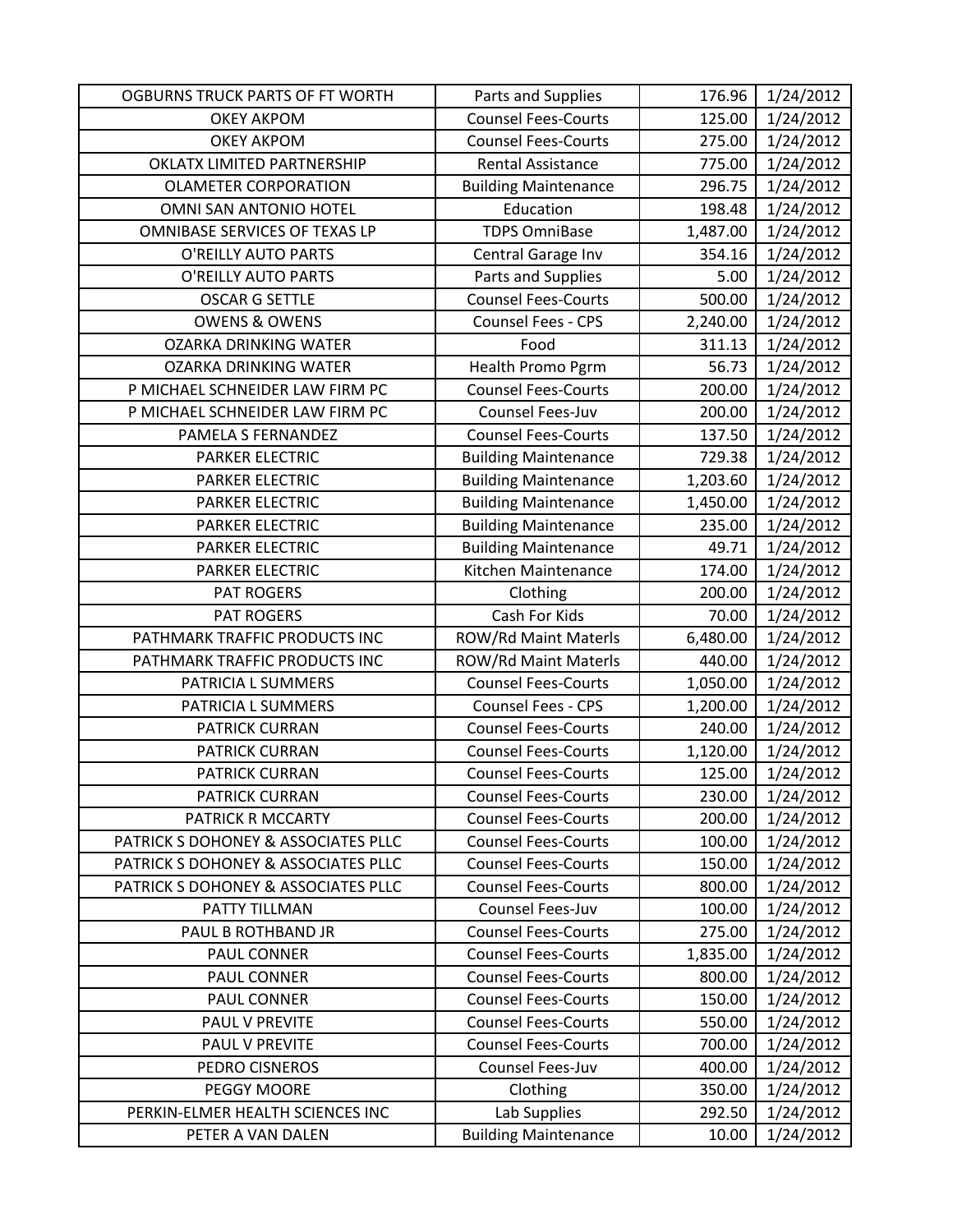| PETER A VAN DALEN                   | <b>Building Maintenance</b> | 20.00     | 1/24/2012 |
|-------------------------------------|-----------------------------|-----------|-----------|
| PHENOMENEX, INC.                    | Lab Supplies                | 1,037.01  | 1/24/2012 |
| PHILIP J MITCHELL                   | <b>Counsel Fees-Probate</b> | 250.00    | 1/24/2012 |
| PHILLIP S BARKER                    | Travel                      | 181.20    | 1/24/2012 |
| PHOENIX ASSOCIATES COUNSELING       | O/P Group Counseling        | 3,837.00  | 1/24/2012 |
| PHOENIX HOUSE OF TEXAS INC          | <b>Residential Servc</b>    | 11,613.00 | 1/24/2012 |
| PLANEWEIGHS USA INC                 | Supplies                    | 42.00     | 1/24/2012 |
| PLANEWEIGHS USA INC                 | <b>Equipment Maint</b>      | 1,000.00  | 1/24/2012 |
| PLYWOOD CO OF FORT WORTH            | <b>Supplies</b>             | 191.25    | 1/24/2012 |
| PLYWOOD CO OF FORT WORTH            | <b>Building Maintenance</b> | 161.92    | 1/24/2012 |
| PLYWOOD CO OF FORT WORTH            | <b>Building Maintenance</b> | 32.64     | 1/24/2012 |
| PLYWOOD CO OF FORT WORTH            | Non-Track Const/Bldg        | 2,130.80  | 1/24/2012 |
| PLYWOOD CO OF FORT WORTH            | Non-Track Const/Bldg        | 551.04    | 1/24/2012 |
| POLLOCK PAPER DISTRIBUTORS          | <b>Supplies</b>             | 370.80    | 1/24/2012 |
| POLLOCK PAPER DISTRIBUTORS          | <b>Supplies</b>             | 58.87     | 1/24/2012 |
| PORT CITY MEDICAL                   | Lab Supplies                | 133.04    | 1/24/2012 |
| PORT PLASTICS INC                   | <b>Graphics Inventory</b>   | 75.00     | 1/24/2012 |
| POTBELLY SANDWICH WORKS LLC         | Food                        | 65.10     | 1/24/2012 |
| PROGRESSIVE CONCEPTS INC            | Telephone - Mobile          | 189.00    | 1/24/2012 |
| PRONTO COURIER SERVICE LLC          | <b>Professional Service</b> | 200.01    | 1/24/2012 |
| PRUDENTIAL INSURANCE COMP OF AMERIC | L T Health Care             | 5,705.47  | 1/24/2012 |
| PSYCHOTHERAPY SERVICES & YOKE-      | <b>Professional Service</b> | 5,575.00  | 1/24/2012 |
| PSYCHOTHERAPY SERVICES & YOKEFELLOW | Psych Exam/Testimony        | 660.00    | 1/24/2012 |
| PSYCHOTHERAPY SERVICES & YOKEFELLOW | Psych Exam/Testimony        | 660.00    | 1/24/2012 |
| PTS OF AMERICA LLC                  | <b>Professional Service</b> | 7,068.80  | 1/24/2012 |
| PUBLIC AGENCY TRAINING COUNCIL      | Education                   | 950.00    | 1/24/2012 |
| PYRAMID PAPER COMPANY               | <b>Medical Supplies</b>     | 52.08     | 1/24/2012 |
| PYRAMID PAPER COMPANY               | <b>Medical Supplies</b>     | 52.08     | 1/24/2012 |
| <b>QUEST DIAGNOSTICS INC</b>        | <b>Professional Service</b> | 2,098.25  | 1/24/2012 |
| <b>QUEST DIAGNOSTICS INC</b>        | <b>Professional Service</b> | 1,660.93  | 1/24/2012 |
| <b>QUEST DIAGNOSTICS INC</b>        | <b>Professional Service</b> | 161.25    | 1/24/2012 |
| <b>QUEST DIAGNOSTICS INC</b>        | <b>Professional Service</b> | 53.00     | 1/24/2012 |
| <b>QUEST DIAGNOSTICS INC</b>        | <b>Professional Service</b> | 108.25    | 1/24/2012 |
| QUICKSEARCH COM LLC                 | <b>Background Check</b>     | 605.00    | 1/24/2012 |
| <b>QUILL CORPORATION</b>            | Sheriff Inventory           | 310.65    | 1/24/2012 |
| R B EVERETT AND COMPANY             | Parts and Supplies          | 332.45    | 1/24/2012 |
| R J BRANIFF CORP                    | <b>Equipment Maint</b>      | 750.00    | 1/24/2012 |
| R MAUREEN TOLBERT                   | <b>Counsel Fees-Courts</b>  | 506.25    | 1/24/2012 |
| RADIOLOGY ASSOCIATES TARRANT        | <b>Professional Service</b> | 68.00     | 1/24/2012 |
| RAEELLYN HOWARD                     | <b>Restitution Payable</b>  | 38.33     | 1/24/2012 |
| RAUL CANEZ                          | Counsel Fees - CPS          | 100.00    | 1/24/2012 |
| RAUL NEVAREZ                        | <b>Counsel Fees-Courts</b>  | 700.00    | 1/24/2012 |
| RAUL NEVAREZ                        | <b>Counsel Fees-Courts</b>  | 300.00    | 1/24/2012 |
| RAUL NEVAREZ                        | Counsel Fees-Juv            | 400.00    | 1/24/2012 |
| RAY HALL JR                         | Counsel Fees-Juv            | 200.00    | 1/24/2012 |
| RAY HALL JR                         | Counsel Fees - CPS          | 100.00    | 1/24/2012 |
| RAY HALL JR                         | Cnsl Fees-Fam Drg Ct        | 150.00    | 1/24/2012 |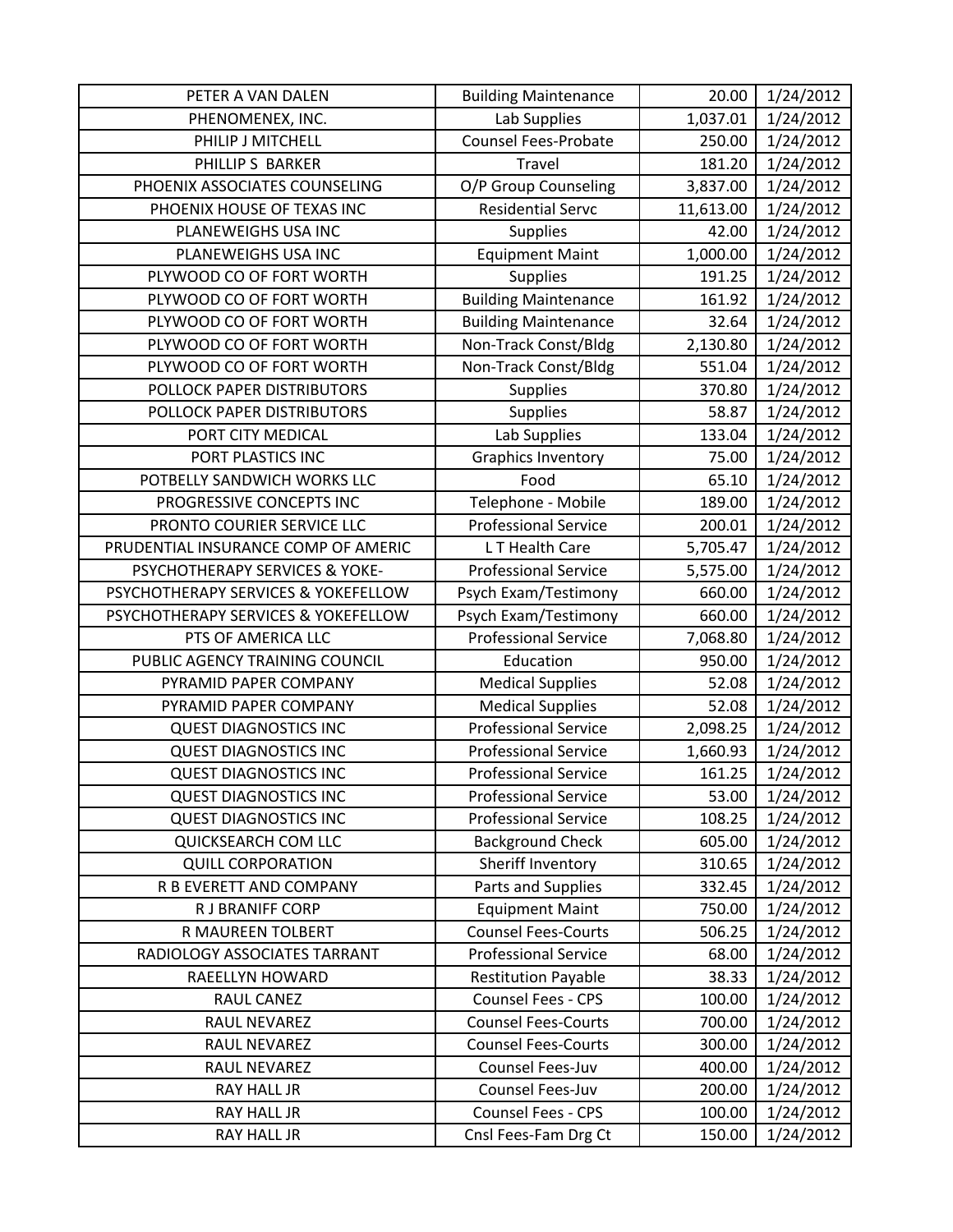| RAYMOND DANIEL PC                 | Counsel Fees-Juv            | 200.00    | 1/24/2012 |
|-----------------------------------|-----------------------------|-----------|-----------|
| RAYMOND DANIEL PC                 | Counsel Fees - CPS          | 100.00    | 1/24/2012 |
| RD CORNELL LLC                    | Parts and Supplies          | 85.00     | 1/24/2012 |
| <b>REALTY APPRECIATION</b>        | <b>Rental Assistance</b>    | 645.00    | 1/24/2012 |
| <b>REALTY APPRECIATION</b>        | <b>Utility Assistance</b>   | 14.00     | 1/24/2012 |
| RECEPT PHARMACY LP                | <b>Medical Supplies</b>     | 825.02    | 1/24/2012 |
| RECEPT PHARMACY LP                | <b>Medical Supplies</b>     | 824.98    | 1/24/2012 |
| REEDER DISTRIBUTORS INC           | Central Garage Inv          | 1,861.20  | 1/24/2012 |
| <b>RELIABLE PAVING INC</b>        | <b>Building Maintenance</b> | 1,000.00  | 1/24/2012 |
| RELIABLE PAVING INC               | Non-Track Const/Bldg        | 1,200.00  | 1/24/2012 |
| RELIANT ENERGY SERVICES           | <b>Utility Assistance</b>   | 698.17    | 1/24/2012 |
| <b>RESTEK</b>                     | Lab Supplies                | 1,038.06  | 1/24/2012 |
| <b>REXEL SUMMERS</b>              | <b>Building Maintenance</b> | 497.30    | 1/24/2012 |
| <b>REXEL SUMMERS</b>              | <b>Building Maintenance</b> | 206.73    | 1/24/2012 |
| <b>REXEL SUMMERS</b>              | <b>Building Maintenance</b> | 61.85     | 1/24/2012 |
| <b>REXEL SUMMERS</b>              | Non-Track Equipment         | 412.68    | 1/24/2012 |
| <b>REXEL SUMMERS</b>              | Non-Track Equipment         | 288.38    | 1/24/2012 |
| REYNOLDS ASPHALT                  | Asphalt-Rock/Hot Mix        | 3,137.35  | 1/24/2012 |
| REYNOLDS ASPHALT                  | Asphalt-Rock/Hot Mix        | 14,349.86 | 1/24/2012 |
| RICHARD A HENDERSON PC            | <b>Counsel Fees-Courts</b>  | 400.00    | 1/24/2012 |
| RICHARD ALLEY                     | <b>Counsel Fees-Courts</b>  | 900.00    | 1/24/2012 |
| RICHARD KLINE                     | <b>Counsel Fees-Courts</b>  | 500.00    | 1/24/2012 |
| RICHARD SCOTT WALKER              | <b>Counsel Fees-Courts</b>  | 150.00    | 1/24/2012 |
| <b>RICKY FRANKLIN</b>             | Clothing                    | 300.00    | 1/24/2012 |
| <b>RICKY FRANKLIN</b>             | Cash For Kids               | 63.10     | 1/24/2012 |
| <b>RICKY GILL</b>                 | <b>Restitution Payable</b>  | 50.00     | 1/24/2012 |
| RICOH AMERICAS CORPORATION        | <b>Computer Maintenance</b> | 702.95    | 1/24/2012 |
| RICOH CORPORATION                 | <b>Equipment Rentals</b>    | 376.08    | 1/24/2012 |
| RICOH CORPORATION                 | <b>Equipment Rentals</b>    | 376.08    | 1/24/2012 |
| RITA UZOWIHE LAW FIRM             | Counsel Fees-Juv            | 400.00    | 1/24/2012 |
| RND MEDICAL SUPPLIES INC          | <b>Medical Supplies</b>     | 2,821.50  | 1/24/2012 |
| ROBERTA WALKER                    | <b>Counsel Fees-Courts</b>  | 875.00    | 1/24/2012 |
| <b>ROBIN SMITH</b>                | Subscriptions               | 50.00     | 1/24/2012 |
| <b>ROBINSON &amp; SMART PC</b>    | <b>Counsel Fees-Courts</b>  | 600.00    | 1/24/2012 |
| <b>ROBINSON &amp; SMART PC</b>    | <b>Counsel Fees-Courts</b>  | 1,000.00  | 1/24/2012 |
| ROCKY MOUNTAIN MINERAL LAW        | Law Books                   | 206.00    | 1/24/2012 |
| <b>RODRICK SCOTT</b>              | Cash For Kids               | 100.00    | 1/24/2012 |
| ROGER BATTLE AND                  | Clothing                    | 125.00    | 1/24/2012 |
| <b>ROGER BATTLE</b><br><b>AND</b> | Cash For Kids               | 50.00     | 1/24/2012 |
| ROMCO INC                         | Parts and Supplies          | 74.33     | 1/24/2012 |
| ROSE ANNA SALINAS                 | <b>Counsel Fees-Courts</b>  | 580.00    | 1/24/2012 |
| <b>ROSELINE PAIGE</b>             | Clothing                    | 125.00    | 1/24/2012 |
| ROSLIND CARTER                    | Clothing                    | 300.00    | 1/24/2012 |
| <b>ROSLIND CARTER</b>             | Cash For Kids               | 90.00     | 1/24/2012 |
| <b>ROXANNE ROBINSON</b>           | <b>Counsel Fees-Courts</b>  | 600.00    | 1/24/2012 |
| <b>ROXANNE ROBINSON</b>           | <b>Counsel Fees-Courts</b>  | 100.00    | 1/24/2012 |
| ROXANNE ROBINSON                  | <b>Counsel Fees-Courts</b>  | 118.75    | 1/24/2012 |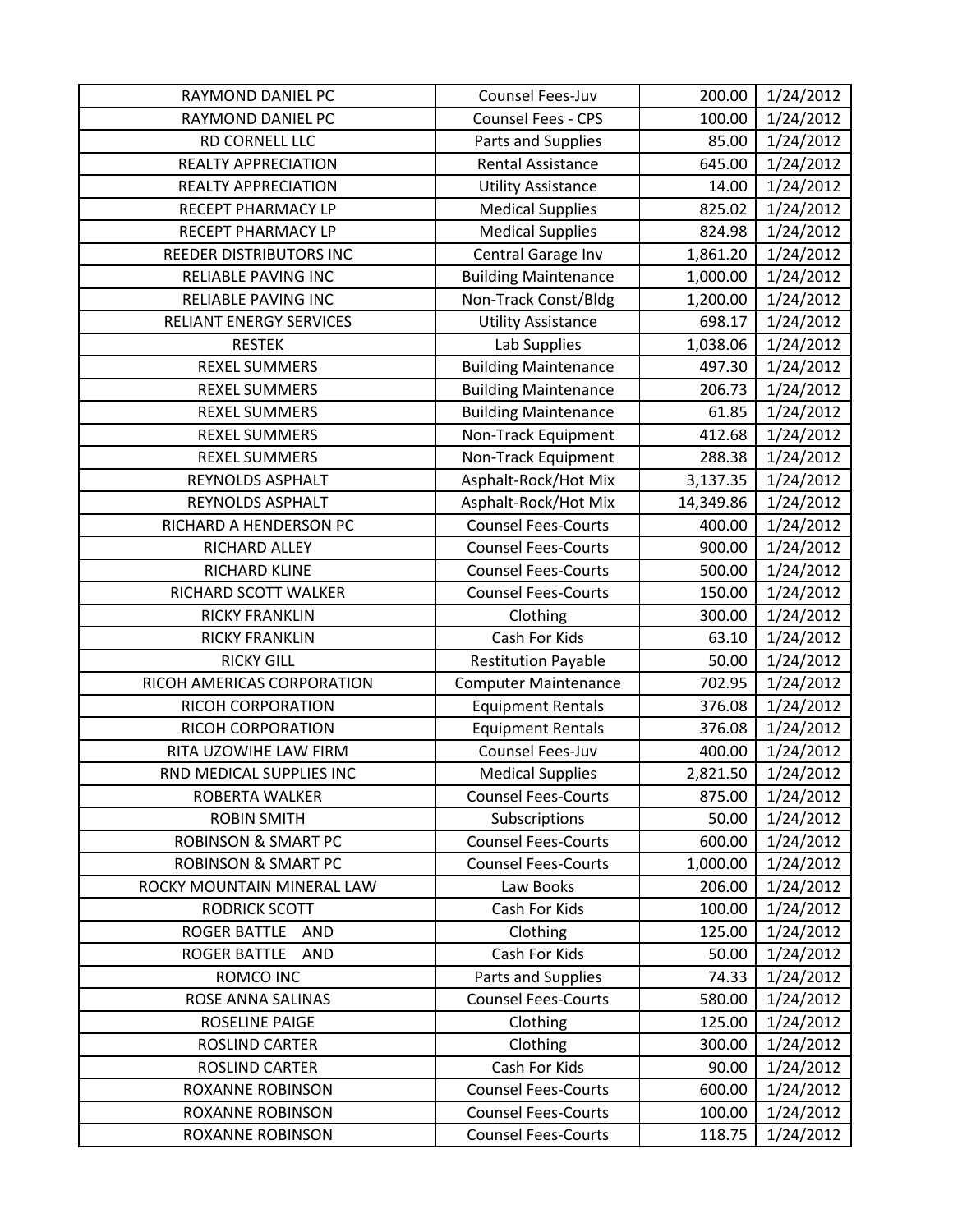| <b>ROXANNE ROBINSON</b>           | <b>Counsel Fees-Courts</b>  | 135.00    | 1/24/2012 |
|-----------------------------------|-----------------------------|-----------|-----------|
| ROY MAAS YOUTH ALTERNATIVES INC   | <b>Residential Servc</b>    | 4,285.75  | 1/24/2012 |
| <b>ROYER &amp; SCHUTTS</b>        | <b>Building Maintenance</b> | 2,758.06  | 1/24/2012 |
| <b>ROYER &amp; SCHUTTS</b>        | Non-Track Equipment         | 511.35    | 1/24/2012 |
| <b>ROYER &amp; SCHUTTS</b>        | Non-Track Equipment         | 2,868.60  | 1/24/2012 |
| <b>ROYER &amp; SCHUTTS</b>        | Non-Track Equipment         | 959.93    | 1/24/2012 |
| RUSH TRUCK CENTERS OF TEXAS LP    | Parts and Supplies          | 51.64     | 1/24/2012 |
| RUSSELL FEED INC                  | Canine Expense              | 33.99     | 1/24/2012 |
| RYAN W HARDY                      | <b>Counsel Fees-Courts</b>  | 200.00    | 1/24/2012 |
| SAFEHAVEN OF TARRANT COUNTY       | <b>Subrecipient Service</b> | 4,044.76  | 1/24/2012 |
| SAFEHAVEN OF TARRANT COUNTY       | <b>Subrecipient Service</b> | 16,851.00 | 1/24/2012 |
| <b>SAM BONIFIELD</b>              | <b>Counsel Fees-Courts</b>  | 300.00    | 1/24/2012 |
| <b>SAMANTHA K HILL</b>            | <b>Counsel Fees-Courts</b>  | 650.00    | 1/24/2012 |
| <b>SAMANTHA K HILL</b>            | <b>Counsel Fees-Courts</b>  | 175.00    | 1/24/2012 |
| SAMANTHA K HILL                   | <b>Counsel Fees-Courts</b>  | 250.00    | 1/24/2012 |
| <b>SAMANTHA K HILL</b>            | <b>Counsel Fees-Courts</b>  | 800.00    | 1/24/2012 |
| SANOFI PASTEUR INC                | <b>Medical Supplies</b>     | 449.99    | 1/24/2012 |
| SANOFI PASTEUR INC                | <b>Medical Supplies</b>     | 7,981.85  | 1/24/2012 |
| SANTA FE ADOLESCENT SERVICES      | <b>Professional Service</b> | 16,500.00 | 1/24/2012 |
| SCHAEFFER MANUFACTURING COMPANY   | Grease and Oil              | 224.83    | 1/24/2012 |
| SCHOOL HEALTH CORPORATION         | <b>Building Maintenance</b> | 92.01     | 1/24/2012 |
| <b>SCHOOLER AUTOMOTIVE</b>        | Parts and Supplies          | 579.32    | 1/24/2012 |
| <b>SCHOOLER AUTOMOTIVE</b>        | Parts and Supplies          | 119.06    | 1/24/2012 |
| SEMI-TRAILER SERVICES INC         | Capital Outlay-Furni        | 11,400.00 | 1/24/2012 |
| SEMI-TRAILER SERVICES INC         | Capital Outlay Low V        | 4,100.00  | 1/24/2012 |
| SEQUEL YOUTH AND FAMILY SERVICES  | <b>Residential Servc</b>    | 1,017.45  | 1/24/2012 |
| SEQUEL YOUTH AND FAMILY SERVICES  | <b>Residential Servc</b>    | 12,825.00 | 1/24/2012 |
| <b>SHAWN PASCHALL</b>             | <b>Counsel Fees-Courts</b>  | 145.00    | 1/24/2012 |
| <b>SHELL FLEET MANAGEMENT</b>     | Fuel                        | 535.06    | 1/24/2012 |
| SHELL FLEET MANAGEMENT            | Education                   | 45.06     | 1/24/2012 |
| SHELL FLEET MANAGEMENT            | Education                   | 45.24     | 1/24/2012 |
| SHELL FLEET MANAGEMENT            | Education                   | 35.64     | 1/24/2012 |
| SHELL FLEET MANAGEMENT            | Travel                      | 99.11     | 1/24/2012 |
| SHELL FLEET MANAGEMENT            | Travel                      | 161.72    | 1/24/2012 |
| SHELL FLEET MANAGEMENT            | Fuel                        | 9.41      | 1/24/2012 |
| <b>SHERRY A FOLCHERT</b>          | Reporter's Records          | 3,080.00  | 1/24/2012 |
| <b>SHERWIN WILLIAMS PAINT</b>     | <b>Building Maintenance</b> | 160.45    | 1/24/2012 |
| SHERWOOD & MYRTIE FOSTER'S HOME   | <b>Residential Servc</b>    | 769.36    | 1/24/2012 |
| SIEMENS INDUSTRY INC              | <b>Building Maintenance</b> | 3,013.00  | 1/24/2012 |
| SIRCHIE FINGER PRINT LABORATORIES | <b>Supplies</b>             | 297.00    | 1/24/2012 |
| SKYVUE MEMORIAL GARDENS           | <b>County Burials</b>       | 865.00    | 1/24/2012 |
| SMITH TEMPORARIES INC             | Contract Labor              | 1,886.25  | 1/24/2012 |
| SOUTHERN TIRE MART LLC            | Parts and Supplies          | 43.00     | 1/24/2012 |
| SOUTHERN TIRE MART LLC            | <b>Tires and Tubes</b>      | 340.00    | 1/24/2012 |
| SOUTHERN TIRE MART LLC            | <b>Tires and Tubes</b>      | 85.00     | 1/24/2012 |
| SOUTHWASTE DISPOSAL LLC           | Kitchen Maintenance         | 162.00    | 1/24/2012 |
| SOUTHWASTE DISPOSAL LLC           | Kitchen Maintenance         | 400.00    | 1/24/2012 |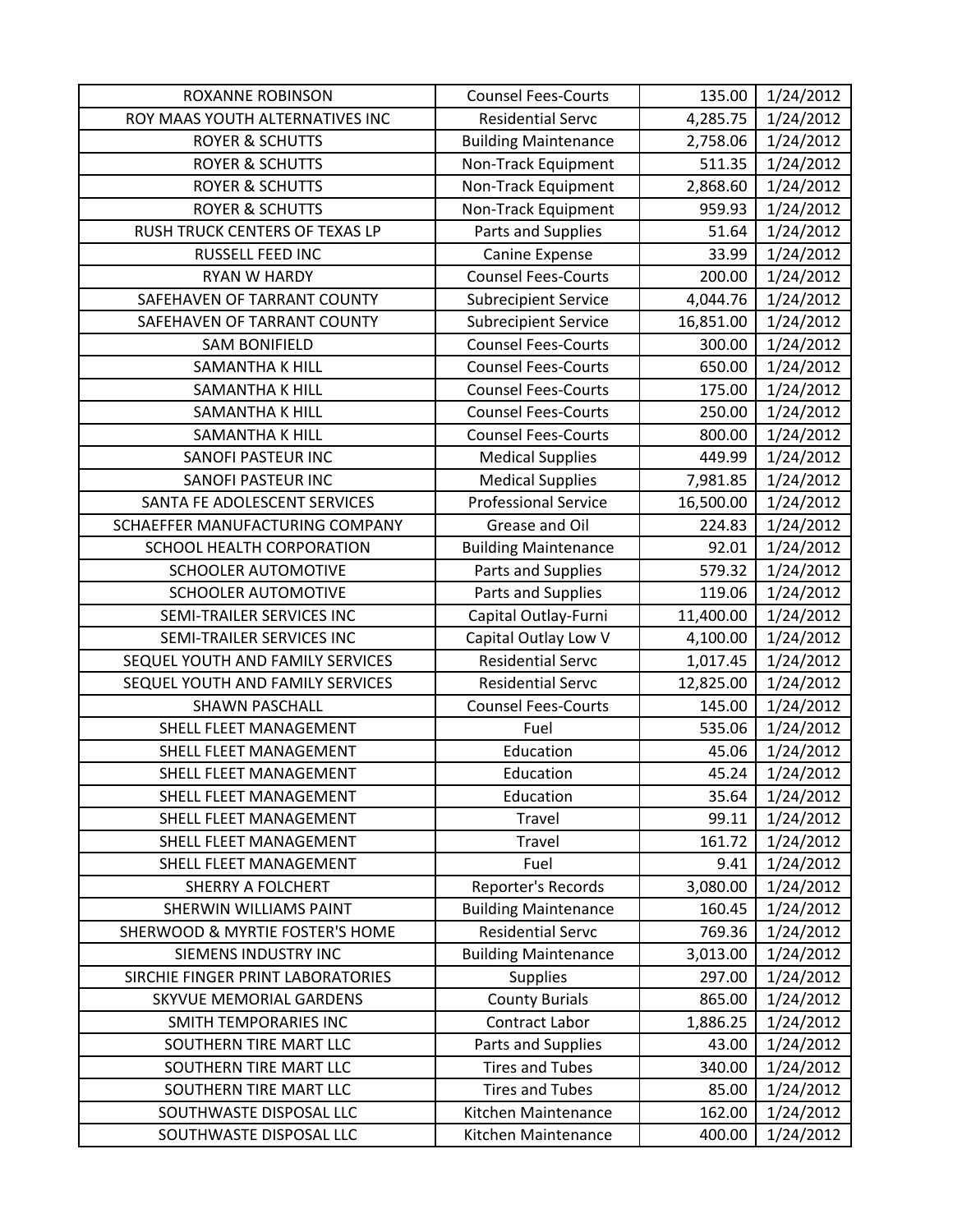| <b>SOUTHWEST NAHRO</b>          | Subscriptions      | 500.00  | 1/24/2012 |
|---------------------------------|--------------------|---------|-----------|
| SOUTHWESTERN ASSOCIATION OF LAW | Education          | 175.00  | 1/24/2012 |
| SOUTHWESTERN ASSOCIATION OF LAW | Education          | 175.00  | 1/24/2012 |
| <b>STACY ALFORD</b>             | Counsel Fees - CPS | 440.00  | 1/24/2012 |
| <b>STAPLES ADVANTAGE</b>        | <b>Supplies</b>    | 91.80   | 1/24/2012 |
| <b>STAPLES ADVANTAGE</b>        | Lab Supplies       | 173.10  | 1/24/2012 |
| <b>STAPLES ADVANTAGE</b>        | <b>Supplies</b>    | 707.04  | 1/24/2012 |
| <b>STAPLES ADVANTAGE</b>        | Supplies           | (95.46) | 1/24/2012 |
| <b>STAPLES ADVANTAGE</b>        | <b>Supplies</b>    | 135.39  | 1/24/2012 |
| <b>STAPLES ADVANTAGE</b>        | Supplies           | 39.02   | 1/24/2012 |
| <b>STAPLES ADVANTAGE</b>        | Supplies           | 135.85  | 1/24/2012 |
| <b>STAPLES ADVANTAGE</b>        | Supplies           | 162.36  | 1/24/2012 |
| <b>STAPLES ADVANTAGE</b>        | Supplies           | 92.67   | 1/24/2012 |
| <b>STAPLES ADVANTAGE</b>        | <b>Supplies</b>    | 142.22  | 1/24/2012 |
| <b>STAPLES ADVANTAGE</b>        | Supplies           | 54.40   | 1/24/2012 |
| <b>STAPLES ADVANTAGE</b>        | Supplies           | 129.74  | 1/24/2012 |
| <b>STAPLES ADVANTAGE</b>        | <b>Supplies</b>    | 74.20   | 1/24/2012 |
| <b>STAPLES ADVANTAGE</b>        | <b>Supplies</b>    | 65.63   | 1/24/2012 |
| <b>STAPLES ADVANTAGE</b>        | Sheriff Inventory  | 88.32   | 1/24/2012 |
| <b>STAPLES ADVANTAGE</b>        | Sheriff Inventory  | 39.48   | 1/24/2012 |
| <b>STAPLES ADVANTAGE</b>        | Sheriff Inventory  | 9.12    | 1/24/2012 |
| <b>STAPLES ADVANTAGE</b>        | <b>Supplies</b>    | 72.55   | 1/24/2012 |
| <b>STAPLES ADVANTAGE</b>        | Supplies           | 34.20   | 1/24/2012 |
| <b>STAPLES ADVANTAGE</b>        | Supplies           | 520.78  | 1/24/2012 |
| <b>STAPLES ADVANTAGE</b>        | Supplies           | 130.20  | 1/24/2012 |
| <b>STAPLES ADVANTAGE</b>        | Supplies           | 142.00  | 1/24/2012 |
| <b>STAPLES ADVANTAGE</b>        | <b>Supplies</b>    | 20.28   | 1/24/2012 |
| <b>STAPLES ADVANTAGE</b>        | <b>Supplies</b>    | 17.48   | 1/24/2012 |
| <b>STAPLES ADVANTAGE</b>        | Supplies           | 47.59   | 1/24/2012 |
| <b>STAPLES ADVANTAGE</b>        | Supplies           | 313.69  | 1/24/2012 |
| <b>STAPLES ADVANTAGE</b>        | <b>Supplies</b>    | 5.78    | 1/24/2012 |
| <b>STAPLES ADVANTAGE</b>        | Supplies           | 13.89   | 1/24/2012 |
| <b>STAPLES ADVANTAGE</b>        | Supplies           | 112.49  | 1/24/2012 |
| <b>STAPLES ADVANTAGE</b>        | <b>Supplies</b>    | 116.19  | 1/24/2012 |
| <b>STAPLES ADVANTAGE</b>        | <b>Supplies</b>    | 105.88  | 1/24/2012 |
| <b>STAPLES ADVANTAGE</b>        | <b>Supplies</b>    | 35.94   | 1/24/2012 |
| STAPLES ADVANTAGE               | <b>Supplies</b>    | 385.46  | 1/24/2012 |
| <b>STAPLES ADVANTAGE</b>        | Supplies           | 83.97   | 1/24/2012 |
| <b>STAPLES ADVANTAGE</b>        | <b>Supplies</b>    | 59.04   | 1/24/2012 |
| <b>STAPLES ADVANTAGE</b>        | <b>Supplies</b>    | 100.52  | 1/24/2012 |
| <b>STAPLES ADVANTAGE</b>        | Supplies           | 273.81  | 1/24/2012 |
| <b>STAPLES ADVANTAGE</b>        | <b>Supplies</b>    | 102.27  | 1/24/2012 |
| <b>STAPLES ADVANTAGE</b>        | <b>Supplies</b>    | 16.99   | 1/24/2012 |
| STAPLES ADVANTAGE               | Supplies           | 154.91  | 1/24/2012 |
| <b>STAPLES ADVANTAGE</b>        | Supplies           | 183.75  | 1/24/2012 |
| <b>STAPLES ADVANTAGE</b>        | <b>Supplies</b>    | 51.82   | 1/24/2012 |
| <b>STAPLES ADVANTAGE</b>        | <b>Supplies</b>    | 34.60   | 1/24/2012 |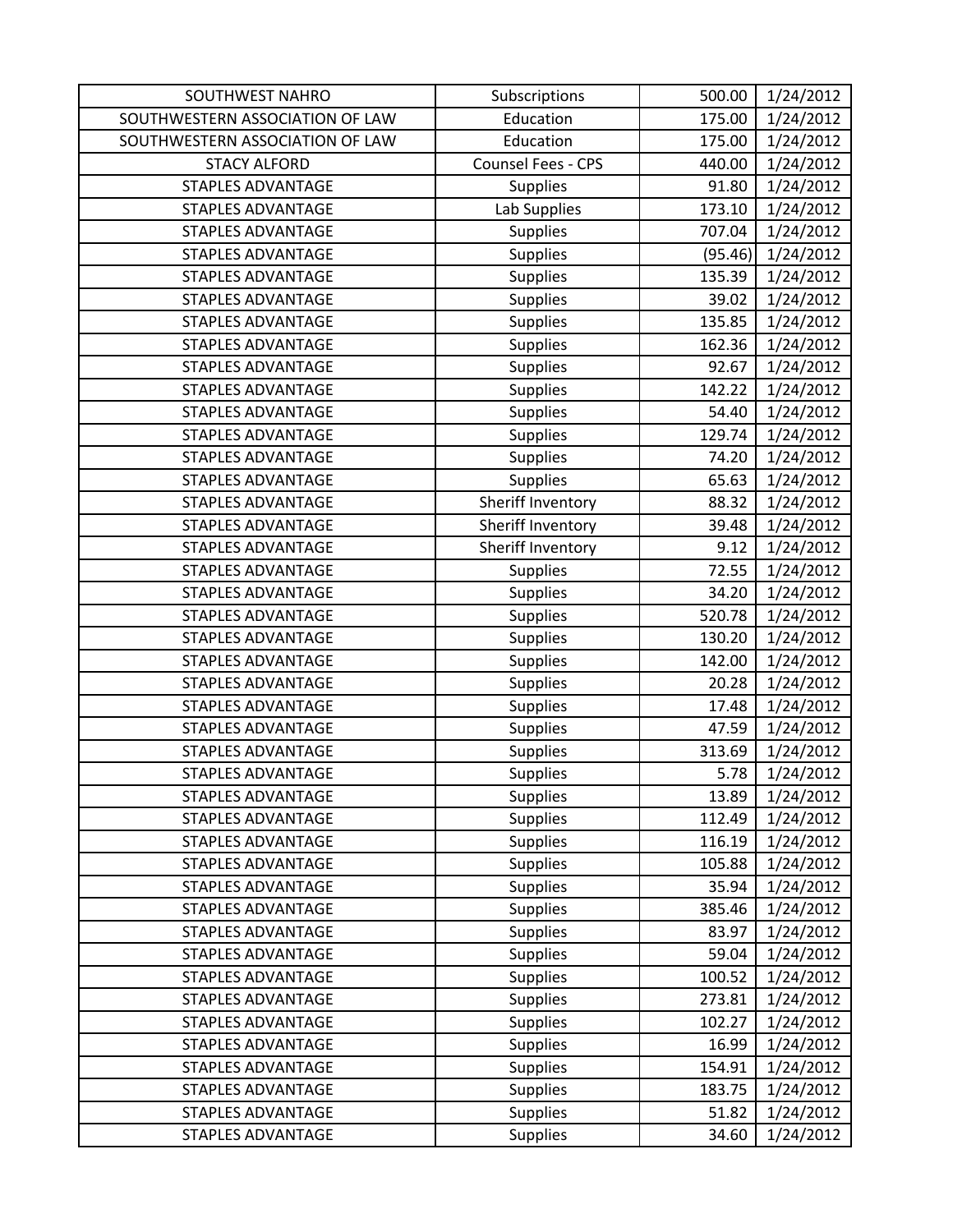| <b>STAPLES ADVANTAGE</b>           | <b>Supplies</b>             | 48.96    | 1/24/2012 |
|------------------------------------|-----------------------------|----------|-----------|
| <b>STAPLES ADVANTAGE</b>           | <b>Supplies</b>             | 175.85   | 1/24/2012 |
| <b>STAPLES ADVANTAGE</b>           | <b>Supplies</b>             | 67.99    | 1/24/2012 |
| <b>STAPLES ADVANTAGE</b>           | <b>Supplies</b>             | 455.38   | 1/24/2012 |
| <b>STAPLES ADVANTAGE</b>           | Supplies                    | 88.88    | 1/24/2012 |
| <b>STAPLES ADVANTAGE</b>           | Supplies                    | 106.61   | 1/24/2012 |
| <b>STAPLES ADVANTAGE</b>           | Supplies                    | 34.75    | 1/24/2012 |
| <b>STAPLES ADVANTAGE</b>           | Supplies                    | 431.75   | 1/24/2012 |
| <b>STAPLES ADVANTAGE</b>           | Supplies                    | 35.80    | 1/24/2012 |
| <b>STAPLES ADVANTAGE</b>           | Supplies                    | 62.08    | 1/24/2012 |
| <b>STAPLES ADVANTAGE</b>           | Supplies                    | 357.04   | 1/24/2012 |
| <b>STAPLES ADVANTAGE</b>           | Supplies                    | 1,681.08 | 1/24/2012 |
| STAPLES ADVANTAGE                  | Supplies                    | 316.26   | 1/24/2012 |
| <b>STAPLES ADVANTAGE</b>           | Supplies                    | 60.05    | 1/24/2012 |
| <b>STAPLES ADVANTAGE</b>           | Supplies                    | 30.82    | 1/24/2012 |
| <b>STAPLES ADVANTAGE</b>           | Supplies                    | 54.34    | 1/24/2012 |
| <b>STAPLES ADVANTAGE</b>           | Supplies                    | 52.04    | 1/24/2012 |
| <b>STAPLES ADVANTAGE</b>           | <b>Supplies</b>             | 34.09    | 1/24/2012 |
| <b>STAPLES ADVANTAGE</b>           | Supplies                    | 80.58    | 1/24/2012 |
| <b>STAPLES ADVANTAGE</b>           | Supplies                    | 273.05   | 1/24/2012 |
| <b>STAPLES ADVANTAGE</b>           | <b>Supplies</b>             | 47.33    | 1/24/2012 |
| <b>STAPLES ADVANTAGE</b>           | <b>Supplies</b>             | 56.12    | 1/24/2012 |
| <b>STAPLES ADVANTAGE</b>           | <b>Voting Supplies</b>      | 82.50    | 1/24/2012 |
| <b>STAPLES ADVANTAGE</b>           | <b>Educational Material</b> | 58.63    | 1/24/2012 |
| <b>STAPLES ADVANTAGE</b>           | <b>Equipment Maint</b>      | 52.41    | 1/24/2012 |
| <b>STAPLES ADVANTAGE</b>           | <b>Building Maintenance</b> | 19.99    | 1/24/2012 |
| <b>STAPLES ADVANTAGE</b>           | Supplies                    | 82.19    | 1/24/2012 |
| <b>STAPLES ADVANTAGE</b>           | Supplies                    | 267.83   | 1/24/2012 |
| <b>STAPLES ADVANTAGE</b>           | Supplies                    | 163.18   | 1/24/2012 |
| STAPLES ADVANTAGE                  | Supplies                    | 434.07   | 1/24/2012 |
| <b>STAPLES ADVANTAGE</b>           | Supplies                    | 62.02    | 1/24/2012 |
| <b>STAPLES ADVANTAGE</b>           | <b>Supplies</b>             | 26.05    | 1/24/2012 |
| <b>STAPLES ADVANTAGE</b>           | Supplies                    | 34.84    | 1/24/2012 |
| <b>STAPLES ADVANTAGE</b>           | Parts and Supplies          | 16.31    | 1/24/2012 |
| <b>STAPLES ADVANTAGE</b>           | Non-Track Equipment         | 2,800.80 | 1/24/2012 |
| <b>STAPLES ADVANTAGE</b>           | Supplies                    | 33.59    | 1/24/2012 |
| <b>STAPLES ADVANTAGE</b>           | <b>Supplies</b>             | 158.74   | 1/24/2012 |
| <b>STATON &amp; TAYLOR PC</b>      | <b>Counsel Fees-Courts</b>  | 800.00   | 1/24/2012 |
| <b>STATON &amp; TAYLOR PC</b>      | <b>Counsel Fees-Courts</b>  | 850.00   | 1/24/2012 |
| <b>STATON &amp; TAYLOR PC</b>      | <b>Counsel Fees-Courts</b>  | 675.00   | 1/24/2012 |
| <b>STATON &amp; TAYLOR PC</b>      | <b>Counsel Fees-Courts</b>  | 100.00   | 1/24/2012 |
| STEPHANIE GONZALEZ                 | <b>Counsel Fees-Courts</b>  | 1,200.00 | 1/24/2012 |
| <b>STEPHANIE PATTEN</b>            | <b>Counsel Fees-Courts</b>  | 950.00   | 1/24/2012 |
| <b>STEPHANIE PATTEN</b>            | <b>Counsel Fees-Courts</b>  | 525.00   | 1/24/2012 |
| STEPHEN D HANDY PLLC               | <b>Counsel Fees-Courts</b>  | 118.75   | 1/24/2012 |
| Stephen R Turner                   | Travel                      | 523.61   | 1/24/2012 |
| STRATEGIC GOVERNMENT RESOURCES INC | <b>Professional Service</b> | 1,000.00 | 1/24/2012 |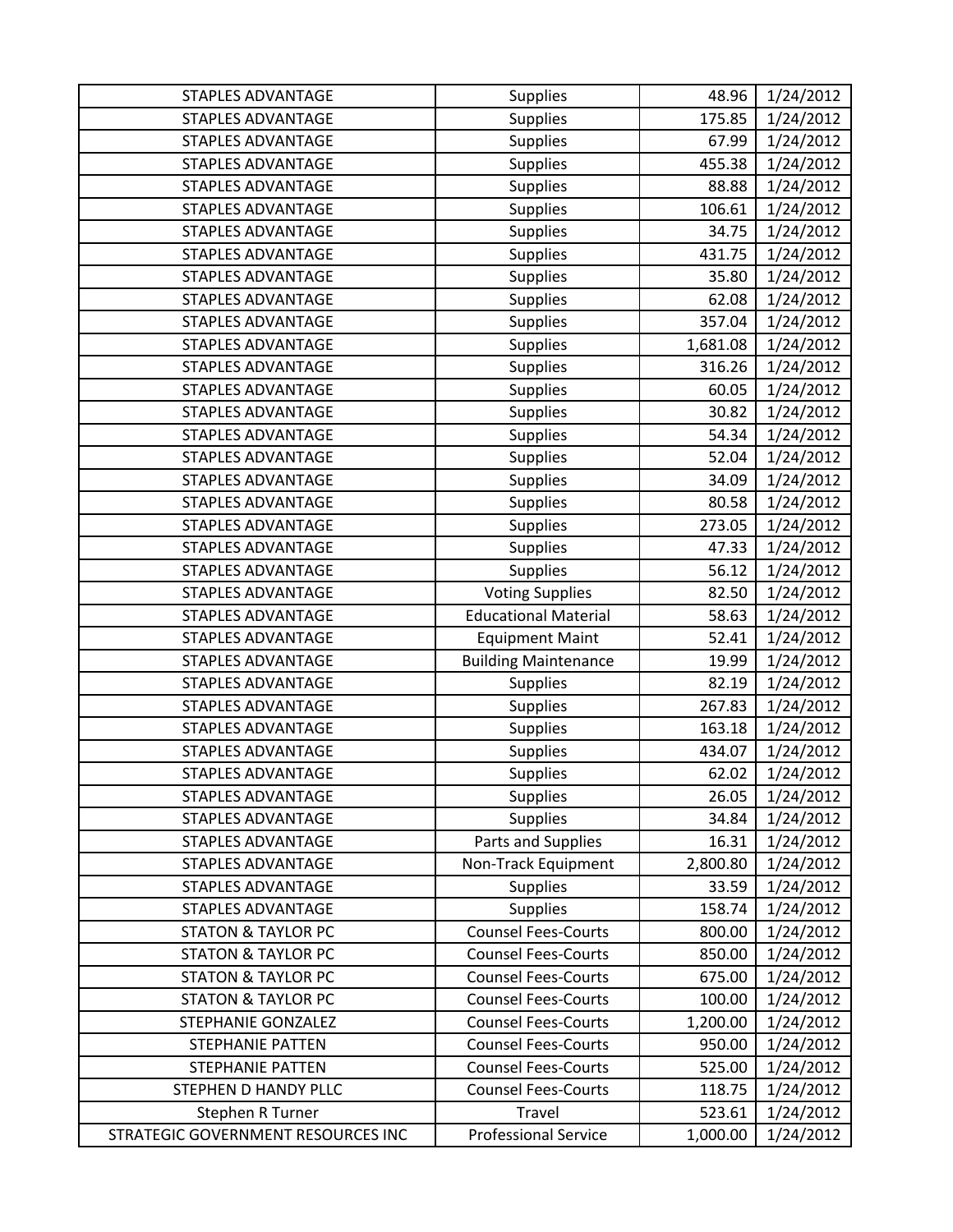| <b>STREAM ENERGY</b>                    | <b>Utility Assistance</b>   | 413.60   | 1/24/2012 |
|-----------------------------------------|-----------------------------|----------|-----------|
| <b>SUBSTANCE ABUSE GUIDANCE</b>         | O/P Group Counseling        | 79.00    | 1/24/2012 |
| TACA - TEXAS ASSOCIATION OF COUNTY      | <b>Dues</b>                 | 415.00   | 1/24/2012 |
| <b>TAI NGUYEN</b>                       | <b>Restitution Payable</b>  | 100.00   | 1/24/2012 |
| <b>TANDEM PROPERTIES LLC</b>            | <b>Rental Assistance</b>    | 267.00   | 1/24/2012 |
| <b>TARA CROCKETT</b>                    | Cash For Kids               | 80.00    | 1/24/2012 |
| <b>TARA V KERSH</b>                     | <b>Counsel Fees-Courts</b>  | 2,000.00 | 1/24/2012 |
| <b>TARA V KERSH</b>                     | Counsel Fees - CPS          | 100.00   | 1/24/2012 |
| <b>TARGET BANK</b>                      | Supplies                    | 110.79   | 1/24/2012 |
| <b>TARGET BANK</b>                      | <b>Supplies</b>             | 569.86   | 1/24/2012 |
| <b>TARGET BANK</b>                      | Food                        | 44.47    | 1/24/2012 |
| TARRANT CO SAMARITAN HOUSE INC          | <b>Subrecipient Service</b> | 1,006.37 | 1/24/2012 |
| TARRANT CO SAMARITAN HOUSE INC          | <b>Subrecipient Service</b> | 4,456.68 | 1/24/2012 |
| <b>TARRANT COUNTY</b>                   | <b>Professional Service</b> | 701.00   | 1/24/2012 |
| TARRANT COUNTY BAR ASSOC.               | Education                   | 50.00    | 1/24/2012 |
| TARRANT COUNTY BAR ASSOC.               | Education                   | 50.00    | 1/24/2012 |
| TARRANT COUNTY BAR ASSOC.               | Education                   | 50.00    | 1/24/2012 |
| TARRANT COUNTY BAR ASSOC.               | Education                   | 40.00    | 1/24/2012 |
| TARRANT COUNTY BAR ASSOC.               | Education                   | 40.00    | 1/24/2012 |
| TARRANT COUNTY BAR ASSOC.               | Education                   | 40.00    | 1/24/2012 |
| TARRANT COUNTY BAR ASSOC.               | Education                   | 40.00    | 1/24/2012 |
| TARRANT COUNTY BAR ASSOC.               | Education                   | 50.00    | 1/24/2012 |
| TARRANT COUNTY BAR ASSOC.               | Education                   | 40.00    | 1/24/2012 |
| TARRANT COUNTY BAR ASSOC.               | Education                   | 40.00    | 1/24/2012 |
| TARRANT COUNTY BAR ASSOC.               | Education                   | 40.00    | 1/24/2012 |
| TARRANT COUNTY BAR ASSOC.               | Education                   | 40.00    | 1/24/2012 |
| TARRANT COUNTY BAR ASSOC.               | Education                   | 40.00    | 1/24/2012 |
| TARRANT COUNTY BAR ASSOC.               | Education                   | 40.00    | 1/24/2012 |
| TARRANT COUNTY BAR ASSOC.               | Education                   | 40.00    | 1/24/2012 |
| TARRANT COUNTY BAR ASSOC.               | Education                   | 40.00    | 1/24/2012 |
| TARRANT COUNTY BAR ASSOC.               | Education                   | 40.00    | 1/24/2012 |
| TARRANT COUNTY BAR ASSOC.               | Education                   | 40.00    | 1/24/2012 |
| TARRANT COUNTY BAR ASSOC.               | Education                   | 40.00    | 1/24/2012 |
| TARRANT COUNTY BAR ASSOC.               | Education                   | 40.00    | 1/24/2012 |
| <b>TARRANT COUNTY DISTRICT ATTORNEY</b> | <b>Counsel Fees-Courts</b>  | 800.00   | 1/24/2012 |
| TARRANT COUNTY DISTRICT ATTORNEY        | <b>Counsel Fees-Courts</b>  | 200.00   | 1/24/2012 |
| <b>TARRANT COUNTY DISTRICT ATTORNEY</b> | <b>Counsel Fees-Courts</b>  | 200.00   | 1/24/2012 |
| TARRANT COUNTY DISTRICT ATTORNEY        | <b>Counsel Fees-Courts</b>  | 450.00   | 1/24/2012 |
| TARRANT COUNTY HOMELESS COALITION       | <b>Professional Service</b> | 550.00   | 1/24/2012 |
| TARRANT COUNTY HOSPITAL DISTRICT        | Trust - JP 8                | 5.00     | 1/24/2012 |
| <b>TARRANT COUNTY SHERIFF</b>           | Travel                      | 693.13   | 1/24/2012 |
| TATANISHA BENJAMIN                      | Clothing                    | 475.00   | 1/24/2012 |
| TATANISHA BENJAMIN                      | Cash For Kids               | 175.00   | 1/24/2012 |
| TD INDUSTRIES INC                       | <b>Building Maintenance</b> | 609.38   | 1/24/2012 |
| TELETOUCH COMMUNICATIONS INC            | Telephone - Mobile          | 50.39    | 1/24/2012 |
| TELETOUCH COMMUNICATIONS INC            | Telephone - Mobile          | 114.50   | 1/24/2012 |
| TELETOUCH COMMUNICATIONS INC            | Telephone - Mobile          | 28.79    | 1/24/2012 |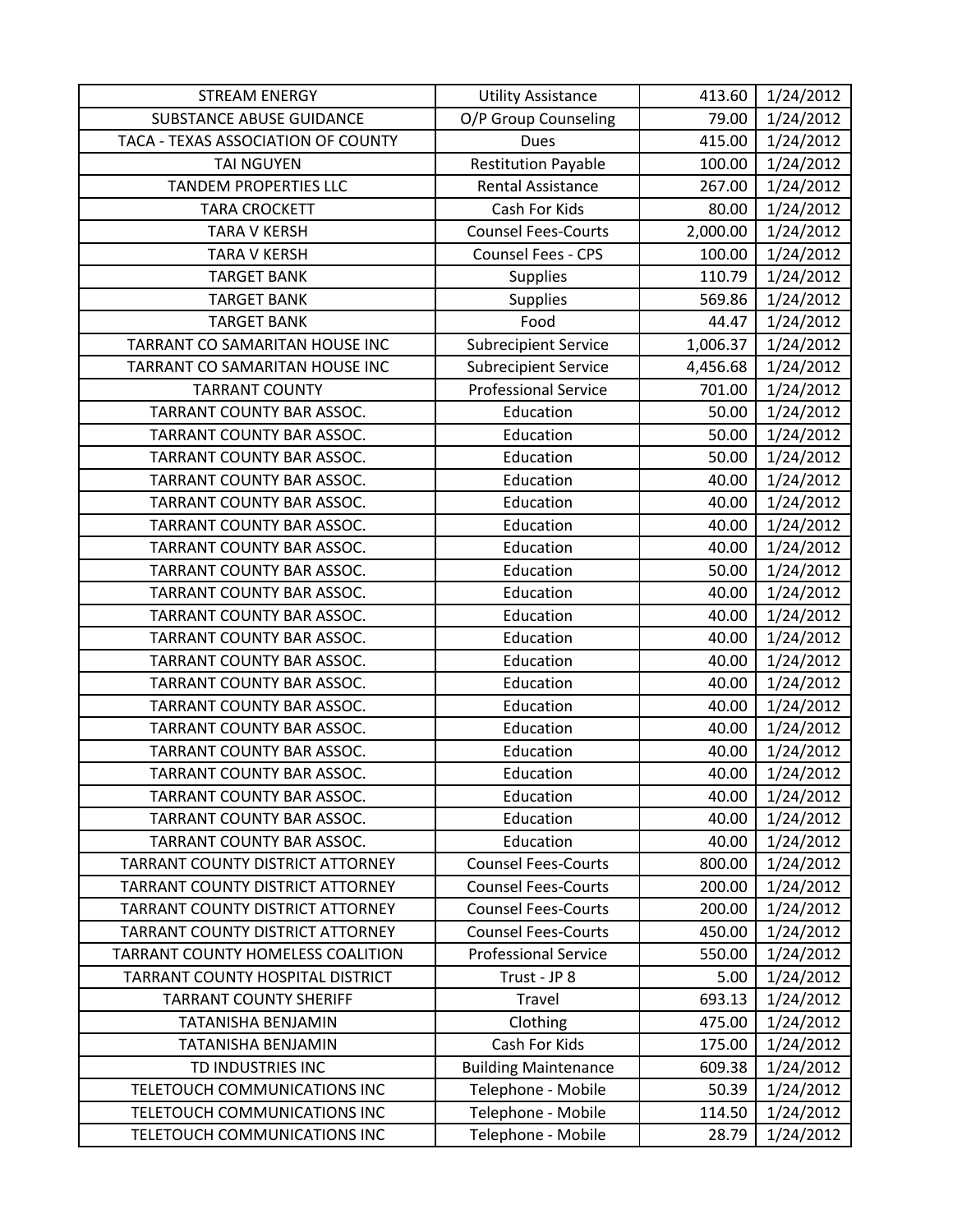| TELETOUCH COMMUNICATIONS INC               | Telephone - Mobile          | 262.19   | 1/24/2012 |
|--------------------------------------------|-----------------------------|----------|-----------|
| TELETOUCH COMMUNICATIONS INC               | Telephone - Mobile          | 28.79    | 1/24/2012 |
| TELETOUCH COMMUNICATIONS INC               | Telephone - Mobile          | 122.91   | 1/24/2012 |
| TELETOUCH COMMUNICATIONS INC               | Telephone - Mobile          | 40.88    | 1/24/2012 |
| TELETOUCH COMMUNICATIONS INC               | Telephone - Mobile          | 40.75    | 1/24/2012 |
| TELETOUCH COMMUNICATIONS INC               | Telephone - Mobile          | 40.75    | 1/24/2012 |
| TELETOUCH COMMUNICATIONS INC               | Telephone - Mobile          | 1,045.61 | 1/24/2012 |
| TELETOUCH COMMUNICATIONS INC               | Telephone - Mobile          | 187.15   | 1/24/2012 |
| TELETOUCH COMMUNICATIONS INC               | Telephone - Mobile          | 73.60    | 1/24/2012 |
| TELETOUCH COMMUNICATIONS INC               | Telephone - Mobile          | 111.10   | 1/24/2012 |
| TELLER LAW FIRM PC                         | Counsel Fees - CPS          | 100.00   | 1/24/2012 |
| <b>TERESEA ADCOCK</b>                      | <b>Professional Service</b> | 175.42   | 1/24/2012 |
| TEXAS AGRILIFE EXTENSION SERVICE           | Education                   | 195.00   | 1/24/2012 |
| <b>TEXAS APCO</b>                          | Education                   | 185.00   | 1/24/2012 |
| <b>TEXAS ASSOCIATION LOCAL WIC</b>         | Education                   | 60.00    | 1/24/2012 |
| TEXAS ASSOCIATION LOCAL WIC                | Education                   | 60.00    | 1/24/2012 |
| TEXAS ASSOCIATION LOCAL WIC                | Education                   | 60.00    | 1/24/2012 |
| TEXAS ASSOCIATION LOCAL WIC                | Education                   | 60.00    | 1/24/2012 |
| <b>TEXAS ASSOCIATION LOCAL WIC</b>         | Education                   | 60.00    | 1/24/2012 |
| TEXAS ASSOCIATION LOCAL WIC                | Education                   | 60.00    | 1/24/2012 |
| TEXAS ASSOCIATION LOCAL WIC                | Education                   | 60.00    | 1/24/2012 |
| TEXAS ASSOCIATION LOCAL WIC                | Education                   | 60.00    | 1/24/2012 |
| TEXAS ASSOCIATION LOCAL WIC                | Education                   | 60.00    | 1/24/2012 |
| TEXAS DEPT OF CRIMINAL JUSTICE             | <b>State Grant Revenue</b>  | 2,907.64 | 1/24/2012 |
| TEXAS DEPT OF STATE HEALTH LOCKBOX         | Non-Track Const/Bldg        | 279.00   | 1/24/2012 |
| TEXAS FIRE PROTECTION SPECL'ST             | <b>Building Maintenance</b> | 170.00   | 1/24/2012 |
| TEXAS FIRE PROTECTION SPECL'ST             | <b>Building Maintenance</b> | 300.00   | 1/24/2012 |
| TEXAS FURNITURE SOURCE INC                 | Supplies                    | 94.39    | 1/24/2012 |
| TEXAS FURNITURE SOURCE INC                 | Parts and Supplies          | 1,673.15 | 1/24/2012 |
| TEXAS FURNITURE SOURCE INC                 | Parts and Supplies          | 2,506.68 | 1/24/2012 |
| TEXAS INTERPRETING SERVICES LLC            | <b>Professional Service</b> | 90.00    | 1/24/2012 |
| TEXAS JUVENILE PROBATION COMM              | Education                   | 50.00    | 1/24/2012 |
| TEXAS PUBLIC HEALTH ASSOCIATION-THP        | Education                   | 164.00   | 1/24/2012 |
| <b>TEXAS PUBLIC PURCHASING ASSOCIATION</b> | Dues                        | 50.00    | 1/24/2012 |
| <b>TEXAS STATE UNIVERSITY</b>              | Education                   | 100.00   | 1/24/2012 |
| <b>TEXAS STATE UNIVERSITY</b>              | Education                   | 100.00   | 1/24/2012 |
| <b>TEXAS STATE UNIVERSITY</b>              | Education                   | 100.00   | 1/24/2012 |
| <b>TEXAS STATE UNIVERSITY</b>              | Education                   | 100.00   | 1/24/2012 |
| <b>TEXAS STATE UNIVERSITY</b>              | Education                   | 100.00   | 1/24/2012 |
| TEXAS TACTICAL POLICE OFFICERS             | Education                   | 150.00   | 1/24/2012 |
| THE CARROLL LAW FIRM PC                    | <b>Counsel Fees-Courts</b>  | 170.00   | 1/24/2012 |
| THE CARROLL LAW FIRM PC                    | Counsel Fees - CPS          | 150.00   | 1/24/2012 |
| THE DECKER LAW FIRM PC                     | <b>Counsel Fees-Courts</b>  | 430.00   | 1/24/2012 |
| THE DECKER LAW FIRM PC                     | <b>Counsel Fees - CPS</b>   | 850.00   | 1/24/2012 |
| THE DEVEREUX FOUNDATION                    | Clothing                    | 124.51   | 1/24/2012 |
| THE HAMPTON LAW FIRM PLLC                  | <b>Counsel Fees-Courts</b>  | 350.00   | 1/24/2012 |
| THE HAMPTON LAW FIRM PLLC                  | <b>Counsel Fees-Courts</b>  | 250.00   | 1/24/2012 |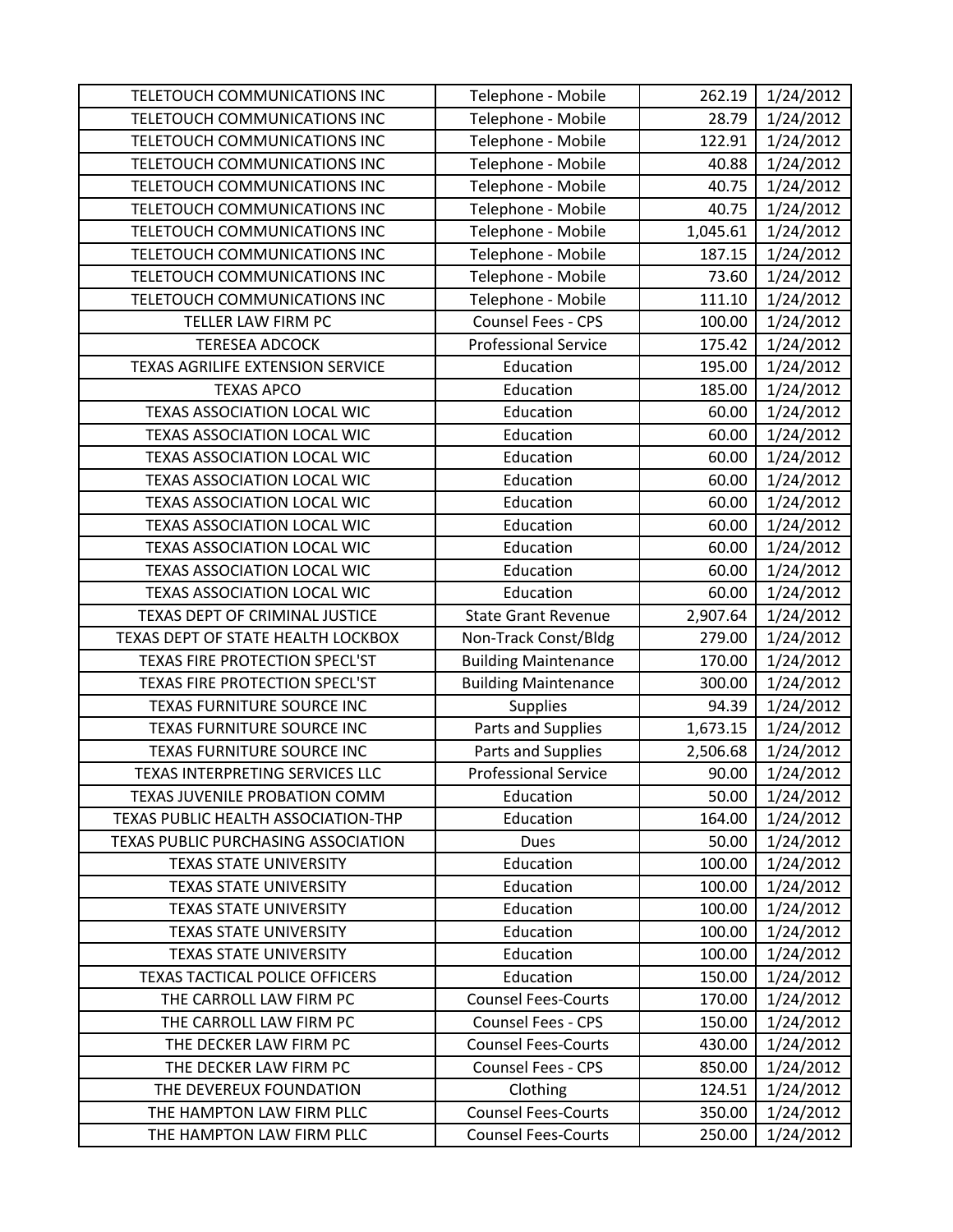| THE HAMPTON LAW FIRM PLLC           | <b>Counsel Fees-Courts</b>  | 800.00     | 1/24/2012 |
|-------------------------------------|-----------------------------|------------|-----------|
| THE HUSTON FIRM PC                  | <b>Counsel Fees-Courts</b>  | 335.00     | 1/24/2012 |
| THE LAW FIRM OF DAVID C JONES       | <b>Counsel Fees-Courts</b>  | 7,112.50   | 1/24/2012 |
| THE LAW FIRM OF DAVID C JONES       | <b>Counsel Fees-Courts</b>  | 200.00     | 1/24/2012 |
| THE LAW OFFICE OF ANGELA DOSKOCIL   | Cnsl Fees-Fam Drg Ct        | 100.00     | 1/24/2012 |
| THE LAW OFFICES OF MICHAEL POOL PLL | <b>Counsel Fees-Courts</b>  | 400.00     | 1/24/2012 |
| THE LAW OFFICES OF MICHAEL POOL PLL | <b>Counsel Fees-Courts</b>  | 200.00     | 1/24/2012 |
| THE LAW OFFICES OF MICHAEL POOL PLL | <b>Counsel Fees-Courts</b>  | 1,000.00   | 1/24/2012 |
| THE LAW OFFICES OF MICHAEL POOL PLL | <b>Counsel Fees-Courts</b>  | 900.00     | 1/24/2012 |
| THE LAW OFFICES OF WADE L GRIFFIN J | <b>Counsel Fees-Courts</b>  | 200.00     | 1/24/2012 |
| THE MULHOLLAND CO                   | <b>Supplies</b>             | 19.00      | 1/24/2012 |
| THE MULHOLLAND CO                   | <b>Supplies</b>             | 9.00       | 1/24/2012 |
| THE MULHOLLAND CO                   | <b>Supplies</b>             | 19.75      | 1/24/2012 |
| THE MULHOLLAND CO                   | <b>Supplies</b>             | 83.50      | 1/24/2012 |
| THE MULHOLLAND CO                   | <b>Supplies</b>             | 11.50      | 1/24/2012 |
| THE MULHOLLAND CO                   | <b>Supplies</b>             | 42.00      | 1/24/2012 |
| THE MULHOLLAND CO                   | <b>Custodian Supplies</b>   | 83.50      | 1/24/2012 |
| THE SPOKEN WORD LLC                 | Interpreter Fees            | 120.00     | 1/24/2012 |
| THE SPOKEN WORD LLC                 | <b>Interpreter Fees</b>     | 180.00     | 1/24/2012 |
| THE SPOKEN WORD LLC                 | <b>Interpreter Fees</b>     | 480.00     | 1/24/2012 |
| THE SPOKEN WORD LLC                 | Interpreter Fees            | 120.00     | 1/24/2012 |
| THE SPOKEN WORD LLC                 | Interpreter Fees            | 420.00     | 1/24/2012 |
| THE SPOKEN WORD LLC                 | <b>Interpreter Fees</b>     | 180.00     | 1/24/2012 |
| THE SPOKEN WORD LLC                 | <b>Interpreter Fees</b>     | 240.00     | 1/24/2012 |
| THE SPOKEN WORD LLC                 | <b>Interpreter Fees</b>     | 120.00     | 1/24/2012 |
| THE SPOKEN WORD LLC                 | Interpreter Fees            | 120.00     | 1/24/2012 |
| THE X-RAY SALES & SERVICE CO        | <b>Supplies</b>             | 1,367.20   | 1/24/2012 |
| THOS S BYRNE LTD                    | <b>Professional Service</b> | 351,609.25 | 1/24/2012 |
| <b>THYSSENKRUPP ELEVATOR</b>        | <b>Elevator Maintenance</b> | 522.87     | 1/24/2012 |
| TIC EXPRESS LLC                     | <b>Supplies</b>             | 98.00      | 1/24/2012 |
| <b>TIC EXPRESS LLC</b>              | <b>Supplies</b>             | 220.76     | 1/24/2012 |
| <b>TOG HOTEL PROPERTIES</b>         | <b>Witness Travel</b>       | 269.11     | 1/24/2012 |
| <b>TOYS RUS</b>                     | Recreation                  | 1,500.00   | 1/24/2012 |
| TPA-TEXAS PROBATION ASSOC CORRECT-  | Education                   | 120.00     | 1/24/2012 |
| TRACI D WILKINSON PC                | <b>Counsel Fees-Courts</b>  | 1,500.00   | 1/24/2012 |
| TRACI D WILKINSON PC                | <b>Counsel Fees - CPS</b>   | 975.00     | 1/24/2012 |
| <b>TRACIE HARPER</b>                | <b>Meeting Expenses</b>     | 11.30      | 1/24/2012 |
| <b>TRACIE KENAN</b>                 | <b>Counsel Fees-Courts</b>  | 575.00     | 1/24/2012 |
| <b>TRACIE KENAN</b>                 | <b>Counsel Fees-Courts</b>  | 1,100.00   | 1/24/2012 |
| <b>TRACIE KENAN</b>                 | <b>Counsel Fees-Courts</b>  | 200.00     | 1/24/2012 |
| TRAILBLAZER HEALTH ENTERPRISES      | <b>Hith Dept Immu Fees</b>  | 35.17      | 1/24/2012 |
| <b>TRAVIS YOUNG</b>                 | <b>Counsel Fees-Courts</b>  | 300.00     | 1/24/2012 |
| TRIPLENET PRICING LLC               | <b>Supplies</b>             | 57.10      | 1/24/2012 |
| TRIPLENET PRICING LLC               | <b>Supplies</b>             | 116.00     | 1/24/2012 |
| TRIPLENET PRICING LLC               | Sheriff Inventory           | 1,463.40   | 1/24/2012 |
| TRIPLENET PRICING LLC               | <b>Supplies</b>             | 56.00      | 1/24/2012 |
| TRIPLENET PRICING LLC               | <b>Supplies</b>             | 228.40     | 1/24/2012 |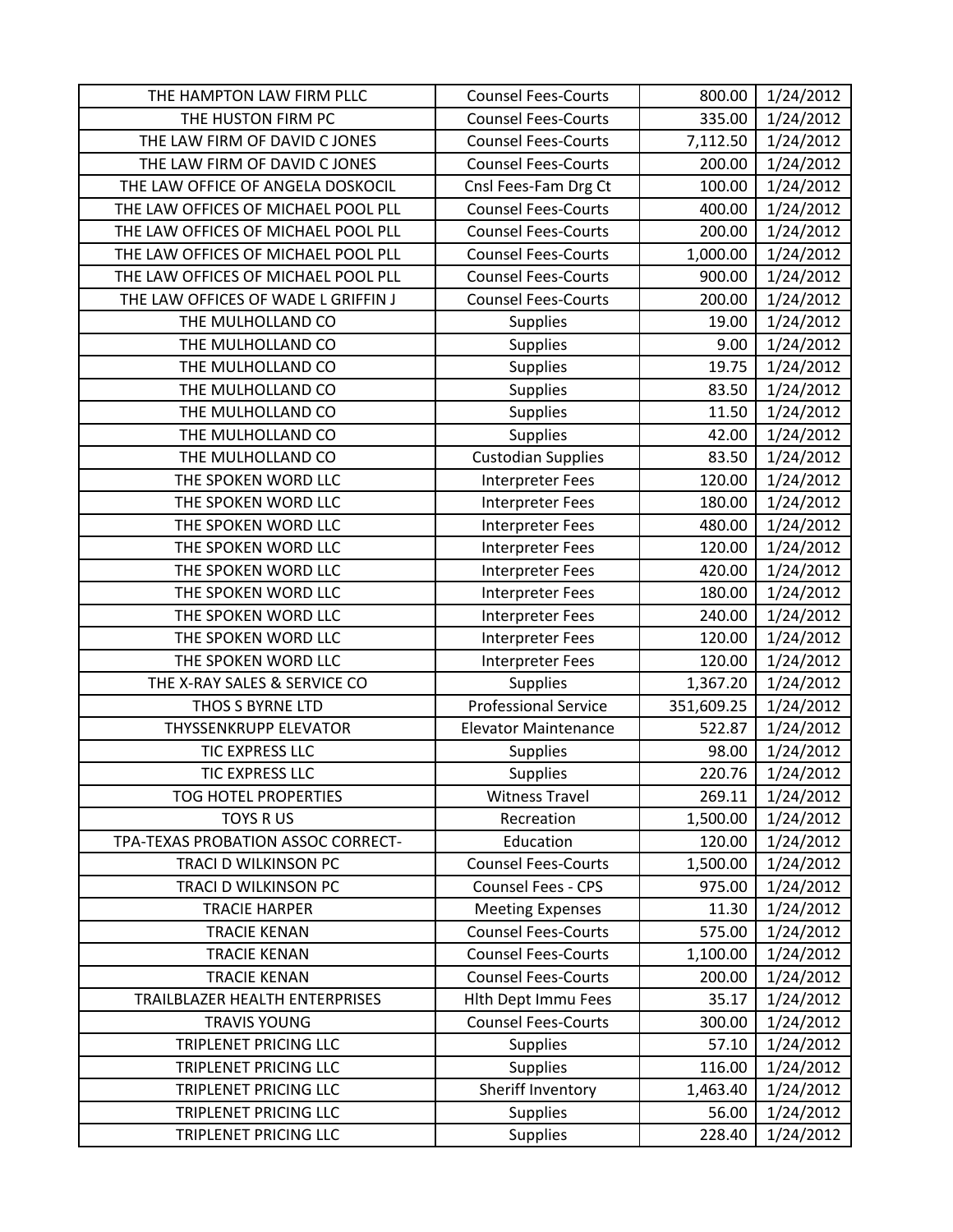| <b>TRIPLENET PRICING LLC</b>          | <b>Supplies</b>             | 636.50    | 1/24/2012 |
|---------------------------------------|-----------------------------|-----------|-----------|
| <b>TRIPLENET PRICING LLC</b>          | <b>Supplies</b>             | 954.75    | 1/24/2012 |
| TRIPLENET PRICING LLC                 | <b>Supplies</b>             | 636.50    | 1/24/2012 |
| <b>TRIPLENET PRICING LLC</b>          | <b>Computer Supplies</b>    | 919.00    | 1/24/2012 |
| <b>TRIPLENET PRICING LLC</b>          | <b>Supplies</b>             | 57.95     | 1/24/2012 |
| <b>TRIPLENET PRICING LLC</b>          | Supplies                    | 42.00     | 1/24/2012 |
| <b>TRIPLENET PRICING LLC</b>          | <b>Supplies</b>             | 224.00    | 1/24/2012 |
| <b>TRIPLENET PRICING LLC</b>          | <b>Supplies</b>             | 675.00    | 1/24/2012 |
| <b>TROSKI MURPHY</b>                  | Clothing                    | 100.00    | 1/24/2012 |
| TX STATE DIRECTORY PRESS              | Subscriptions               | 42.45     | 1/24/2012 |
| TXI OPERATIONS, LP (NT)               | <b>Base Stab Materials</b>  | 4,199.50  | 1/24/2012 |
| TXU ELECTRIC COMPANY                  | <b>Utility Assistance</b>   | 934.68    | 1/24/2012 |
| TXU ELECTRIC COMPANY                  | <b>Utility Assistance</b>   | 347.16    | 1/24/2012 |
| <b>TXU ENERGY</b>                     | Electricity                 | 120.25    | 1/24/2012 |
| <b>TXU ENERGY</b>                     | Electricity                 | 72.28     | 1/24/2012 |
| TYDENBROOKS SECURITY PRODUCTS GROUP   | <b>Voting Supplies</b>      | 1,820.00  | 1/24/2012 |
| <b>U S POSTMASTER</b>                 | Postage                     | 1,125.00  | 1/24/2012 |
| <b>U S POSTMASTER</b>                 | Postage                     | 920.00    | 1/24/2012 |
| UNDERWOOD EQUIPMENT CO                | Parts and Supplies          | 256.25    | 1/24/2012 |
| UNION GOSPEL MISSION                  | <b>Rental Assistance</b>    | 715.00    | 1/24/2012 |
| UNITED APARTMENT GROUP                | <b>Rental Assistance</b>    | 479.00    | 1/24/2012 |
| UNITED REFRIGERATION                  | A/C Maint Contract          | 11.58     | 1/24/2012 |
| UNITED STATES PLASTICS CORP           | Lab Supplies                | 423.30    | 1/24/2012 |
| UNIVERSE TECHNICAL TRANSLATION INC    | <b>Professional Service</b> | 1.76      | 1/24/2012 |
| UNIVERSE TECHNICAL TRANSLATION INC    | <b>Professional Service</b> | 258.97    | 1/24/2012 |
| UNIVERSE TECHNICAL TRANSLATION INC    | <b>Professional Service</b> | 488.79    | 1/24/2012 |
| UNIVERSE TECHNICAL TRANSLATION INC    | <b>Professional Service</b> | 132.29    | 1/24/2012 |
| UPS/UNITED PARCEL SERVICE             | Postage                     | 181.83    | 1/24/2012 |
| UPS/UNITED PARCEL SERVICE             | Postage                     | 189.69    | 1/24/2012 |
| <b>VELSOFT INTERACTIVE INC</b>        | <b>Educational Material</b> | 1,995.00  | 1/24/2012 |
| <b>VENDING NUT COMPANY</b>            | Food                        | 237.25    | 1/24/2012 |
| <b>VENTREX ENVIRONMENTAL SERVICES</b> | <b>Disposal Service</b>     | 208.89    | 1/24/2012 |
| VETERINARY CENTERS OF AMERICA LP      | Canine Expense              | 158.13    | 1/24/2012 |
| <b>VICKI E WILEY</b>                  | <b>Counsel Fees-Courts</b>  | 310.00    | 1/24/2012 |
| <b>VICKI E WILEY</b>                  | Counsel Fees - CPS          | 100.00    | 1/24/2012 |
| VIENSONG MINO PHANYANOOVONG           | <b>Restitution Payable</b>  | 12.50     | 1/24/2012 |
| <b>VIRGINIA CARTER</b>                | <b>Counsel Fees-Courts</b>  | 400.00    | 1/24/2012 |
| <b>VIRGINIA CARTER</b>                | <b>Counsel Fees-Courts</b>  | 875.00    | 1/24/2012 |
| <b>VIRGINIA CARTER</b>                | <b>Counsel Fees-Courts</b>  | 900.00    | 1/24/2012 |
| <b>VIVIAN HUNLEY</b>                  | Relative Assistance         | 900.00    | 1/24/2012 |
| VOLUNTEERS OF AMERICA TEXAS INC       | <b>Other Payable</b>        | 75.00     | 1/24/2012 |
| <b>VOTEC CORPORATION</b>              | Software Maintenance        | 99,034.90 | 1/24/2012 |
| W & M ENVIRONMENTAL GROUP INC         | Capital Outlay Land         | 172.10    | 1/24/2012 |
| WALGREENS #4785                       | Food/Hygiene Assist         | 20.00     | 1/24/2012 |
| WALMART STORE #1801                   | <b>Restitution Payable</b>  | 10.00     | 1/24/2012 |
| <b>WALT A CLEVELAND</b>               | <b>Counsel Fees-Courts</b>  | 550.00    | 1/24/2012 |
| WALT A CLEVELAND                      | <b>Counsel Fees-Courts</b>  | 500.00    | 1/24/2012 |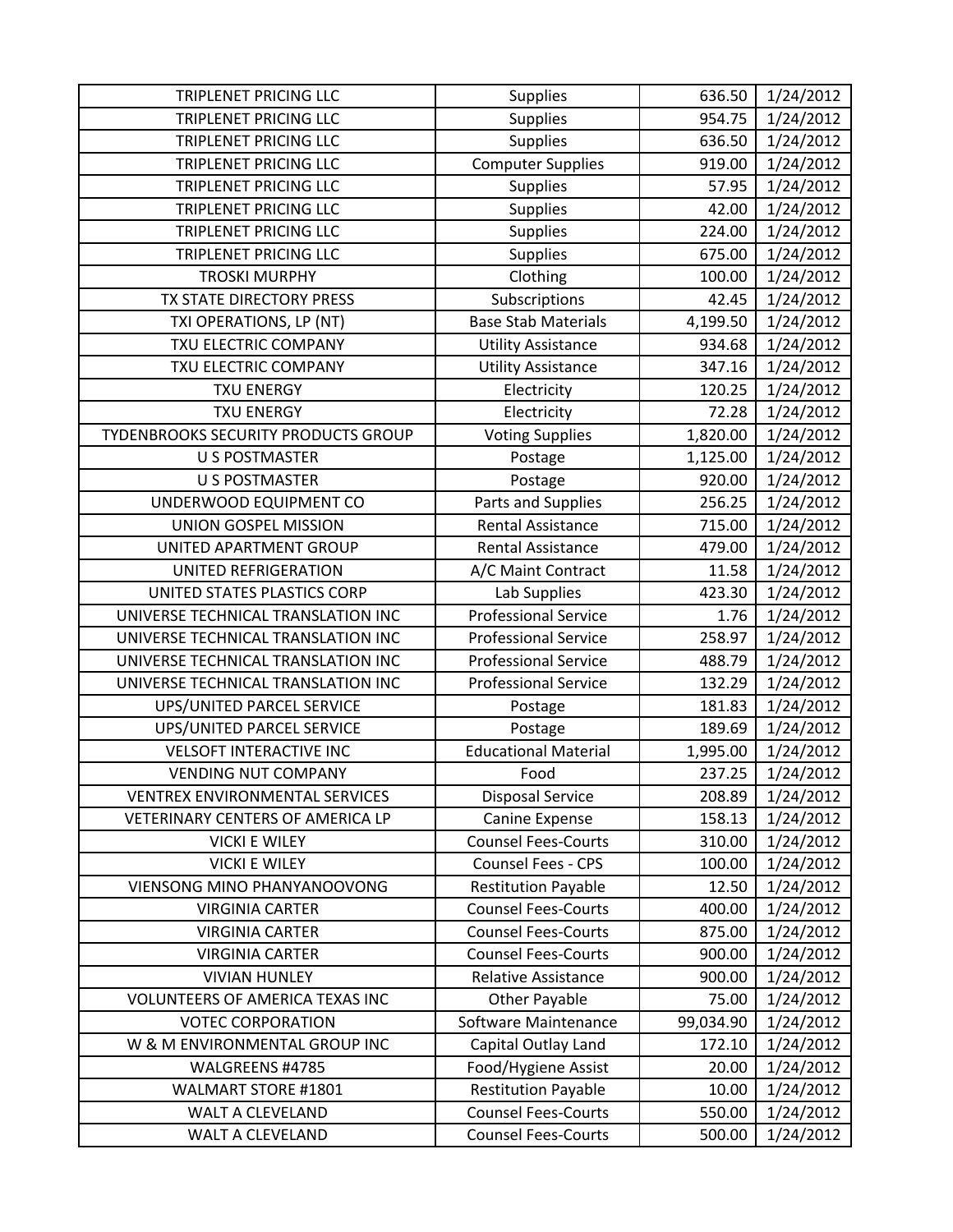| <b>WANDA BREWER</b>                    | Clothing                                              | 475.00                | 1/24/2012              |
|----------------------------------------|-------------------------------------------------------|-----------------------|------------------------|
| <b>WANDA BREWER</b>                    | Cash For Kids                                         | 180.00                | 1/24/2012              |
| <b>WANDA THERAGOOD</b>                 | <b>Relative Assistance</b>                            | 300.00                | 1/24/2012              |
| WASTE PARTNERS OF TEXAS INC            | Range Supplies                                        | 113.60                | 1/24/2012              |
| WASTE PARTNERS OF TEXAS INC            | <b>Equipment Rentals</b>                              | 56.80                 | 1/24/2012              |
| WASTE PARTNERS OF TEXAS INC            | <b>Building Maintenance</b>                           | 113.60                | 1/24/2012              |
| <b>WENDY SNEED</b>                     | Clothing                                              | 64.25                 | 1/24/2012              |
| <b>WEST GROUP</b>                      | Law Books                                             | 980.00                | 1/24/2012              |
| <b>WEST GROUP</b>                      | Law Books                                             | 290.00                | 1/24/2012              |
| <b>WEST GROUP</b>                      | Law Books                                             | 4,197.48              | 1/24/2012              |
| <b>WEST GROUP</b>                      | <b>On-Line Service</b>                                | 260.00                | 1/24/2012              |
| <b>WESTERN-BRW PAPER CO INC</b>        | Supplies                                              | 395.00                | 1/24/2012              |
| WESTERN-BRW PAPER CO INC               | Supplies                                              | 197.50                | 1/24/2012              |
| <b>WESTERN-BRW PAPER CO INC</b>        | Supplies                                              | 197.50                | 1/24/2012              |
| <b>WESTERN-BRW PAPER CO INC</b>        | Supplies                                              | 268.00                | 1/24/2012              |
| <b>WESTERN-BRW PAPER CO INC</b>        | Sheriff Inventory                                     | 265.25                | 1/24/2012              |
| WESTERN-BRW PAPER CO INC               | <b>Supplies</b>                                       | 197.50                | 1/24/2012              |
| WESTERN-BRW PAPER CO INC               | Supplies                                              | 268.00                | 1/24/2012              |
| WESTERN-BRW PAPER CO INC               | Supplies                                              | 804.00                | 1/24/2012              |
| WESTERN-BRW PAPER CO INC               | <b>Supplies</b>                                       | 21.44                 | 1/24/2012              |
| WILLIAM H BILL RAY PC                  | <b>Counsel Fees-Courts</b>                            | 725.00                | 1/24/2012              |
| WILLIAM H BILL RAY PC                  | <b>Counsel Fees-Courts</b>                            | 650.00                | 1/24/2012              |
| WILLIAM H BILL RAY PC                  | <b>Counsel Fees-Courts</b>                            | 140.00                | 1/24/2012              |
| <b>WM BARRY NORMAN</b>                 | Psych Exam/Testimony                                  | 400.00                | 1/24/2012              |
| <b>WM BARRY NORMAN</b>                 | Psych Exam/Testimony                                  | 400.00                | 1/24/2012              |
| WOOD & ASSOCIATES POLYGRAPH SERVICE    | Polygraph                                             | 650.00                | 1/24/2012              |
| WORLDPOINT ECC INC                     | Health Promo Pgrm                                     | 458.91                | 1/24/2012              |
| <b>WSD ENTERPRISES LTD</b>             | <b>Rental Assistance</b>                              | 850.00                | 1/24/2012              |
| <b>XEROX CORPORATION</b>               | <b>Equipment Maint</b>                                | 53.00                 | 1/24/2012              |
| YMCA OF METROPOLITAN FORT WORTH        | <b>Subrecipient Service</b>                           | 674.36                | 1/24/2012              |
| YMCA OF METROPOLITAN FORT WORTH        | <b>Health Promo Pgrm</b>                              | 1,762.00              | 1/24/2012              |
| YOUNG WOMENS CHRISTIAN ASSOC           | <b>Subrecipient Service</b>                           | 6,797.15              | 1/24/2012              |
| YOUTH CENTER OF THE HIGH PLAINS        | <b>InterCounty Svcs Juv</b>                           | 4,230.00              | 1/24/2012              |
| ZEE MEDICAL INC                        | Field Equip&Supplies                                  | 669.45                | 1/24/2012              |
| <b>ZEP MFG</b>                         | Kitchen Supplies                                      | 170.55                | 1/24/2012              |
| ZIMMERER-KUBOTA INC                    | Parts and Supplies                                    | 482.80                | 1/24/2012              |
|                                        | <b>COMMISSIONERS' REPORT OF CLAIMS - Addendum</b>     |                       |                        |
|                                        |                                                       |                       |                        |
| FOR THE WEEK ENDING - January 24, 2012 |                                                       |                       |                        |
| <b>Vendor Name</b>                     | <b>Item Description</b>                               | <b>Paid Amount</b>    | <b>Check Date</b>      |
| Alice Whitten                          | 5006 Chapter 13 Levy                                  | 3,741.39              | 1/24/2012              |
| Arkansas Office of Child               | Child Support                                         | 201.23                | 1/24/2012              |
|                                        |                                                       |                       |                        |
| <b>Automated Collection Serv</b>       |                                                       | 275.83                |                        |
| Broaddus & Associates Inc              | 5002 Student Loan Levy<br><b>Professional Service</b> |                       | 1/24/2012              |
| Broaddus & Associates Inc              | <b>Professional Service</b>                           | 15,050.00<br>3,761.00 | 1/24/2012<br>1/24/2012 |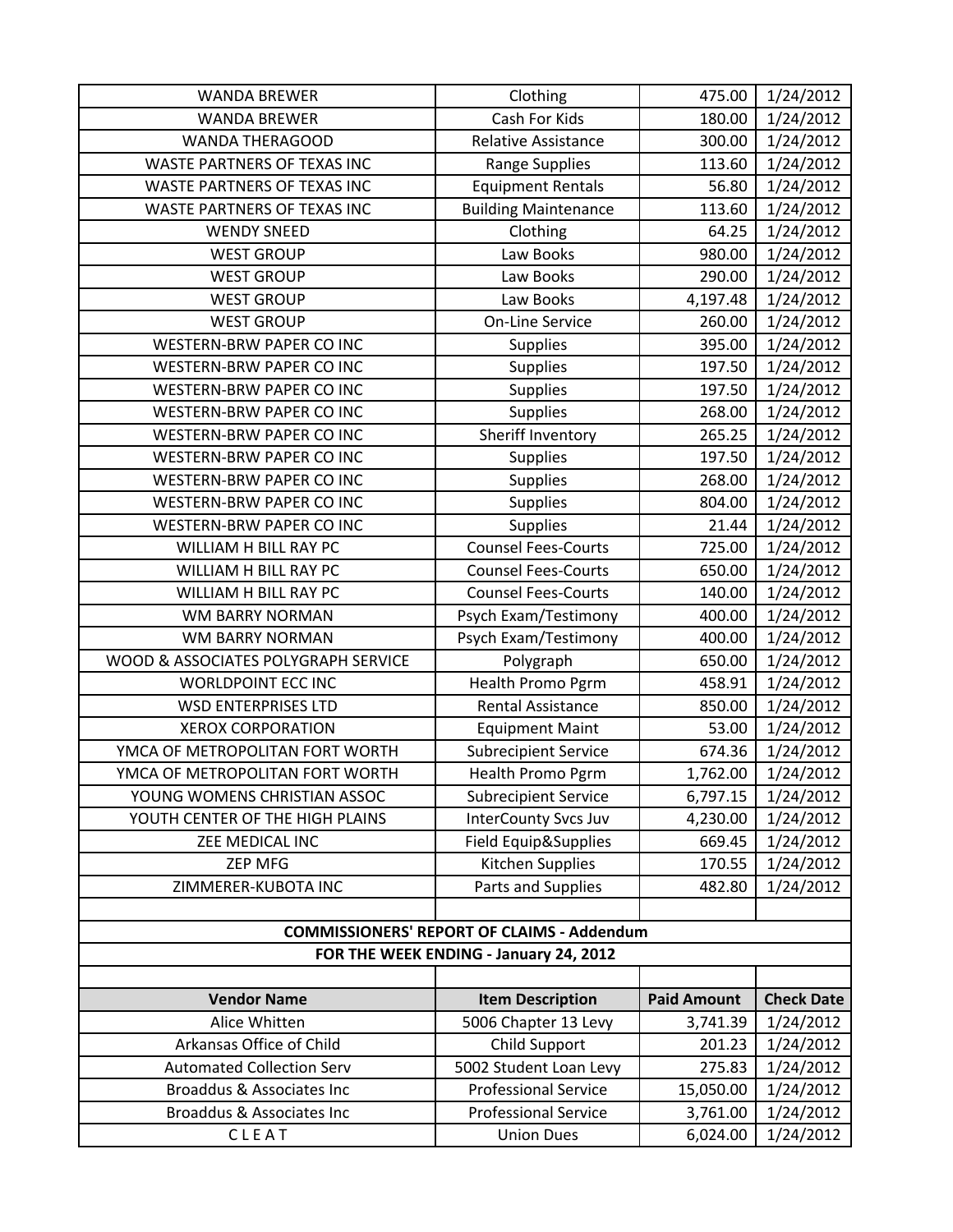| California Sdu                                | Child Support               | 119.07        | 1/24/2012 |
|-----------------------------------------------|-----------------------------|---------------|-----------|
| Chapter 13 Trustee                            | 5006 Chapter 13 Levy        | 534.25        | 1/24/2012 |
| <b>Charter Communications</b>                 | Subscriptions               | 104.26        | 1/24/2012 |
| <b>David Morriss</b>                          | Damage Claims               | 2,590.57      | 1/24/2012 |
| Delta Dental Insurance Co                     | <b>Dental Claims</b>        | 21,736.70     | 1/24/2012 |
| Delta Dental Insurance Co                     | <b>Dental Claims</b>        | 336.00        | 1/24/2012 |
| Delta Management Associat                     | 5002 Student Loan Levy      | 128.34        | 1/24/2012 |
| <b>Express-Scripts</b>                        | Drug Claims-AC & CO         | 308,353.70    | 1/24/2012 |
| <b>Express-Scripts</b>                        | Drug Claims-RT              | 39,424.91     | 1/24/2012 |
| Florida, State of, Disbur                     | Child Support               | 64.38         | 1/24/2012 |
| <b>Fraternal Order of Police</b>              | <b>Union Dues</b>           | 1,775.00      | 1/24/2012 |
| <b>GC Services LP</b>                         | 5002 Student Loan Levy      | 242.23        | 1/24/2012 |
| Gilbane Building Co                           | Retainage                   | (134, 247.00) | 1/24/2012 |
| Gilbane Building Co                           | <b>Professional Service</b> | 2,813,611.00  | 1/24/2012 |
| Healthport                                    | <b>Litigation Expense</b>   | 234.58        | 1/24/2012 |
| <b>Hobart Service</b>                         | Kitchen Maintenance         | 263.45        | 1/24/2012 |
| <b>Hobart Service</b>                         | Kitchen Maintenance         | 420.00        | 1/24/2012 |
| HUD, US Dept of                               | HUD 5007 Garnishment        | 75.00         | 1/24/2012 |
| <b>Industrial Chemical Lab &amp; Services</b> | Landscaping Expense         | 119.90        | 1/24/2012 |
| <b>Internal Revenue Service</b>               | 5001 Tax Levy               | 2,296.87      | 1/24/2012 |
| Ironkey Inc                                   | <b>Computer Supplies</b>    | 195.00        | 1/24/2012 |
| <b>IRS FICA EE</b>                            | FICA-Employee               | 355,429.61    | 1/24/2012 |
| <b>IRS FICA ER</b>                            | FICA-Employer               | 524,682.16    | 1/24/2012 |
| <b>IRS FIT</b>                                | FIT Withholding             | 976,184.11    | 1/24/2012 |
| IRS MED EE                                    | Medicare-Employee           | 122,708.00    | 1/24/2012 |
| <b>IRS MED ER</b>                             | Medicare-Employer           | 122,708.00    | 1/24/2012 |
| JPMorgan Chase Bank NA                        | Education                   | 142.19        | 1/24/2012 |
| <b>Lincoln Financial Group</b>                | Deferred Comp               | 13,563.08     | 1/24/2012 |
| Louisiana Department of S                     | Child Support               | 79.46         | 1/24/2012 |
| Metropolitan Life                             | Metlife                     | 16,469.23     | 1/24/2012 |
| Michigan State Disburseme                     | Child Support               | 201.61        | 1/24/2012 |
| Missouri Family Support P                     | Child Support               | 228.92        | 1/24/2012 |
| Nationwide Retirement Sol                     | Deferred Comp               | 100,675.73    | 1/24/2012 |
| <b>NCO Financial Systems Inc</b>              | 5002 Student Loan Levy      | 340.92        | 1/24/2012 |
| New Jersey Support Paymen                     | Child Support               | 222.00        | 1/24/2012 |
| North Dakota Sdu                              | Child Support               | 281.54        | 1/24/2012 |
| Oklahoma Guaranteed Stude                     | 5002 Student Loan Levy      | 222.02        | 1/24/2012 |
| Paulette Williams                             | Williams 5007 Garnishment   | 303.54        | 1/24/2012 |
| PayFlex                                       | Dependent Care              | 7,183.24      | 1/24/2012 |
| PayFlex                                       | Medical                     | 105,810.95    | 1/24/2012 |
| Pennsylvania-HEAA                             | 5002 Student Loan Levy      | 508.77        | 1/24/2012 |
| Pioneer Credit Recovery I                     | 5002 Student Loan Levy      | 315.58        | 1/24/2012 |
| Police & Firefighters Ins                     | <b>Union Dues</b>           | 17,484.99     | 1/24/2012 |
| <b>Quinn Flags</b>                            | <b>Building Maintenance</b> | 60.68         | 1/24/2012 |
| Ralph Wright Commercial Refrig Inc            | <b>Equipment Maint</b>      | 138.00        | 1/24/2012 |
| Robinson & Smart PC                           | <b>Counsel Fees-Courts</b>  | 485.00        | 1/24/2012 |
| Sequel Youth and Family Services              | <b>Residential Servc</b>    | 1,017.45      | 1/24/2012 |